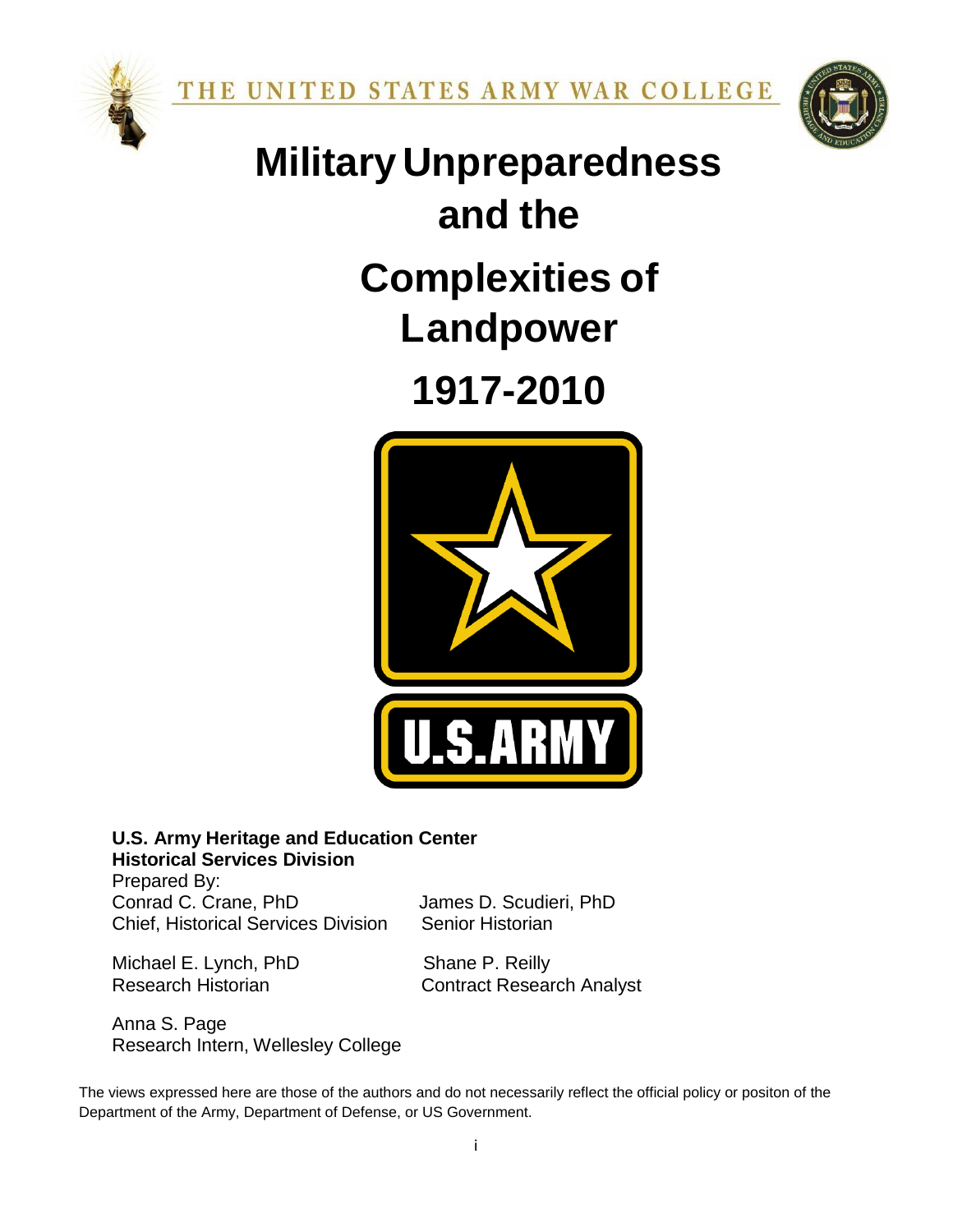# Table of Contents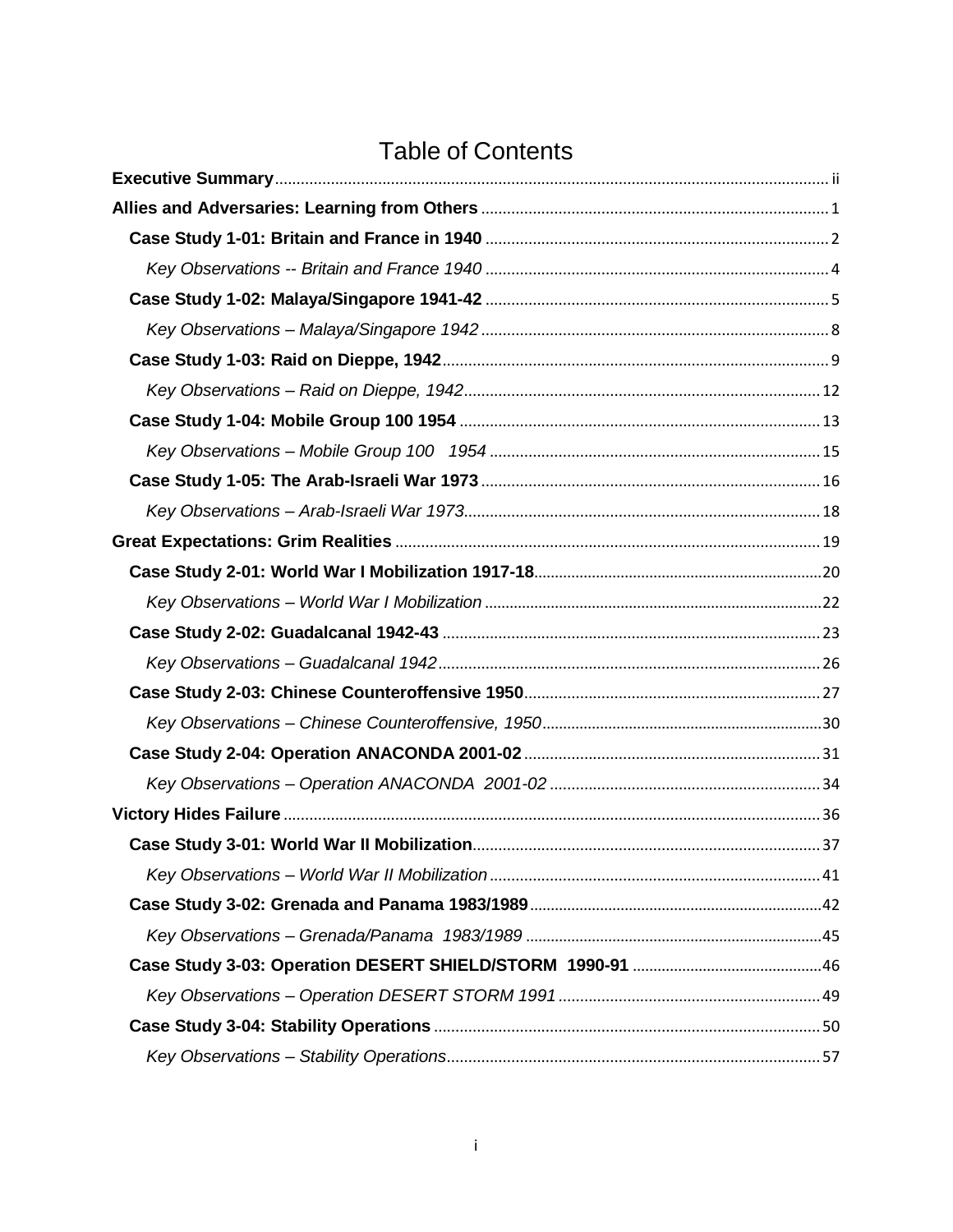# <span id="page-2-0"></span>**Executive Summary**

When Gen. Gordon Sullivan was Chief of Staff of the Army, he kept two books on his desk, *The Seeds of Disaster: The Development of French Army Doctrine, 1919- 1939* by Col. Robert Doughty, and *America's First Battles, 1776-1965* by Lt. Col. Charles E. Heller and Brig. Gen. William A. Stofft. Sullivan was determined that his Army would be fully prepared for the next war. Other chiefs have echoed Sullivan's concern, and the lessons learned from studying past battles are not always lost to history, yet they are sometimes forgotten.

Landpower is by its nature a complex activity, and military history is replete with examples of unreadiness or unpreparedness for battle. The case studies that follow extend those covered in *America's First Battles*. Heller and Stofft determined that the nation and its armed forces routinely arrived on the field of battle unready for the challenges they faced due to lack of adequate and timely training, miserly budgets, and an atrophied force structure. *America's First Battles* examined the first battle in each of America's wars, from the American Revolution to Vietnam, in order to gain insights into how the nation fared in these encounters. Its look at first, often disastrous, encounters presents a sobering reminder of the need for readiness. The following case studies also illustrate how complexity defines operations and affects both readiness and outcomes. The studies illustrate three themes from which insights may be drawn.

# *Allies and Enemies: Learning from Others*

The experiences of the British and French armies in France in 1940 show that all armies must adapt, learn, and change, because their enemies and potential enemies will do so. The British learned a similar harsh lesson in the Malaya campaign the following year, accepting strategic risk while failing to recognize regional realities, losing Singapore in the process. The third case study completes the British experience with the ill-fated raid at Dieppe. The raid produced valuable intelligence and lessons learned, but lack of joint coordination and underestimation of the enemy's capabilities and defenses resulted in a large human cost.

In another example of the use of historical insights to aid in preparation for first battles, the next case study presents a description of the destruction of French *Groupement Mobile* 100 in Indochina in 1954. When then-Lt. Col. Hal Moore was on the ship with the men of his 1<sup>st</sup> Battalion, 7<sup>th</sup> Cavalry Regiment, headed to that same area in 1965, the book he was rereading was Bernard Fall's epic *Street Without Joy*. He read this with a primary focus to avoid the same tragic fate suffered by those Frenchmen roughly ten years earlier. Moore would apply his insights in the upcoming Battle of Ia Drang.

Some situations lead people either to draw the wrong insights from the past or to ignore the right ones. The case study on the Arab-Israeli War (Yom Kippur War) of 1973 illustrates the danger of complacency. The Israeli Defense Force had won a great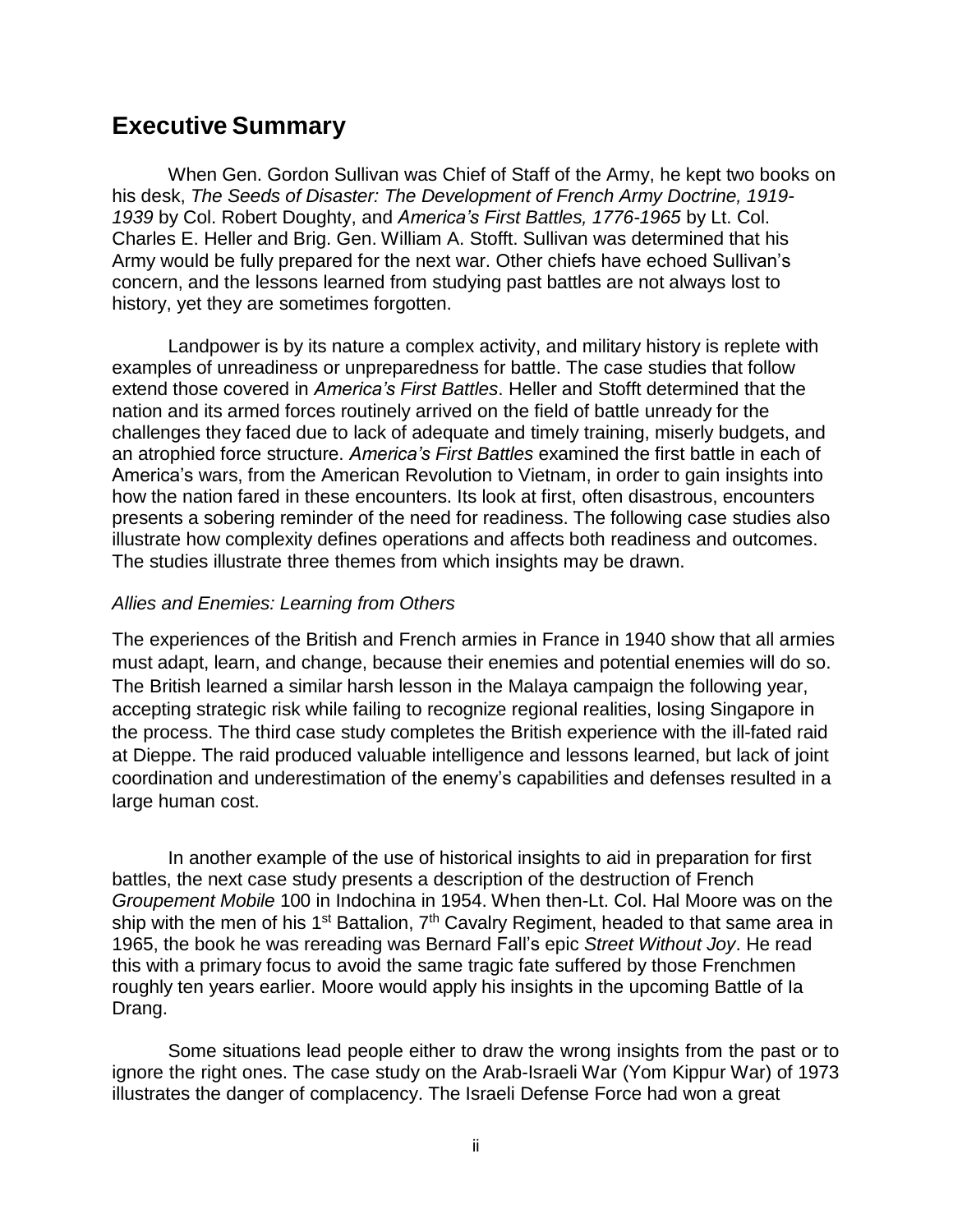victory against overwhelming odds in the Six Day War (1967), and became convinced of its own infallibility. The war revealed Israeli shortcomings as it faced an enemy that had adapted and improved technologically since the last war. It also exposed flaws in joint and combined arms coordination and poor assumptions about their own military capabilities.

### *Great Expectations: Grim Realities*

The second group of case studies explores the several instances when high hopes and optimistic projections nonetheless produced defeats or costly victories. The first case study looks at Americas mobilization for World War I. In a nation whose population largely evinced an anti-war, isolationist attitude, the preparedness of the military suffered. When the danger to the US became clear, the nation deployed the largest force in its history with little more than jingoistic patriotism and overweening confidence. It quickly found itself untrained and poorly equipped to deal with industrial-age warfare. The US suffered much less than other combatants, and with additional training the Army performed reasonably well, but still paid a high price for hubris. The Army learned from those mistakes and entered the next war better prepared, but the nature of warfare had also changed.

Guadalcanal afforded the opportunity for the first American use of landpower in World War II, and exposed the difficulties of joint planning and coordination. Lack of adequate training on interservice doctrine and underestimation of the difficulty of the terrain produced high casualties. Early estimates of a quick victory proved ill-founded.

The Korean War produced the first "come as you are" war in which the US deployed large numbers of troops quickly with little additional training. The army had atrophied after World War II, and had little to deploy to Korea when the attack came. Heller and Stofft told the story of Task Force Smith, the ill-fated first attempt to get US troops into Korea. After this small operation, the US launched the stunning assault at Inchon that reversed the momentum of the war. Building on this success, General Douglas MacArthur continued the offensive through North Korea to its border with China. The third case study examines how US intelligence failures, underestimation of the potential enemy, overestimation of the capabilities of airpower, and under appreciation of the terrain and its effects on operations, produced the largest retreat in US Army history in the face of a massive Chinese counter attack.

The fourth case study, Operation Anaconda, demonstrates that even well-trained Soldiers can fail when bad assumptions and arbitrary restrictions lead to poor intelligence, *ad hoc* command-and-control relationships, inadequate combat forces, and lack of coordination with other services.

#### *Victory Hides Failure*

The third theme is perhaps the most dangerous, because the tendency is to look only at those things that went well. People often look to failure to find insights and lessons learned, but victories often hide problems from which conclusions can and should be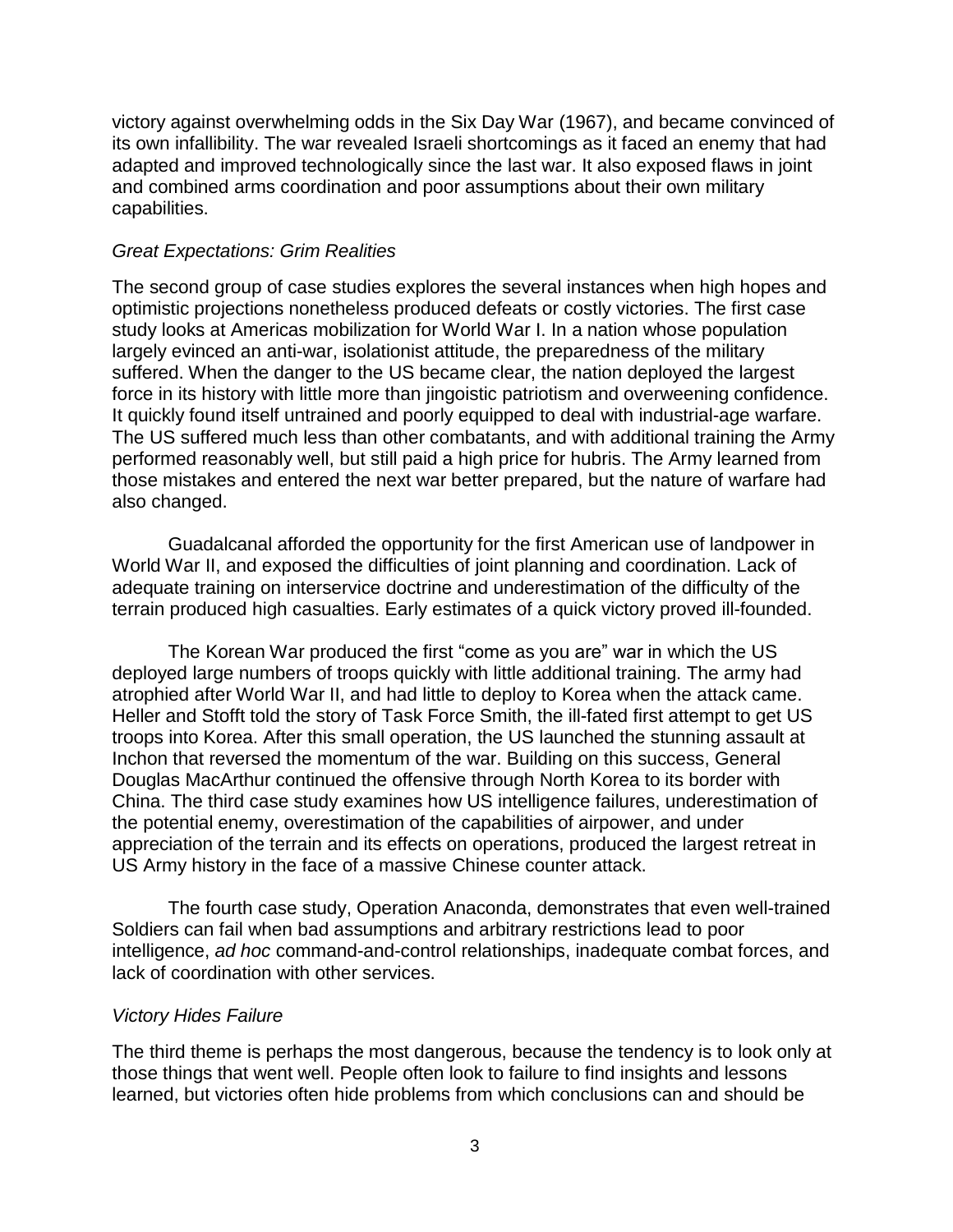drawn. In truth, these lessons frequently provide critical information about failure camouflaged in victory. Harsh lessons remain to be learned even from successful operations. This is perhaps never more true than in the case of World War II, when difficulties with the mobilization effort are often lost in the glow of battlefield success. Inducting, feeding, clothing, housing, training, and deploying an Army of more than 8 million man was a complex task requiring hundreds of thousands of support personnel, billions of dollars, and hundreds of square miles of land. The first case study looks at that complex effort necessary to do that.

The lightning fast contingency operations in Grenada and Panama showed a high tech, well trained military at its best, but still exposed flaws in the joint training environment. The Army underestimated certain capabilities and failed to adequately plan for post-conflict operations. Success of the multidimensional, joint service, simultaneous consolidated coordinated attacks clearly illustrate the complexity of land warfare.

Operation Desert Storm provided a primer for combined arms, high-tech warfare, and demonstrated the full range of joint capabilities. It put the nations enemies on notice, and confirmed the validity of the Army's emphasis on tough realistic training in the years since Vietnam. The war also exposed serious internal flaws, however, in the Reserve Component integration system. The problems these units experienced were systemic rather than episodic, and revealed serious disparities in training between Active and Reserve components. Legislation corrected some of the regulatory problems and restructuring addressed others, but the glaring problem with Reserve Component training remains.

The final case study examines the US military's uneven record of success in post-conflict stability operations. This series of short vignettes demonstrates how the lack of planning, improper force mix, lack of civilian capacity, and misguided strategy have hampered efforts and tempered overall success.

This collection of case studies addresses operational challenges caused by unreadiness, lack of training, inadequate coordination, poor assumptions, and bad intelligence. The wide range of challenges presented illustrates the complexity of landpower and the difficulties inherent in training for and executing modern warfare.

Probably the most important component of readiness is intellectual preparedness. Leaders and Soldiers must think very deeply about future roles and missions, mentally preparing to execute them and trying to anticipate possible requirements. However, since we know that we can never really predict the future accurately, they must also be ready to adapt quickly when they encounter unforeseen challenges. The eminent British historian Michael Howard has emphasized that armed forces must have the capability to adapt "to the utterly unpredictable, the entirely unknown." The task of military science in an age of peace is to prevent military doctrines from being so badly wrong that they cannot be corrected quickly when they confront the realities of war.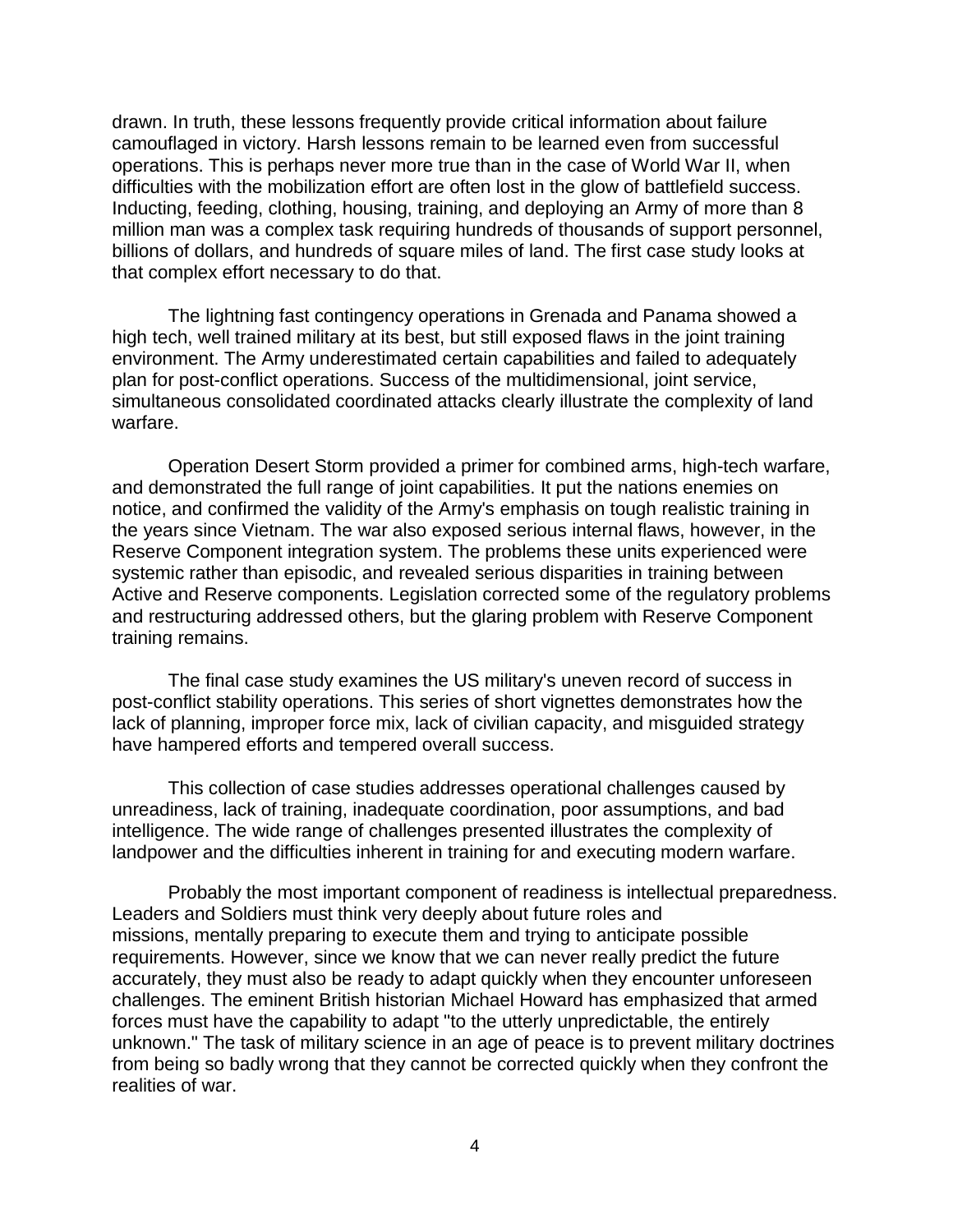# <span id="page-5-0"></span>**Allies and Adversaries: Learning from Others**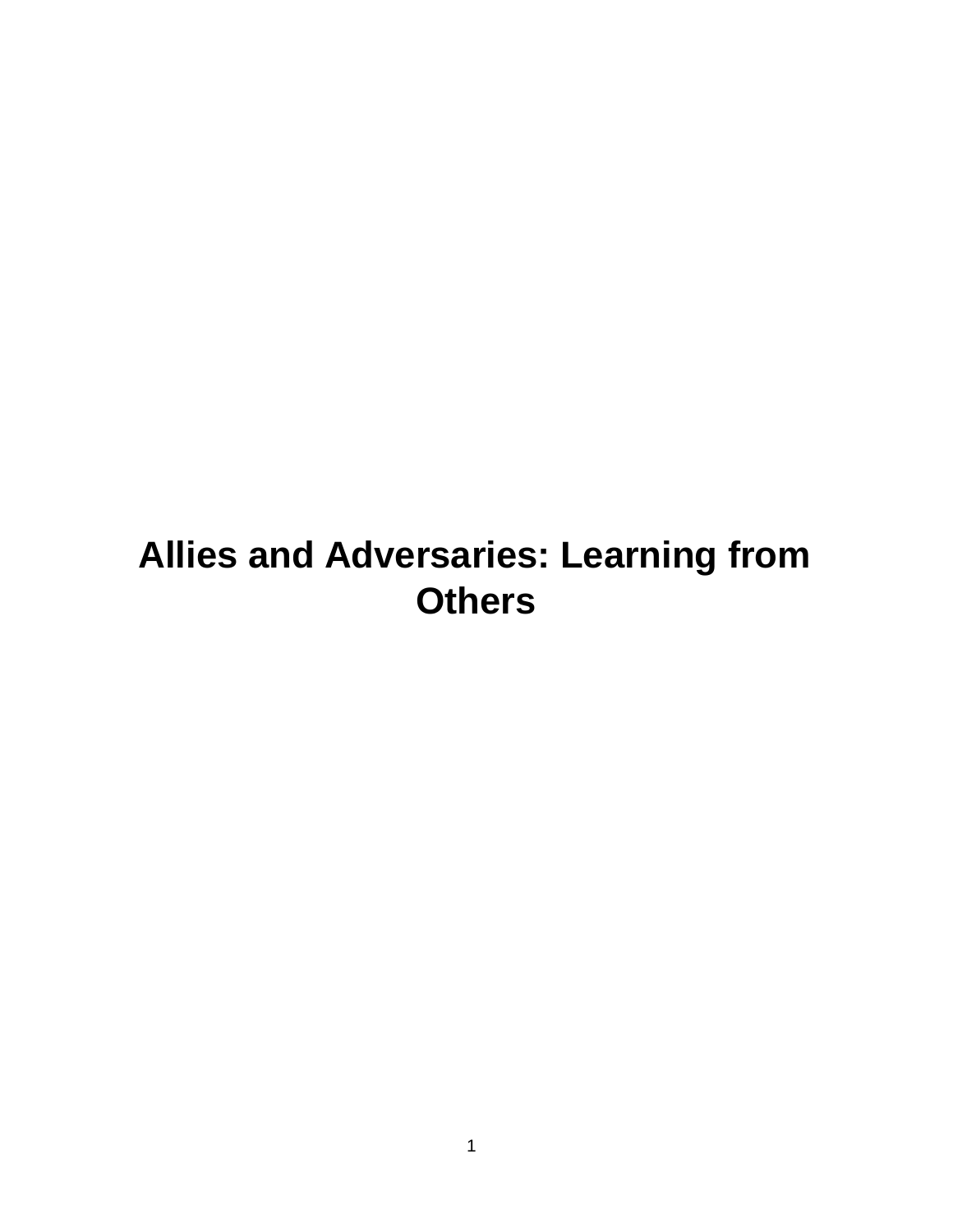#### <span id="page-6-0"></span>**Case Study 1-01: Britain and France in 1940**

The destruction of the British and French Armies during the campaign of 1940 was one of the greatest military disasters in history. While the German military campaign deserves the acclaim it has received, as with all great military successes, enemy mistakes helped greatly. Neither the British nor French were prepared for the war they faced, because of a distorted vision of the future, due to drawing the wrong lessons from the past. In 1918, both Allies appeared to have developed a successful model of combined arms warfare that could defeat their German opponent. The British approach relied upon heavy use of armored forces. They exploited the newly invented tank to break through German trench lines and restore movement to the battlefield. The French approach, called "methodical battle," was a carefully choreographed and centrally controlled coordination of firepower and restricted maneuver using light tanks, artillery, and infantry. However, during the years leading up to the next world war the Allies lost their advantage, which the Germans made so evident in 1940.

Sometimes an army's operational and tactical unpreparedness is the result of a misguided national security strategy. That argument applies to both of the Allies to some degree, but is particularly relevant to the state of the British Army in 1940. Determined to avoid the carnage of the Western Front in World War I, and dealing with the impact of the Great Depression, the British government made several policy choices that enfeebled its ground force. First, the government adopted the "Ten Year Rule," assuming that there would no war for a decade and therefore military expenditures could be cut accordingly. Even when the resurgence of Germany dashed such hopes, the British educated elite rejected any possibility that their nation would ever again fight on the European continent. Instead they put their hopes in their traditional bastion, the Royal Navy, and a new one, the Royal Air Force. British leaders had great expectations that punishing air attacks could deter or defeat continental enemies without the need for major ground deployments. Those assumptions would be proven disastrously wrong.

The British Army also contributed to its own demise, failing to initiate a study of its performance in World War I until 1932, and then not circulating the report when it was concluded. The Army did conduct some innovative experiments with armored warfare in the late 1920s and early 1930s, but failed to incorporate any lessons from the exercises or develop any sort of common service doctrine. These experiments did, however, influence maneuver warfare theorists J.F.C. Fuller and Basil Liddell Hart, who drew much of their new doctrine from them. The Germans also observed the experiments avidly and became enthusiastic readers of Fuller and Hart.

The French knew that they could not avoid land warfare. They also knew they faced a primary potential enemy with twice the population and much greater economic capacity. To some extent, the French government was guilty of pursuing the national security strategy it could afford, not the one it needed. The government focused on capabilities more than threats, combining limited military expenditures with lots of hope that what they invested in would be adequate.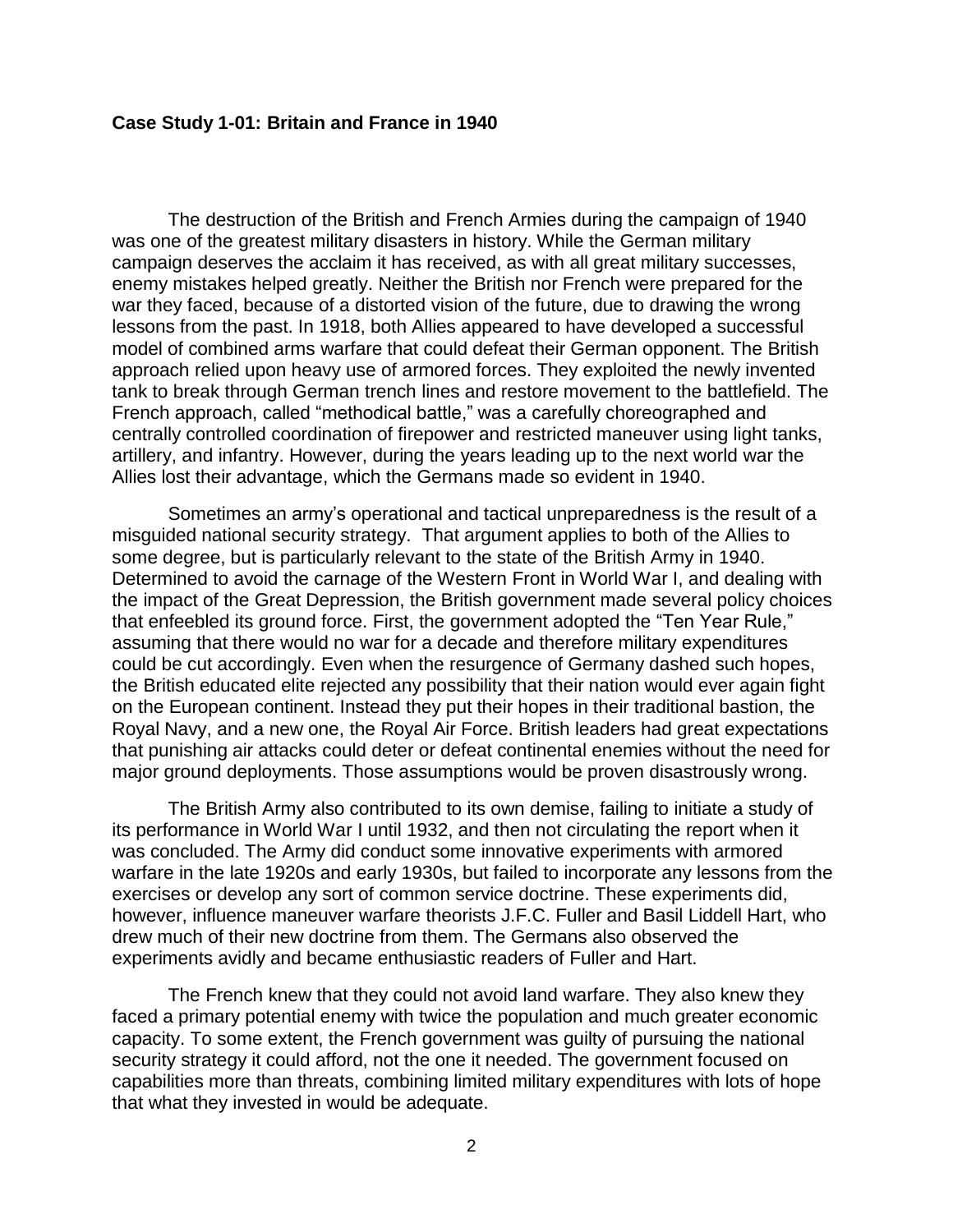The primary foundation for the French plans for defense against Germany was the Maginot Line, a truly impressive series of underground fortresses that protected natural resources and large industrial and population centers along the northeastern border with Germany. Despite later blaming French defeat on a "Maginot Line mentality," the fortifications actually performed their purpose very well. However, there was not enough money to cover the whole frontier, and the French feared a fortified border would offend some neutrals, thus the border with Belgium and the Ardennes forest was left unfortified. The rest of the Army would concentrate on those areas.

While the French Army hoped that Belgian armies and rough terrain would help stymie a German attack, it also prepared diligently to cover areas not protected by the Maginot Line. Though the government was not willing to give Army leaders the number of soldiers they wanted, funds were provided to develop armored forces. In fact, by 1940 the French had some of the best tanks in Europe. The Army studied its World War I experience and conducted much experimentation. Unlike the Germans, however, who concentrated their armor into Panzer divisions, the French scattered their tanks throughout the force, except for some light cavalry divisions used for screening.

But the biggest failing of the French Army was not in equipment or force structure, but in doctrine and vision. It expected to fight World War I again. The French remained prepared to fight methodical battles where tightly controlled infantry, armor, and artillery moved short distances between phase lines. Their primary emphasis remained upon firepower. Subordinates were permitted little initiative or flexibility, and there was no thought of true operational maneuver.

These flaws became painfully evident in May 1940. The French and British expected a German attack through Belgium and marched most of their armies forward to meet that obvious threat when it materialized. When the Germans launched their Panzer assault through the Ardennes, local French forces were cautious and uncoordinated. Once large German tank forces broke through there, there were no reserves to stop them, and the Panzers quickly dashed to the coast, cutting off most of the French and British forces in Belgium. Allied command and control functions were paralyzed. Some defending units fought bravely, but many more broke or stood by awaiting orders. Few seemed prepared tactically for modern warfare. Faced with the unforeseen speed of the German advance, the French high command collapsed. Though 340,000 Allied troops were evacuated from Dunkirk, all their equipment was left behind. The rest of the French Army with some remaining British support could put up little organized defense, and a new government asked for an armistice on 16 June. The whole country had fallen in only 38 days.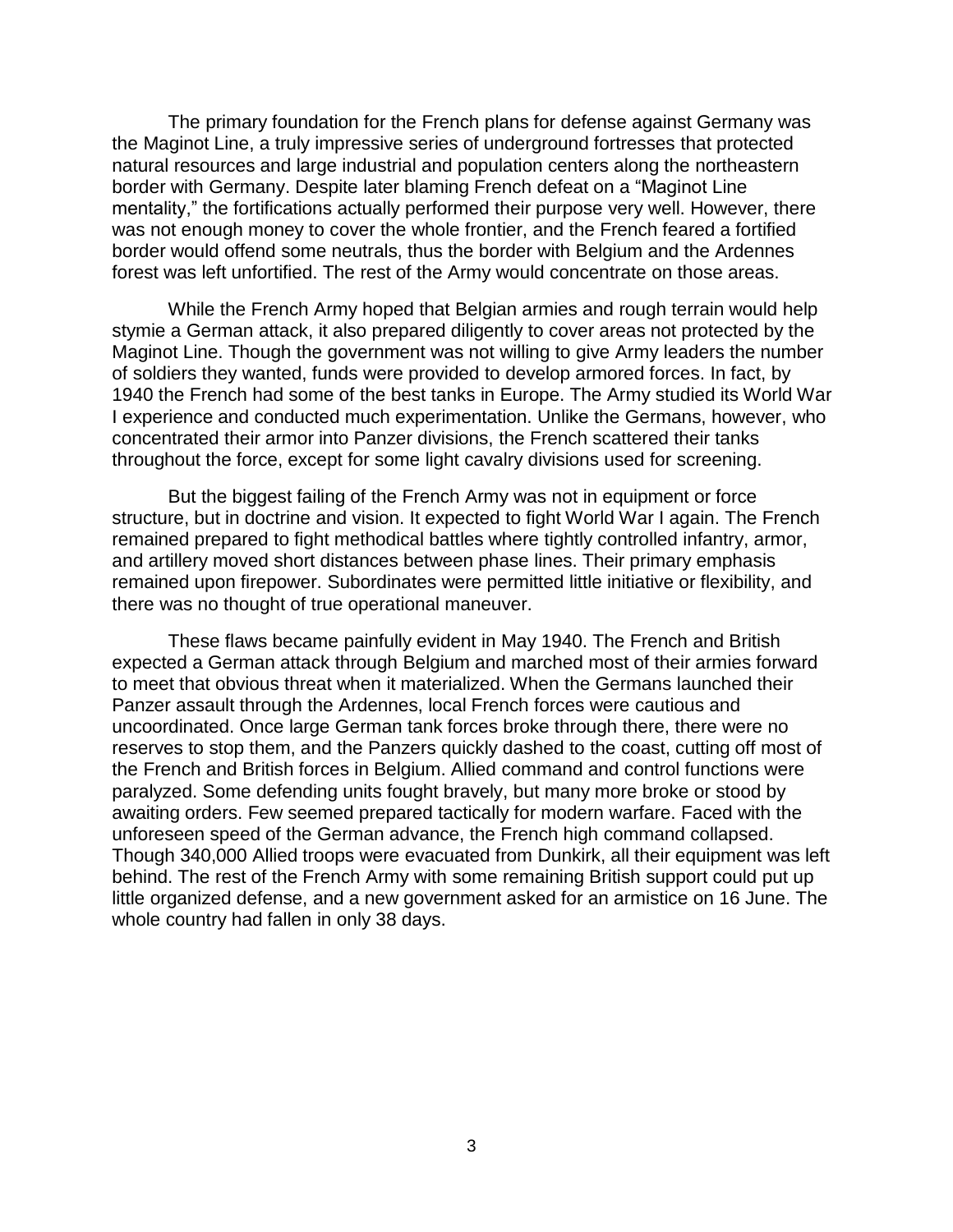<span id="page-8-0"></span>*Key Observations -- Britain and France 1940*

1. Threat based evaluations are usually superior to those focused on capabilities or cost.

2. It is difficult for any military service to overcome a flawed national security strategy.

3. Especially in military operations, past success is no guarantee of future victory. The Army must study the past, but also adapt for the future.

4. Potential enemies are always learning and changing.

5. However, one must be careful not to substitute hope for rational analysis, especially with new technologies, and expect too much from them.

6. Accordingly, armies can never perform too much experimentation.

7. Any modern military doctrine that stifles individual initiative is bound to fail.

*Source materials available upon request.*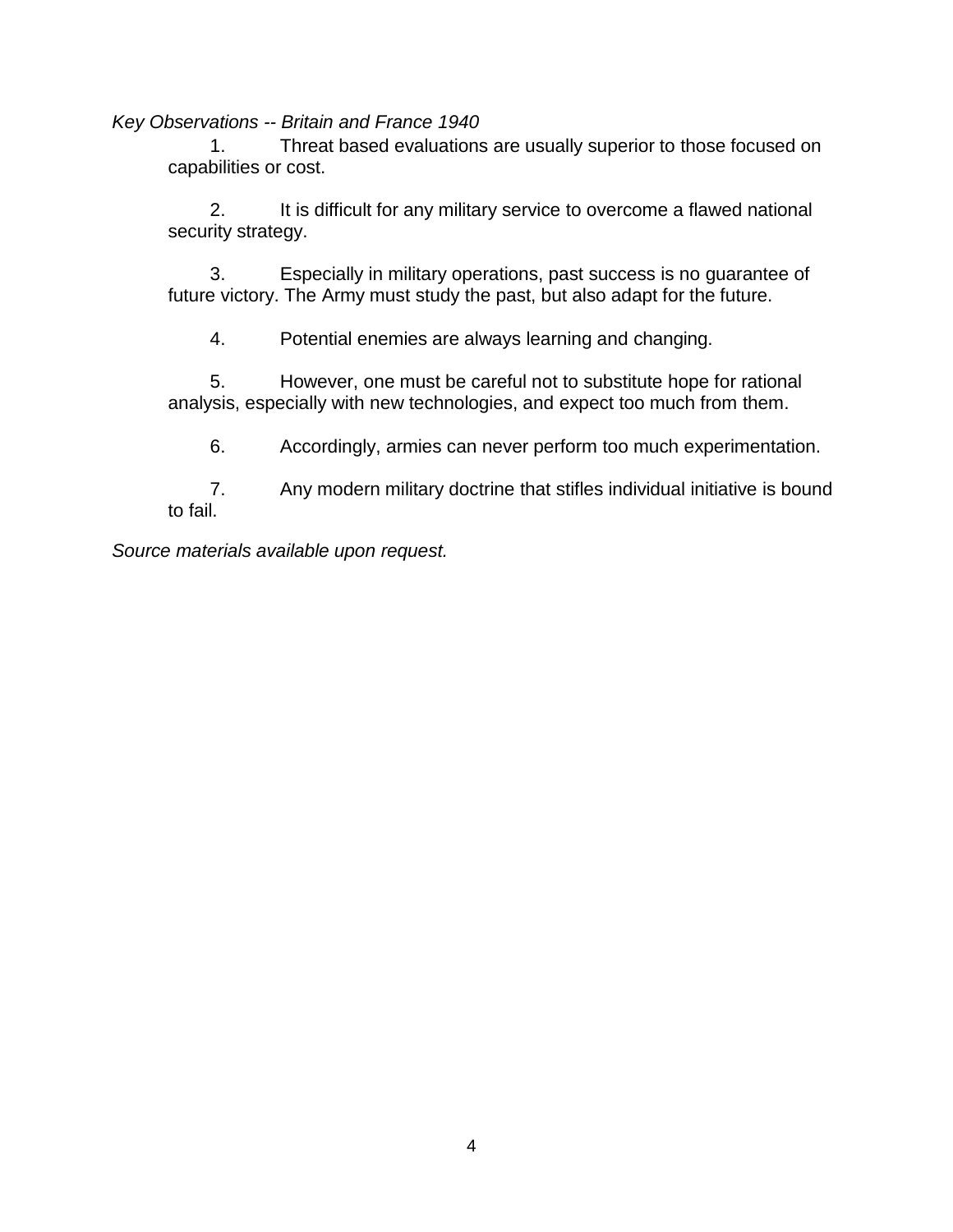#### <span id="page-9-0"></span>**Case Study 1-02: Malaya/Singapore 1941-42**

The campaign for Malaya that began on 8 December 1941, ended with the surrender of Singapore on 10 February 1942. It was the worst military disaster in the history of the British Empire. The loss of Singapore shocked Britons at home, more so than the fall of Tobruk in North Africa in June the same year. Unfortunately, historical myths still surround the fiasco.

The British constructed Singapore as a major naval base for the Far East in the atmosphere of post-World War I budget cuts, force reductions, and domestic antimilitary sentiment. The project thus represented a significant investment. Construction moved slowly from 1923 to 1938. Singapore was an extensive naval base, with formidable fixed defenses to its east and south. Pre-war plans viewed Singapore as the home base of a British Eastern Fleet, but British strategy for the Pacific changed dramatically as pre-war assumptions proved false. A new European war against Germany from September 1939 began badly. In 1940 Italy became an enemy in the Mediterranean, France collapsed rapidly in June, and the homeland was under heavy aerial assault from August to October

This early war period rendered the Far East a third priority, after home defense and the Middle East, based on guidance from Prime Minister Winston Churchill. His disagreement with Chief of Imperial General Staff (CIGS) Field Marshal John Dill over prioritization of the Middle East rather than the Far East led to the latter's ultimate relief in November 1941.

The ramifications of Chuchilll's prioritization were considerable. The original "Singapore Strategy" required a powerful, balanced Eastern Fleet which could threaten Japanese beach landings and ensure sea lines of communications. Now the estimated time for a formidable battle fleet to reach Asian waters kept lengthening, from 30-60 days to 6 months. Hence, Air Chief Marshal Sir Robert Brooke-Popham's Far East Command (FEC), a Joint Force Command (JFC) equivalent for air and land forces, did not rely upon a "Fortress Singapore" mindset. Instead, the defense rested heavily on airpower operating from forward air bases protected by the Army. The theater's low strategic priority never provided the trained and ready land forces and sufficient airpower to implement the plan.

Conversely, the British correctly identified the Japanese landing areas on the northeast coast of the mainland and invasion routes south. This realistic assessment identified some very specific wartime actions. The challenge in executing them however, was the conflict between diplomatic concerns and military necessity.

British defensive operations rested upon Operation Matador, which required a preemptive move into the key eastern-shore landing beaches of Singora and Patani in Siam (Thailand), to present the Japanese with opposed landings. Seizing and holding the key terrain feature known as "The Ledge" in southern Siam inland and west of the beaches became an important contingency plan. This hill mass would block the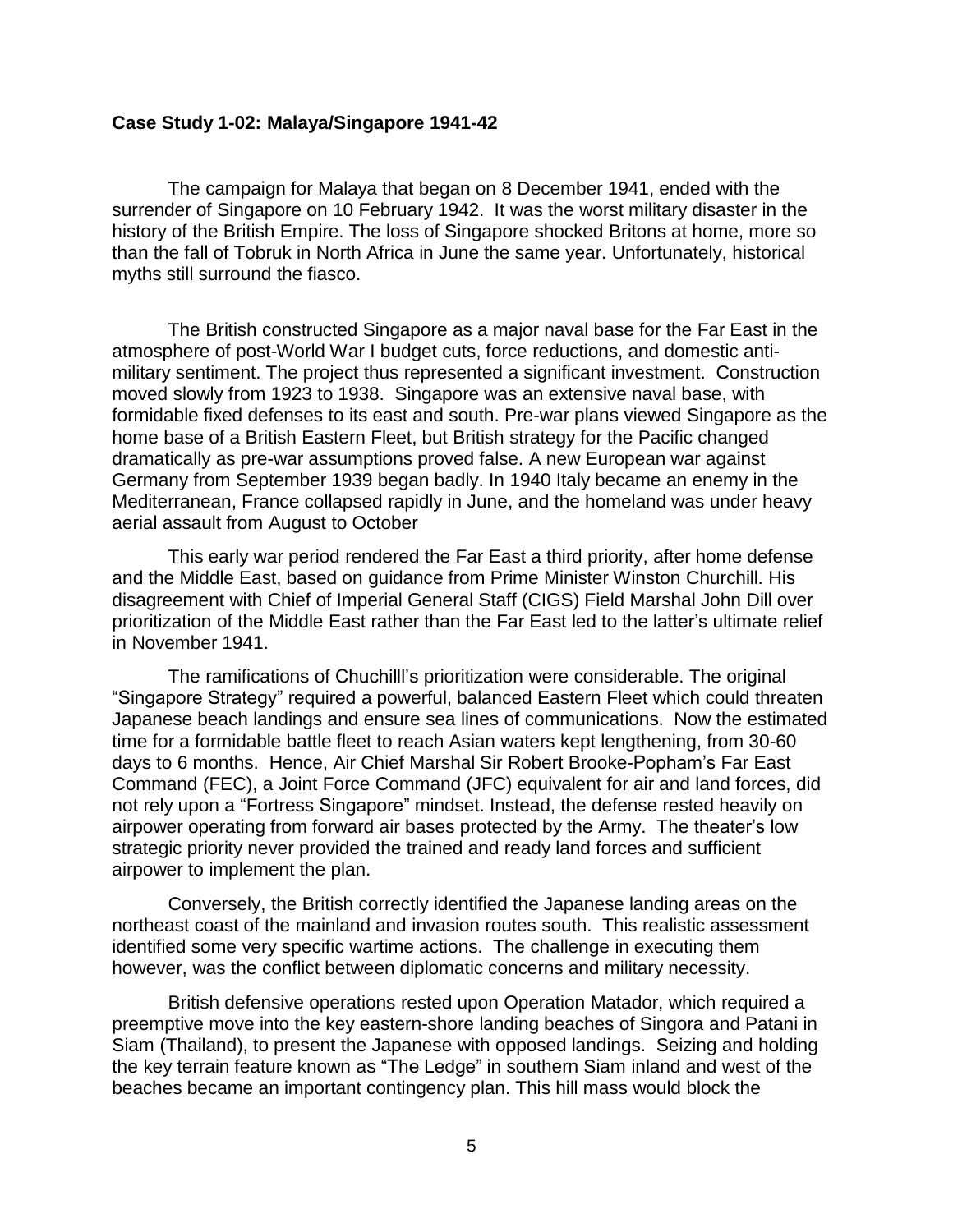Japanese advance within Thailand and secure the flank of friendly forces defending the eastern Malayan coast. However, as late as 7 December 1941, the British ambassador in Bangkok emphasized that any British move without an actual Japanese invasion would lead to diplomatic crisis and war. Yet the crux of British war plans rested upon the positioning of forces prior to Japanese hitting the beach.

Brooke-Popham asked the British Chiefs of Staff (COS) in London on 21 November 41 for circumstances to approve implementation of Matador. The response on 25 November was that the Government would only give permission within 36 hours of confirmed Japanese movements. Brooke-Popham noted that Japanese forces could land within 33 hours of leaving Saigon. A query on November 30 of American opinion on British seizure of Singora went unanswered. Finally, on December 5, the COS authorized Brooke-Popham to execute Matador if the Japanese were in or near Siam. He learned on December 6 that Japanese convoys had left Saigon and Cam Ranh Bay, approaching the Gulf of Siam. He could not confirm projected landings against both Siam and Malaya on December 7 as a reconnaissance flight over that area did not return. The 11<sup>th</sup> Indian Division from III Indian Corps was on alert from 2320 hours that night to execute Matador at dawn--virtually the entire focus of their brief, theater training. By midnight Brooke-Popham had not decided what missions to assign to Lt. Gen. Archibald Percival, the equivalent of today's combined force land component commander (CFLCC).

The decisive campaign for British South East Asia began with their concession of the Siamese landing beaches and "The Ledge," because of the unreconciled conflict of diplomatic and military imperatives. Japanese landings began sometime before 0730 on December 8. The COS granted permission for Matador at 0800. The update reached Singapore at 0945, but Percival was in a Legislative Assembly meeting till 1100. Indian III Corps obtained clearance to move at 1300 and  $11<sup>th</sup>$  Indian Division at 1330. So much time had elapsed that their orders were to implement the alternative "Jitra Option," in Malayan territory close to the west coast.

The Japanese did not attack with overwhelming force; only four divisions were available. One never deployed and one was combat untested. The Japanese Army Air Force provided aviation support with limited Navy support for the landings. The Japanese could not attain air and naval superiority early in the campaign. All services were stretched to continue operations in China and conduct simultaneous attacks on Pearl Harbor and the Philippines.

The British deployed 4 to 5 division equivalents, but they were not all available simultaneously. They poured additional assets into Singapore through January 29, 1942. These reinforcements had to move by sea; the tyranny of distance cost time. Additionally, too many troops were in hurriedly-raised, wartime expansion units. They had inadequate training and lacked much equipment. There were no tanks. Leaders wanted to avoid civil disruption, assumed that the British had time, and seriously underestimated Japanese capability.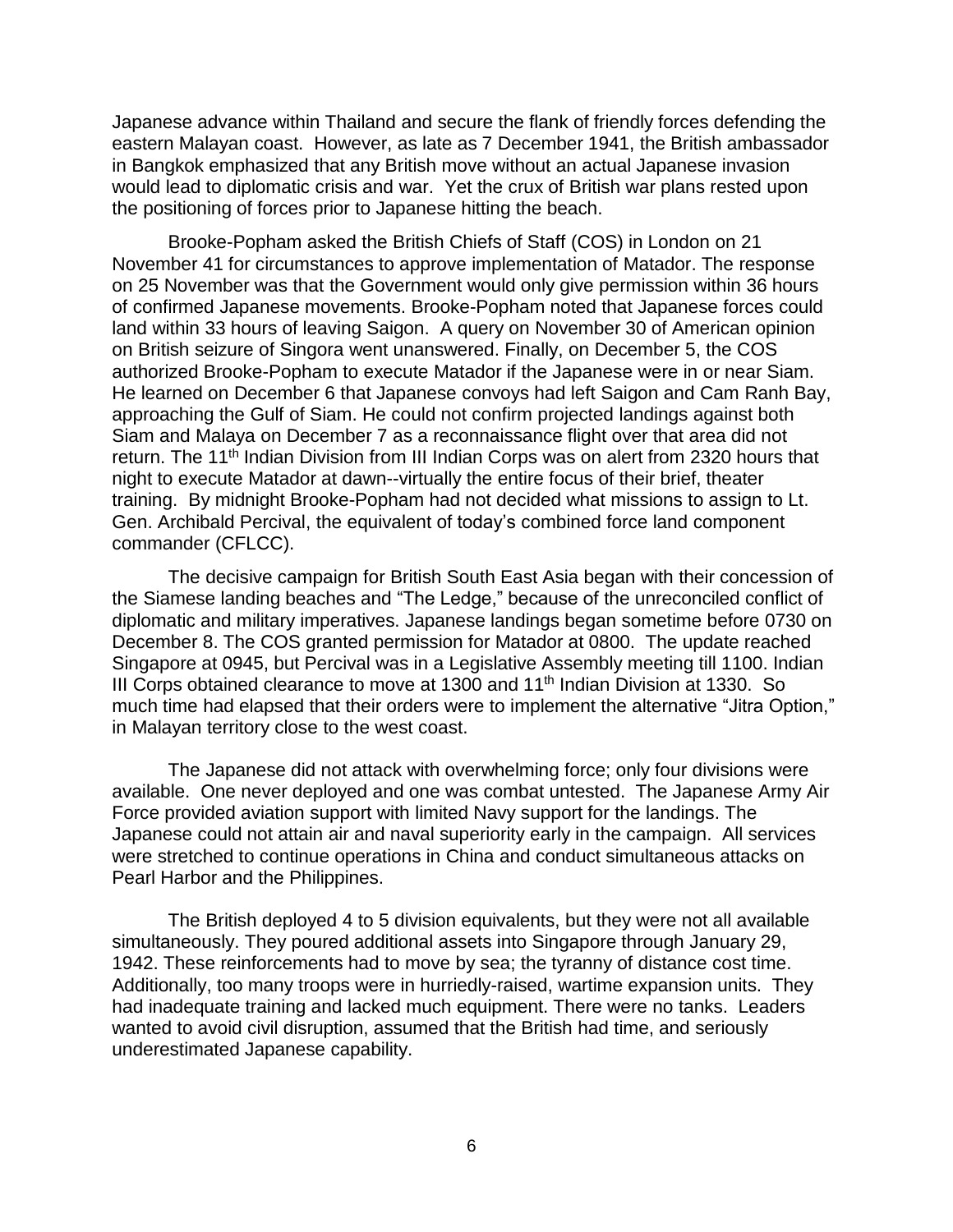Contrary to popular belief, the Japanese were not veteran jungle fighters. They received some hasty supplemental training. Rather, they maintained extremely aggressive fire-and-maneuver tactics with imaginative use of tanks. Rubber plantations provided maneuver areas that avoided jungle.

Ironically, the high state of British modernization with motorization encouraged road-bound techniques. British, Indian, and Australian forces fought some credible actions. Nonetheless, scattered tactical success could not compensate for an operational void, i.e. the inability to execute Operation Matador or even to reach and hold "The Ledge."

Similarly, incomplete joint coordination and poor understanding of the foe under wartime conditions affected air and seapower. The famous sinking of HMS *Prince of Wales* and HMS *Repulse*, the only capital ships available pending the dispatch of a powerful, balanced fleet, did not result from a lack of aircraft. The Royal Air Force and Royal Navy coordinated a dedicated fighter squadron for the naval element. The coordination faltered over misunderstanding of available air cover time windows and unbroken naval radio silence. The ships veered well off course to intercept a reported additional Japanese landing, which proved to be false. Commanders had excessive faith in the efficacy of extant air defense capability. Of greater impact was the unexpected capability of Japanese torpedo bombers to range the fleet. There were no enemy carriers. The Japanese launched twin-engine, land-based naval bombers from Indochina–without fighter escort, but the British were unable to exploit that vulnerability.

The British never achieved the initiative, constantly reacting to Japanese moves and seemingly unable to stem the tide. The Japanese moved inexorably down the Malayan peninsula. The loss of the two British capital ships eliminated any British ability to intercept further Japanese landings and made the sea line of communications ever more precarious. The Japanese, on the other hand, brought a light carrier into the fight in late January.

The Japanese never intended to assault Singapore from the east or south into the teeth of British prepared defenses. Lt. Gen. Tomoyuki Yamashita brought in heavy artillery reinforcements and assembled some 300 boats. He attacked Singapore Island from the mainland north on the night of 8 February across the narrow Johore Strait.

Percival surrendered within a week, confounding British expectations of a stalwart stand for two to three months. There had been a steady decline in morale at all levels. Arguably, the true Achilles heel at this final stage was the water supply. Yamashita purposefully herded civilian refugees into the city. Another issue was the absence of any comprehensive, integrated civil-military defense plans for the campaign in general and the city in particular. There was clearly no will for a diehard last stand. Some 85,000 soldiers entered captivity.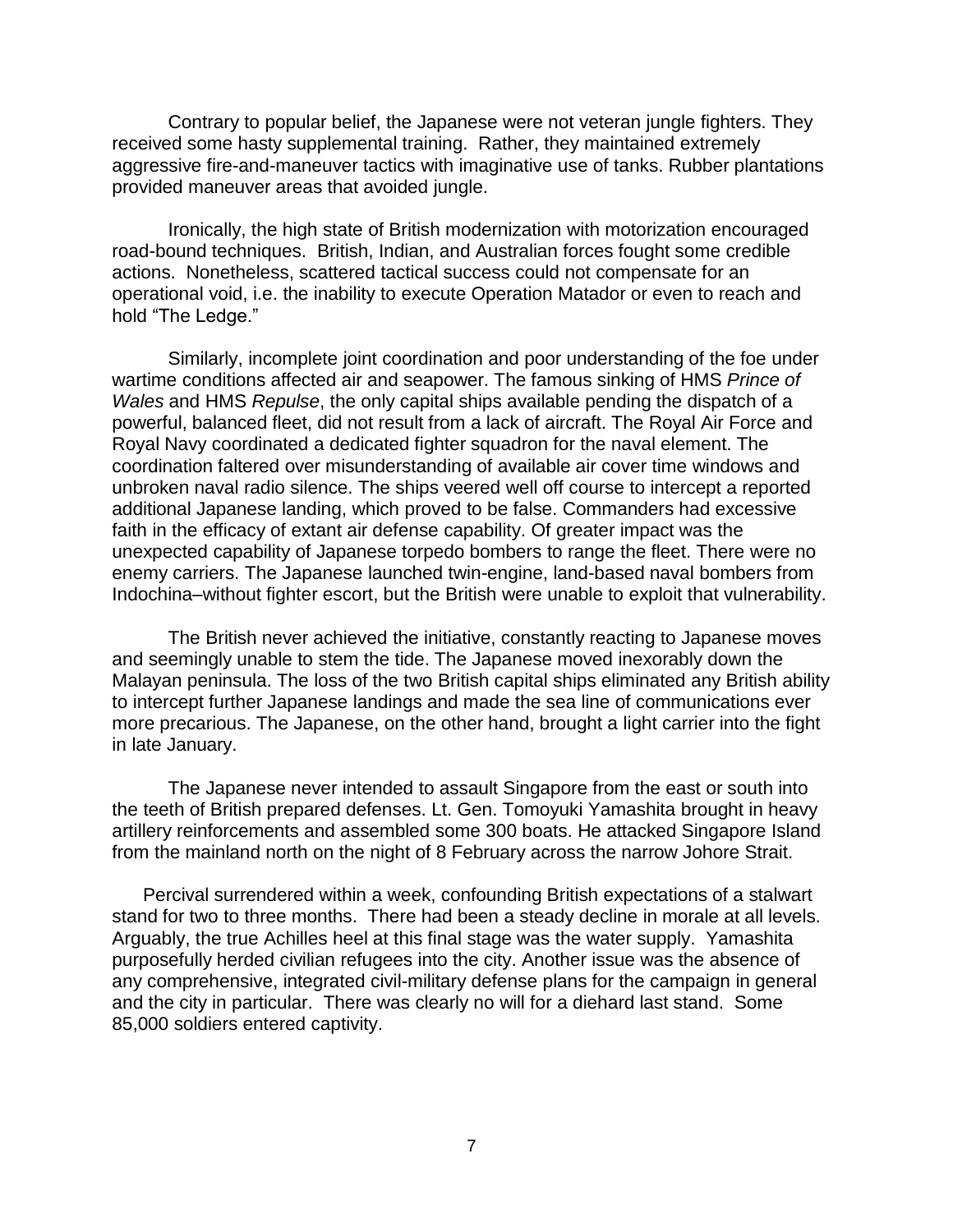<span id="page-12-0"></span>*Key Observations – Malaya/Singapore 1942:*

1. When theater commanders and regional diplomats cannot resolve conflicts, war plans, and pre-war diplomacy, the most senior civilian leaders at home must make the choices, cognizant of the strategic risks.

2. Pre-war plans require constant reevaluation to account for evolving real-world conditions.

3. Poor understanding of the contemporary operating environment has many causes. Intelligence failure is one aspect among political, military, economic, social, informational, and cultural misperceptions.

4. Hurriedly-raised, "wartime" expansion units cannot deal with a competent foe. Inadequate training, personnel, and low equipment levels compromise individual Soldier skills, collective training, and mastery of equipment. Such units lack cohesion, agility, and resiliency. They suffer significant psychological and morale impediments when confronted with repeated failure.

5. Technology cannot eliminate the tyranny of distance worldwide in deploying land forces to the needed theater, especially rapidly.

*Source materials available upon request.*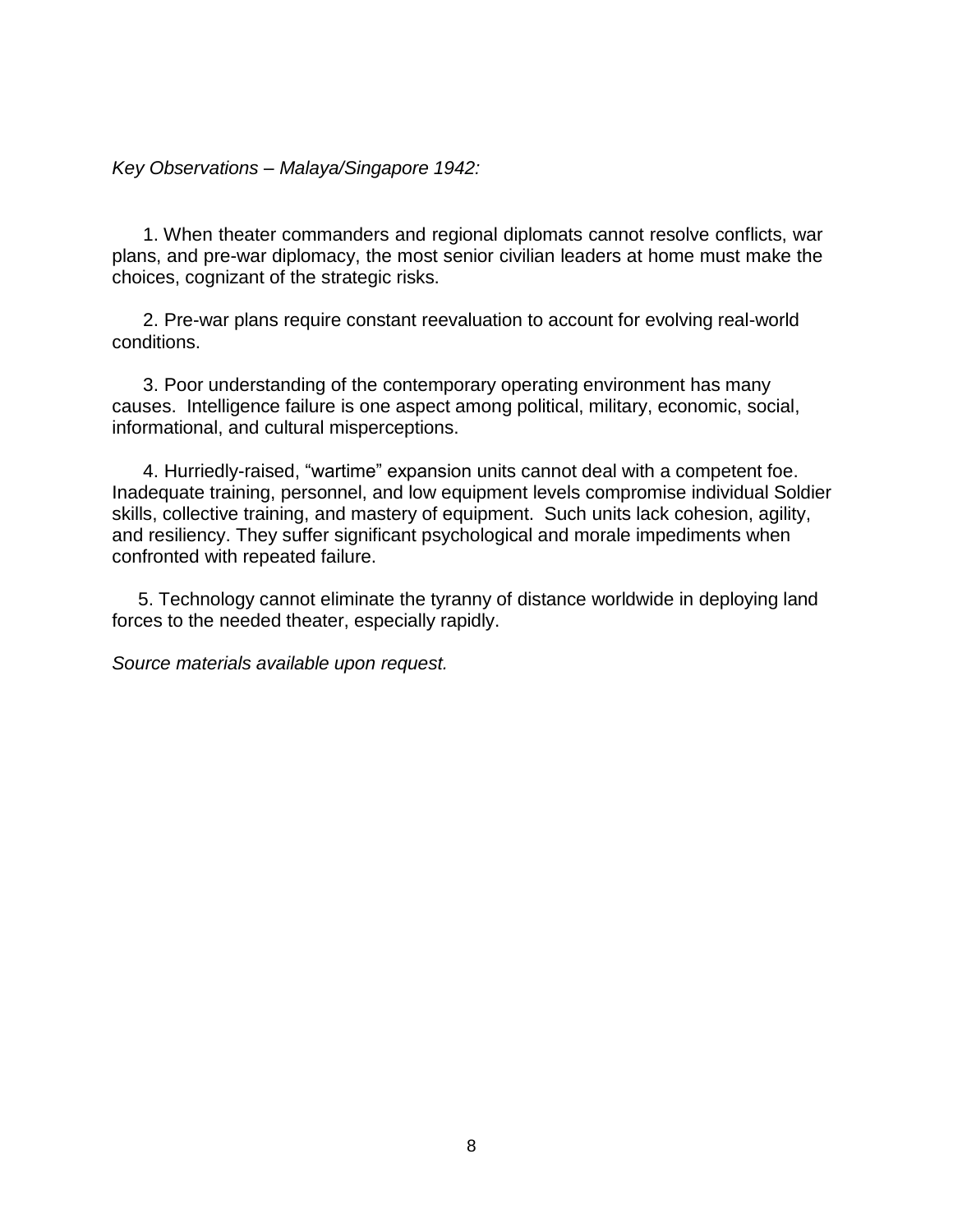#### <span id="page-13-0"></span>**Case Study 1-03: Raid on Dieppe, 1942**

In June 1942, Field Marshal Sir Alan Brooke, Chief of the British Imperial General Staff, opined to Prime Minister Winston Churchill, "No responsible General will be associated with any planning for invasion until we have an operation at least the size of the [upcoming] Dieppe raid behind us to study and base our plans upon." That raid became one of the great tragedies of World War II. At Dieppe, assault forces of inexperienced and ill-equipped troops, with inadequate naval and aerial support, attacked heavily manned static defenses. In less than 8 hours, 2 Canadian brigades and 2 Commando units were repulsed, sustaining heavy casualties. Only one-third of the troops returned to the United Kingdom. Political pressure and inaccurate assessments had led to a hurried operation based on limited intelligence. The lessons learned at Dieppe would be instrumental in the development of future amphibious operations, including Operation OVERLORD, as predicted by Brooke.

The spring of 1942 looked desolate for the United Kingdom. German armies dominated Western Europe while in the Soviet Union Nazi armored columns drove towards the oil-rich Caucasus Region. In North Africa, German tanks neared Alexandria, targeting the oilfields beyond it. On the high seas, Germany's U-boat arm dispatched numerous merchant ships, depriving Great Britain of badly needed materials. In the Far East, the expansion of the Imperial Japanese Empire continued unabated towards Australia and India. The US formally entered the conflict at the end of 1941, but was far from contributing to land efforts in Europe. The Government of Prime Minister Winston Churchill continually received urgent requests from Moscow to open a second front in Europe, but manpower and resource limitations inhibited Great Britain's ability to execute such a complex operation. The UK did, however, possess resources to conduct raids against German defensive positions in France. Successful raids against the coast would achieve several objectives including providing intelligence on the state of German defenses along the Atlantic Coast and placating Premier Josef Stalin until a large scale invasion of Europe could be planned and executed.

The planning of raids fell under the purview of the Combined Operations Headquarters, commanded by Lord Louis Mountbatten. The concept of Operation RUTTER, which would become the basis for Operation JUBILEE, was for an assault force to land, attack, and hold its objective for roughly 12 to15 hours, and then withdraw by naval watercraft. The assault force was to cause the maximum amount of damage possible and gather information on enemy defensive positions, weapons systems, and tactics. The port town of Dieppe, located on the Normandy coast, 108 miles north of Normandy and 95 miles south of Pas-de-Calais, became the target for the operation. Intelligence assessed that it was more lightly defended than other areas (i.e., Pas-de-Calais) and was within range of the Royal Air Force (RAF) fighters for close air support. The wide dispersion of British and Commonwealth Forces from the Far East to North Africa limited the available force pool to inexperienced units.

Volunteers of the Canadian 2nd Division arrived in Britain in January 1940 and were not deployed during the ill-fated French campaign of that year. The Canadians,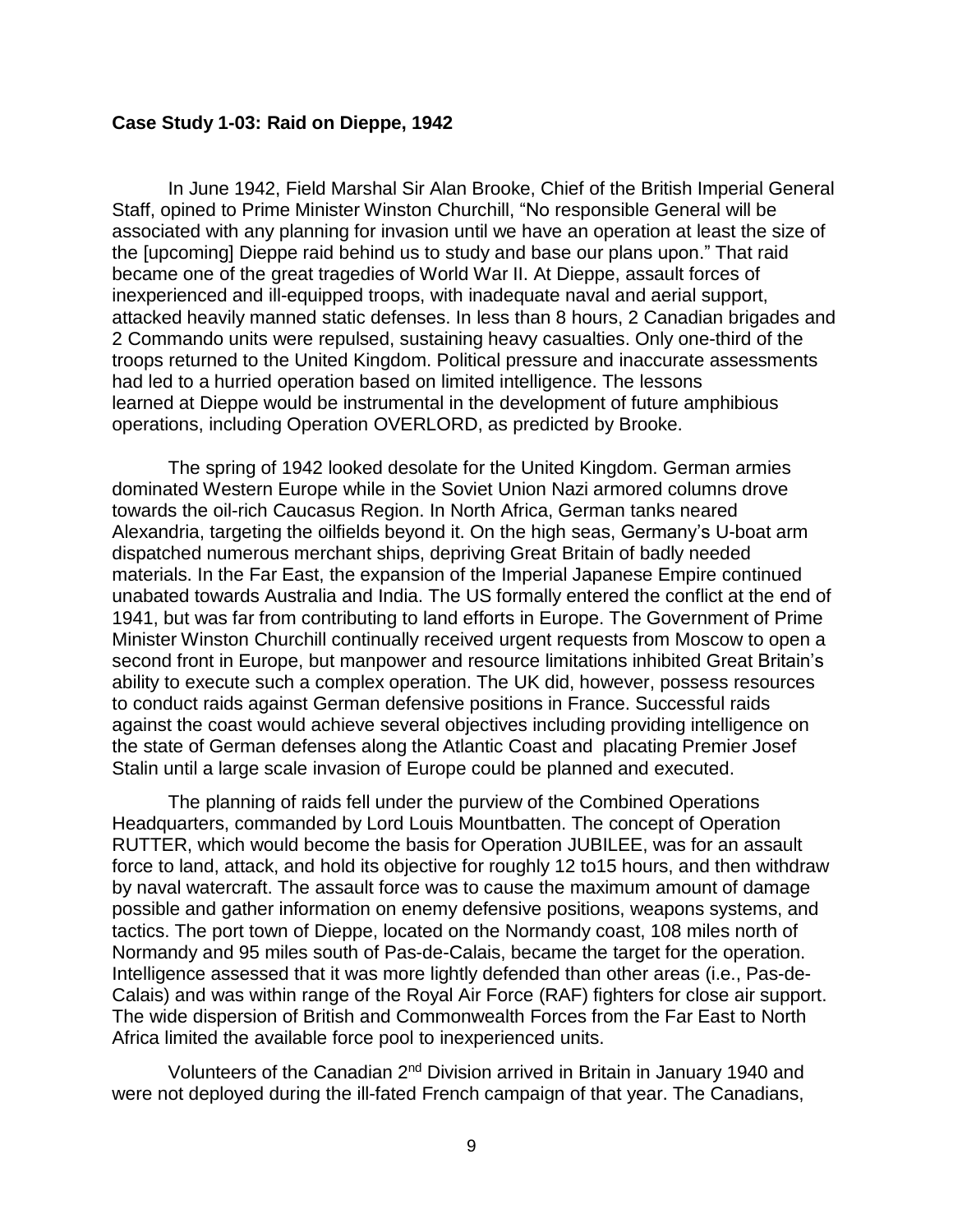military and civilian alike, were eager to get into the fight. After continuous urging, the 4<sup>th</sup> and 6<sup>th</sup> Brigades of the Canadian 2<sup>nd</sup> Division (including tanks from the 14<sup>th</sup> Tank Regiment), were selected as the main assault force. Training for RUTTER began in May 1942. Reconnaissance revealed two heavy gun batteries near Dieppe, one east and one west of the town. These batteries posed the largest threat to the naval fleet and troops from the British 1<sup>st</sup> Battalion, Parachute Regiment were tasked with their destruction.

Mountbatten's requests included a battleship for fire support and high level bombing in advance of the landing. The Admiralty and the Royal Air Force denied the requests. The Royal Navy feared losing another capital ship following the loss of the *Repulse* and *Prince of Wales* to Japanese aircraft the previous December off Malaya. The Royal Air Force argued that high level bombing would only alert the German defenders and create rubble, impeding the progress of the assault force. Out of the 273 watercraft and vessels involved in the operation, only 8 destroyers armed with small 4 inch guns provided fire support. Only about half of those directly supported the assault. Two secured the flanks of the force and two were used as floating headquarters. In the air, the RAF provided more than 800 fighters with the primary mission of engaging and destroying local German *Luftwaffe* units. Ground support was a secondary objective.

The terrain of Dieppe favored the defenders. To the east and west of the town, elevated headlands concealed a number of machine gun positions and pillboxes aimed directly at Dieppe's waterfront. Two heavily defended and narrow causeways were the only way to traverse the steep cliffs located between the beach and the high ground. The beach consisted of deep deposits of fragile shale and baseball-sized hard, rounded stones. Inland stood a five-foot sea wall topped with concertina wire. The Germans rigged the beach with anti-tank artillery and machine guns, creating interlocking kill zones. The garrison consisted of the soldiers of the German 302<sup>nd</sup> Infantry Division. Requirements for men and equipment in Russia drained experienced German troops from the division and replaced them with conscripted personnel from occupied territories. The modern equipment also went east, being replaced by outdated weapons systems. The excellent defensive bunkers, machine gun and artillery positioning offset the problems with the inexperienced troops and antiquated weapons systems.

Operation RUTTER involved the landing of 5,000 assault troops at four separate points along five miles of beachfront. The force would then advance inland securing an airstrip and attack the German divisional headquarters. East and west of the town paratroops would drop to destroy two heavy gun batteries named Hess and Goebbels. Battery Hess was located east of the main town and Battery Goebbels was situated west of Dieppe. These batteries posed the greatest threat to naval support and their neutralization was critical.

By July the training was completed, but on July 7, 1942, a German fighter patrol attacked the anchored naval fleet off the coast of Isle of Wight on England's southern coast. The force strafed and dropped bombs on two ships without sinking or causing extensive damage. Fearing the mission compromised, Combined Operations postponed RUTTER. Mountbatten's staff re-worked the original plan, creating Operation JUBILEE. It replaced the airborne assault with an attack by two seaborne Commando units.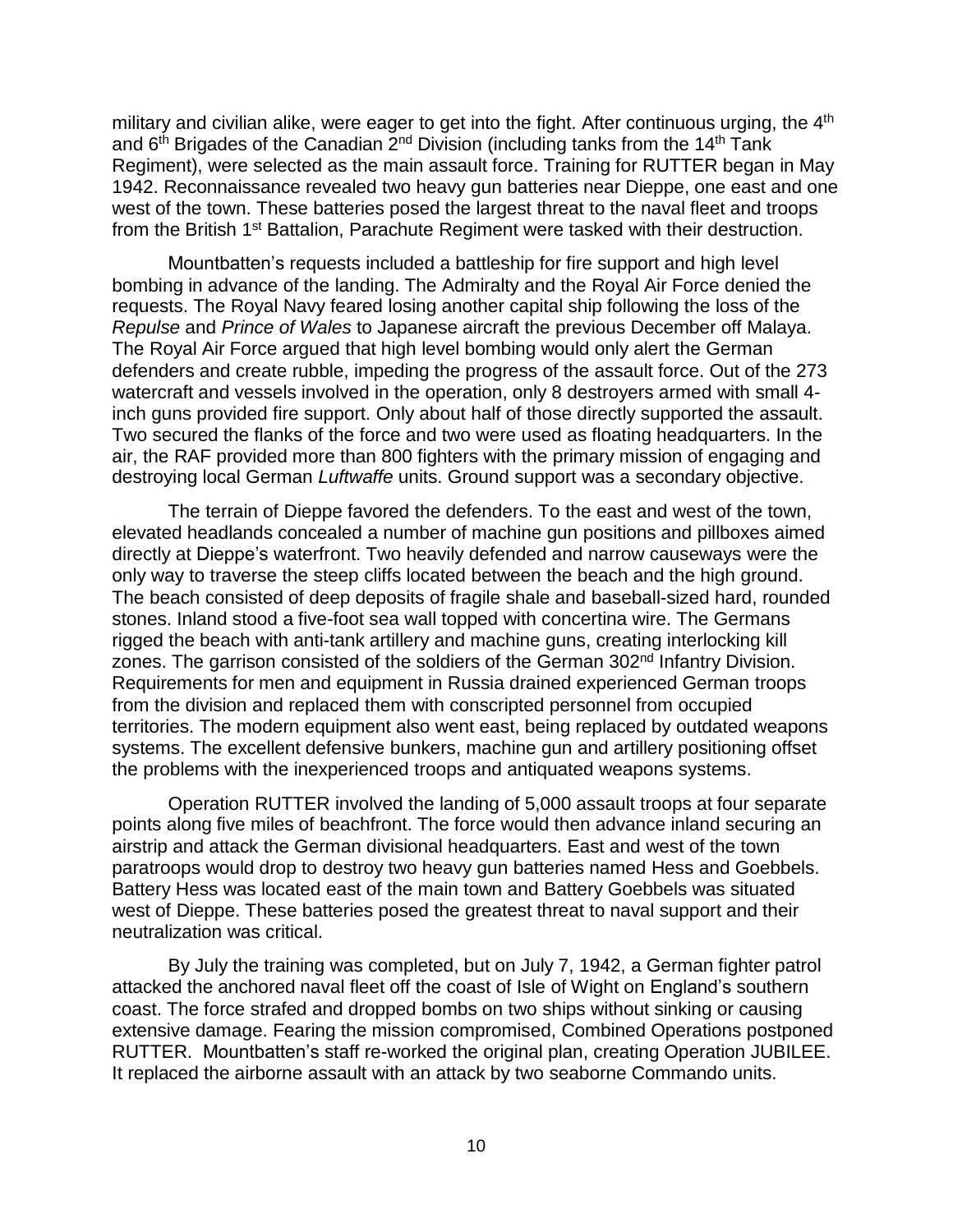Number 4 Commando would destroy Battery Hess; Number 3 would immobilize Battery Goebbels. Airborne operations required favorable weather conditions and any changes could postpone or cancel the entire operation.

The execution date for Operation JUBILEE was set for August 19, 1942. Problems beset the operation from the outset. Four of the craft carrying Commando 3 turned back due to mechanical failures and the 19 remaining craft were compromised by a German naval patrol, dispersing the attack force. After a brief engagement, the commander of Number 3 Commando recalled his force and returned to Britain. The orders were not received by all of his units and seven boats continued to sail towards the objective, landing 120 men by 0515. In the meantime, more than 250 men of Number 4 Commando landed and began their advance towards Battery Hess.

The initial assault forces landed in the pre-dawn darkness. German defenders alert to the attack engaged the exposed infantrymen attempting to move inland from the beach. At 0520, additional infantry regiments landed directly opposite the town exposing the tanks to withering fire from German positions ringing the town. Ten minutes later, the first Landing Craft Tanks (LCT) arrived and offloaded the armor on the beach. The deep, soft shale combined with the heavy weight of the Churchill tanks bogged them down, immobilizing them. Large round stones caught between the road wheels and the track caused the two parts to separate, disabling more of the vehicles. Many of the LCTs were disabled or destroyed by artillery while offloading the tanks. Successive waves of LCTs took 30 minutes to offload the entire tank regiment.

By 0530 the entire German garrison was alerted, and two companies were dispatched to intercept the understrength Commando 3. The Commandos were forced back to the beach with most of their extraction craft disabled or destroyed. After suffering 37 killed, the remaining Commandos surrendered. At 0545, on the western flank, a mortar round fired by Commando 4 hit an exposed magazine of Battery Hess, destroying and disabling the large guns. By 0630, with their mission complete, Commando 4 withdrew and was retrieved by waiting watercraft.

Opposite the town, some of the infantry and armor began to fight their way off the beach and into Dieppe. In an attempt to sustain the momentum, the operational commander and commander of the Canadian 2nd Division , Maj. Gen John Roberts ordered his reserve regiment to land, but it was unable to advance due to heavy fire. The group that advanced into the town could not sustain its progress and was forced back to the beach or captured. Roberts decided to call off the operation at 0900 and focused efforts on retrieving the beleaguered assault force. Operation Jubilee ended at 1240 when the fleet, after recovering as many troops as possible, steamed toward England. The Second Division paid a high price for its first engagement, more than 66% of the force were either killed, captured, or wounded. In their attacks, the Commandos suffered 270 casualties. The RAF suffered high losses as well, and destroyed 48 enemy planes at cost of 106 of its own.

The operational lessons learned during Operation JUBILEE became hallmarks of future Allied amphibious operations: employment of large capital ships (i.e., battleships, heavy cruisers) for fire support; extensive aerial bombing of enemy positions prior to the invasion date; and multiple divisions of infantry landing on a concentrated front to seize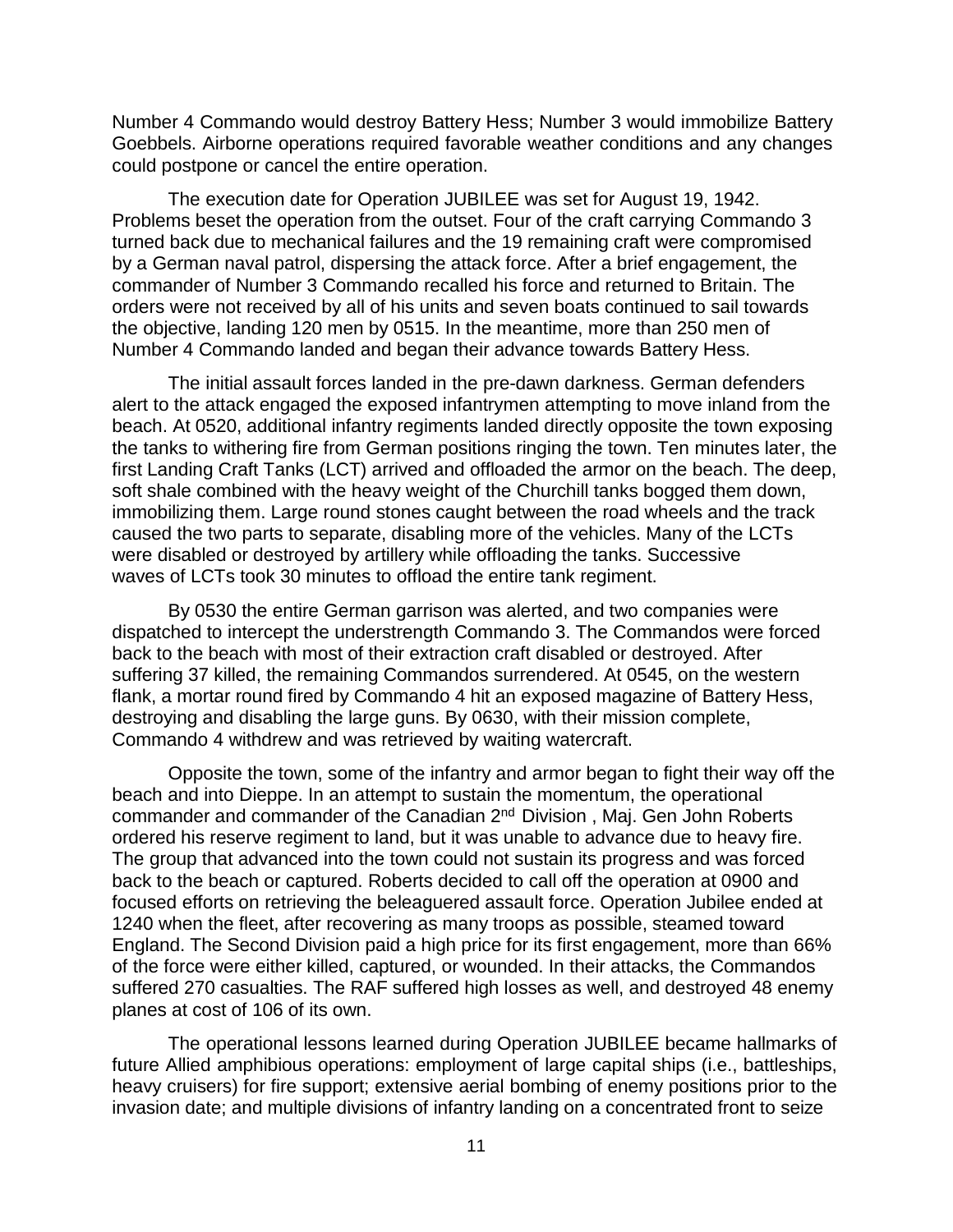key objectives in securing the beachhead. This allows follow-on mechanized units to break through enemy positions and seize the initiative. The tactical lessons included: ensuring landing forces are properly equipped to breach enemy obstacles (i.e., Bangalore Torpedoes, wire cutters, and scaling ladders); establishing a communications center on the beach to relay real-time information to the command elements in off-shore vessels; and developing specialized vehicles designed to traverse the terrain at the landing site.

# <span id="page-16-0"></span>*Key Observations – Raid on Dieppe, 1942*

1. Air and naval support must be able to destroy key enemy defensive positions and fortifications to avoid heavy casualties on the assault force.

2. The size of the assault force must be sufficient to advance inland and secure operational objectives.

3. Underestimation of the enemy's capabilities led planners to identify unobtainable objectives and request minimal resourcing and support from the other branches.

4. An inadequate intelligence preparation of the battlefield led to soldiers of the assault force unprepared to breach natural and manmade obstacles.

5. Contingency plans must be made for mechanical failures that are inevitable in an operation.

6. Plans must consider the possibility of equipment failures that are inevitable in all operations.

*Source materials available upon request.*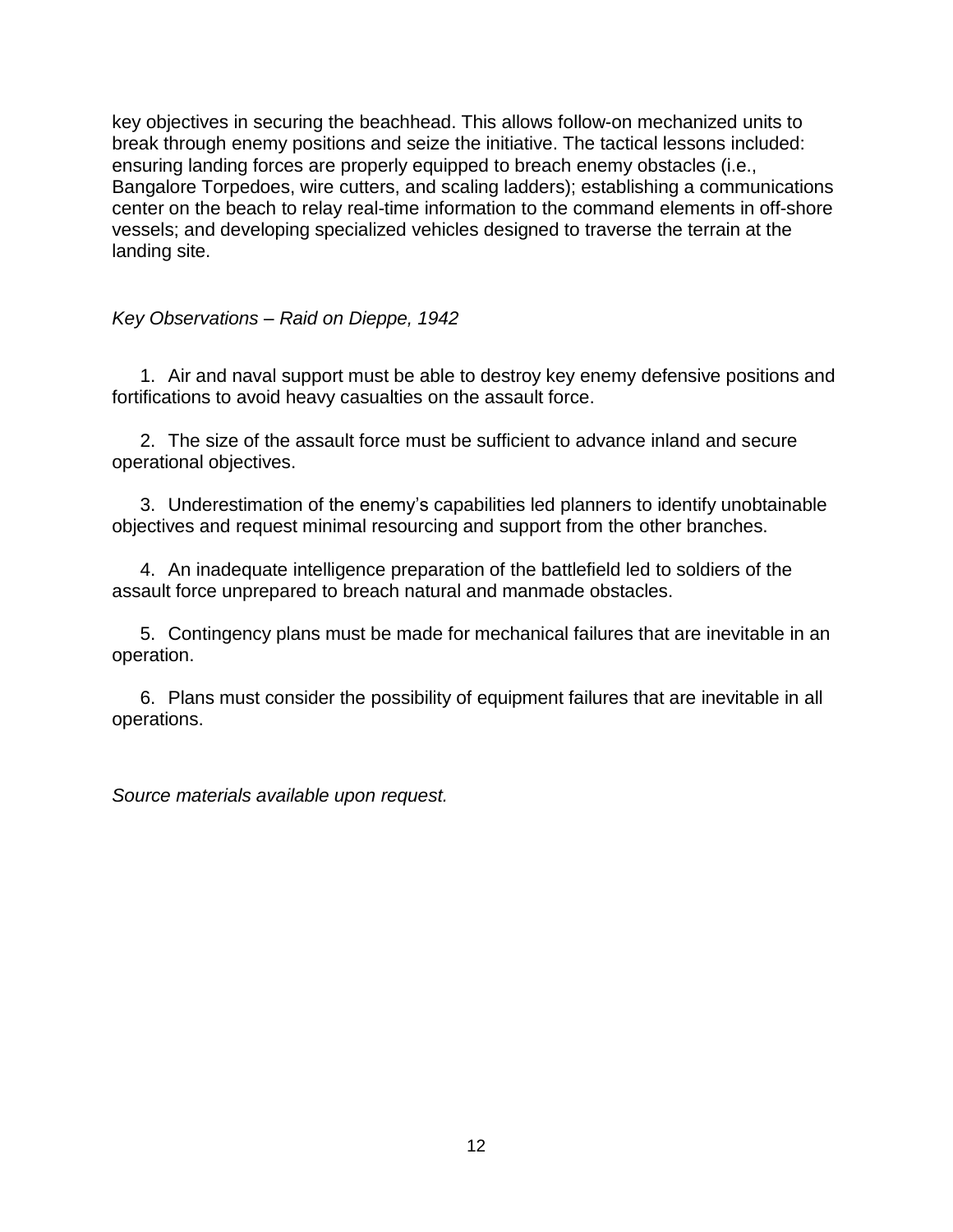#### <span id="page-17-0"></span>**Case Study 1-04: Mobile Group 100 1954**

Soon after arriving at the base camp of the First Cavalry Division at An Khe, Vietnam in August 1965, Lt. Col. Hal Moore took his command sergeant major, a shotgun guard, and a jeep ten miles along Route 19 to *poste kilometrique* (PK) 15. There stood a six-foot, battle-scarred stone obelisk inscribed in Vietnamese and French, "Here on June 24, 1954, soldiers of France and Vietnam died for their countries." The men walked the battleground for two hours, over ground littered with bone fragments, vehicle parts, and shell casings, trying to envision what it would be like to engage the same enemy that had destroyed an elite French force.

*Groupement Mobile* (GM) 100 was indeed among the best units in the French Army. The regimental size force was built around the famous battalion that had fought with the Americans in Korea, most notably with the 23<sup>rd</sup> Regimental Combat Team of the 2<sup>nd</sup> Infantry Division at the critical battle of Chipyong-Ni. The 1<sup>st</sup> and 2<sup>nd</sup> Korea Battalions included many veterans from the 1950-53 fight in Korea, along with a couple companies of Vietnamese. GM 100 also included the 2<sup>nd</sup> Group, 10<sup>th</sup> Colonial Artillery Regiment; a battalion of tough and experienced French and Cambodian troops from the 43<sup>rd</sup> Colonial Infantry; and the 3<sup>rd</sup> Squadron, 5<sup>th</sup> Armored Cavalry. The 3,498 men were highly trained with the best equipment.

First deployed into action in December 1953, the Korea veterans soon learned they were in a different kind of war, filled with ambushes on convoys, night attacks on isolated outposts, and an enemy that quickly melted away into the jungle. The same array of vehicles that provided speed and mobility also tied GM 100 to the roads. That would prove its undoing.

As the summer of 1954 approached, the French faced a dire situation in Indochina. Much of available military strength had been expended in the futile defense of Dien Bien Phu, which fell in early May. Most of the rest had been committed to clearing the Red River Delta. GM 100, based in An Khe, had a semi-static defense mission for the whole central plateau area. In the third week of June 1954, the French high command, with no remaining reserves, realized that Communist forces were about to make a major push into the plateau. They ordered GM 100 and its attached Vietnamese units to fall back to Pleiku, over 80 kilometers of enemy held road.

GM 100 was 25% below strength, but well supplied. It began its withdrawal on June 24. There was no secrecy, the many planes evacuating civilians and destruction of ammunition that could not be taken away made the departure very evident. The enemy quickly realized what was happening, and their 803rd Viet Minh Regiment raced through the jungles to cut Route 19.

Those hardy infantry would win the race against French vehicles. The initial target for day one of the move had been kilometer marker PK 11, but growing attacks on the rear guard led the group commander to split his force into four serials, each with its own infantry and artillery, and continue on after a short rest. Commanders believed that each element could defend itself, and a relief force from the 1<sup>st</sup> Airborne Group, and small GM 42 formed from local mountaineers awaited GM 100 near the Mang Yang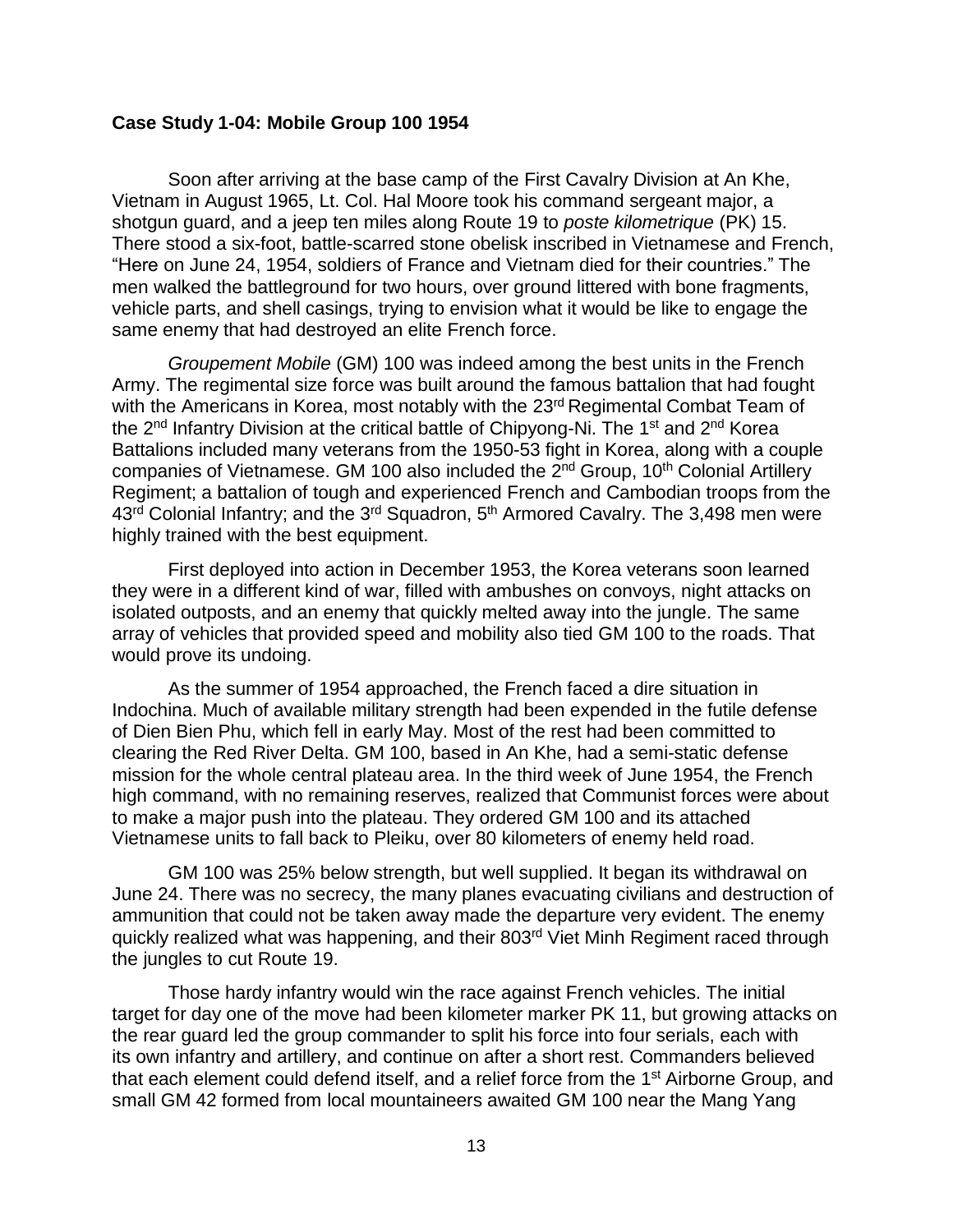Pass at kilometer PK 22. A jungle commando patrol had found the enemy north of the road and relayed that information to GM 100 headquarters. Artillery and air support was also arranged. The situation appeared well in hand.

But the intelligence about the enemy presence never reached the first serial, the 43<sup>rd</sup> French Colonial Infantry, probably because of a shortage of skilled radio operators. When the 43<sup>rd</sup> stumbled upon signs of enemy presence at PK 15 it stopped and began to reconnoiter. The other serials had to slow down behind it. It soon became evident that the enemy was no longer north of the road. The Viet Minh had established a full regimental size ambush, with heavy mortars, bazookas, and recoilless rifles. The Vietnamese units broke almost immediately. The first two elements of the convoy were quickly decimated. The arrival of the last two, with the two Korea battalions, helped stabilize the situation somewhat, as they burst through the roadblocks of destroyed vehicles and set up a defensive perimeter along with a drop zone for supplies. The Viet Minh had quickly identified and wiped out group headquarters, so the senior officer remaining alive in the trap was the commander of 2<sup>nd</sup> Korea. At 1715, three hours after the ambush began, he received orders to abandon vehicles and equipment and break through to PK 22. That also meant leaving behind the wounded, over a hundred men, almost all of whom would die on the murderous march to prison camps that followed.

The commander ordered his soldiers to break out in platoon sized formations. The night featured many running battles in the jungle. The Viet Minh knew the French would have to eventually return to the road to get to the pass and set up more ambushes along Route 19. The last elements of GM 100 staggered into PK 22 at 1900 on June 25, after 40 hours of fighting. The force had ceased to exist as an organized unit. The area around PK 22 was indefensible, so survivors were herded through the pass and the whole force of mountaineers, paratroopers, and GM 100 remnants retreated towards Pleiku. The Viet Minh also swarmed units to the area take advantage of the vulnerable target. The 108<sup>th</sup> Viet Minh Regiment sprung the next ambush, on June 28 at Dak Ya-Ayun within 30 kilometers of Pleiku, and then again the next day almost at Pleiku. But the terrain was more open, French air support was very punishing, and the Korea veterans continued to fight well. The force reached the safety of Pleiku on June 29.

GM 100 lost 85 percent of its vehicles and 100 percent of its artillery. Fewer than 50% of the troops, less than 1,600 men, reached Pleiku. The French high command tried to reorganize it with scraps and remnants from other locations, but the unit had lost its mobility, and much of it was decimated again during an ill-advised operation on July 17 that culminated in another ambush slaughter at Chu-Dreh Pass. Eventually the remaining survivors would be reorganized into a heavy infantry battalion, withdrawn from Indochina after the armistice, and sent to a new war in Algeria.

As previously mentioned, Lt. Col. Hal Moore of 1-7 Cav studied the GM 100 defeat extensively on the ship heading to Vietnam and was determined not to underestimate his adversary nor suffer the same fate in what would become the Army's first major battle in Vietnam in 1965.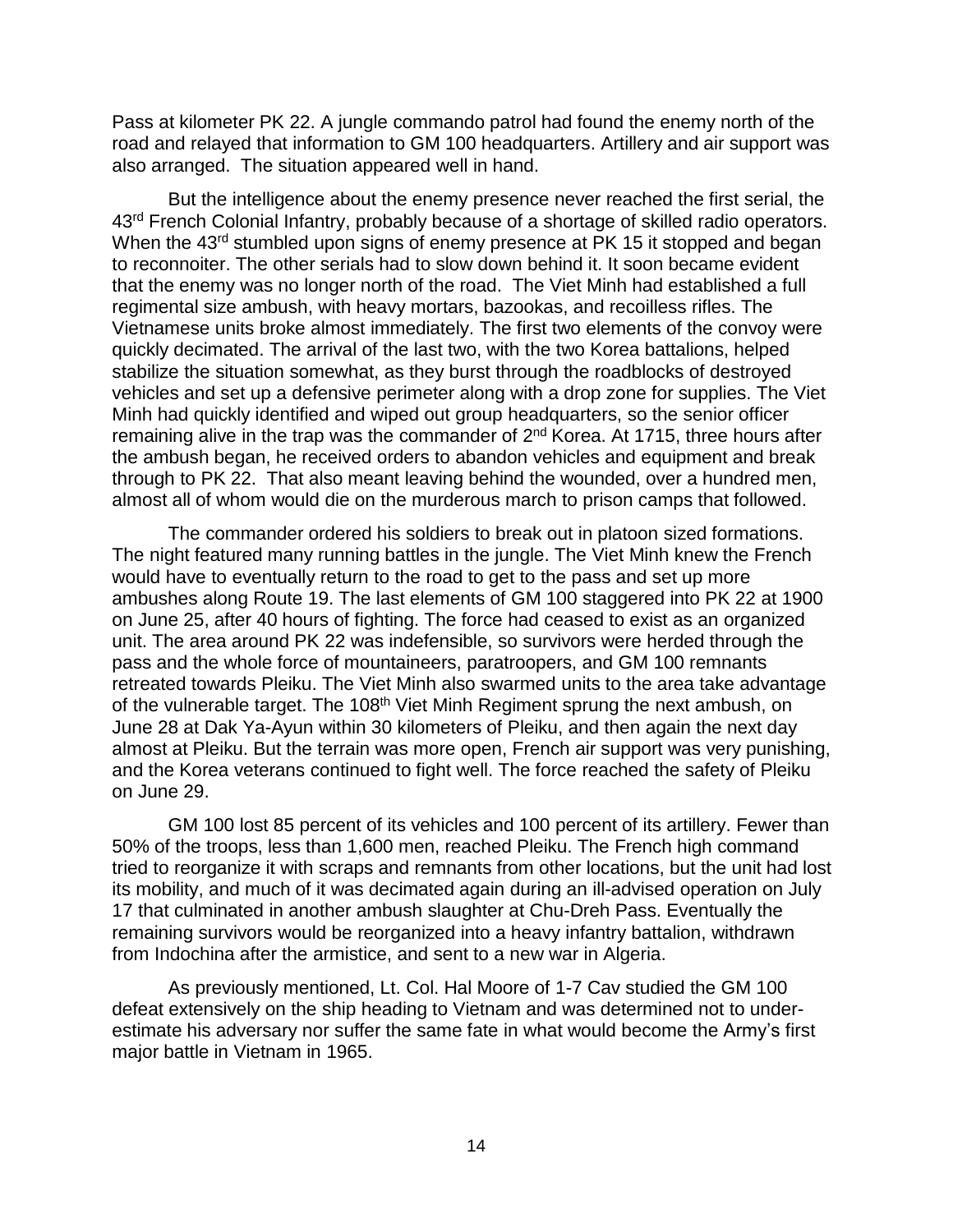<span id="page-19-0"></span>1. Hal Moore wrote that his lesson from his staff ride to the ambush site at kilometer marker PK 15 was "Death is the price you pay for underestimating this tenacious enemy."

2. From Bernard Fall

a. French veterans of the Korean War had been spoiled by abundant American support there, and were not prepared for more meager French resources in Indochina. That included everything from medevac assets to artillery and close air support.

b. Experienced local forces such as the 43<sup>rd</sup> Colonial Infantry were an important asset, but other Vietnamese units deployed in unfamiliar areas away from families threatened by the Viet Minh had poor motivation and were less effective.

c. GM 100 was unprepared to deal with a nonlinear war without fronts so different from Korea.

d. The French were too road bound, and did not realize until too late that the war would be won by well-trained combat infantrymen who could stay in the jungle, not tanks or mass-produced conscripts.

3. History is not always a good, direct guide for the current fight. We must avoid trying to refight the last war, or even a concurrent one, although we can learn about adaptability, estimation of new enemies, and open our mind's aperture to possibilities and opportunities.

4. There are often valuable insights to be gained from staff rides of past battlefields.

*Source materials available upon request.*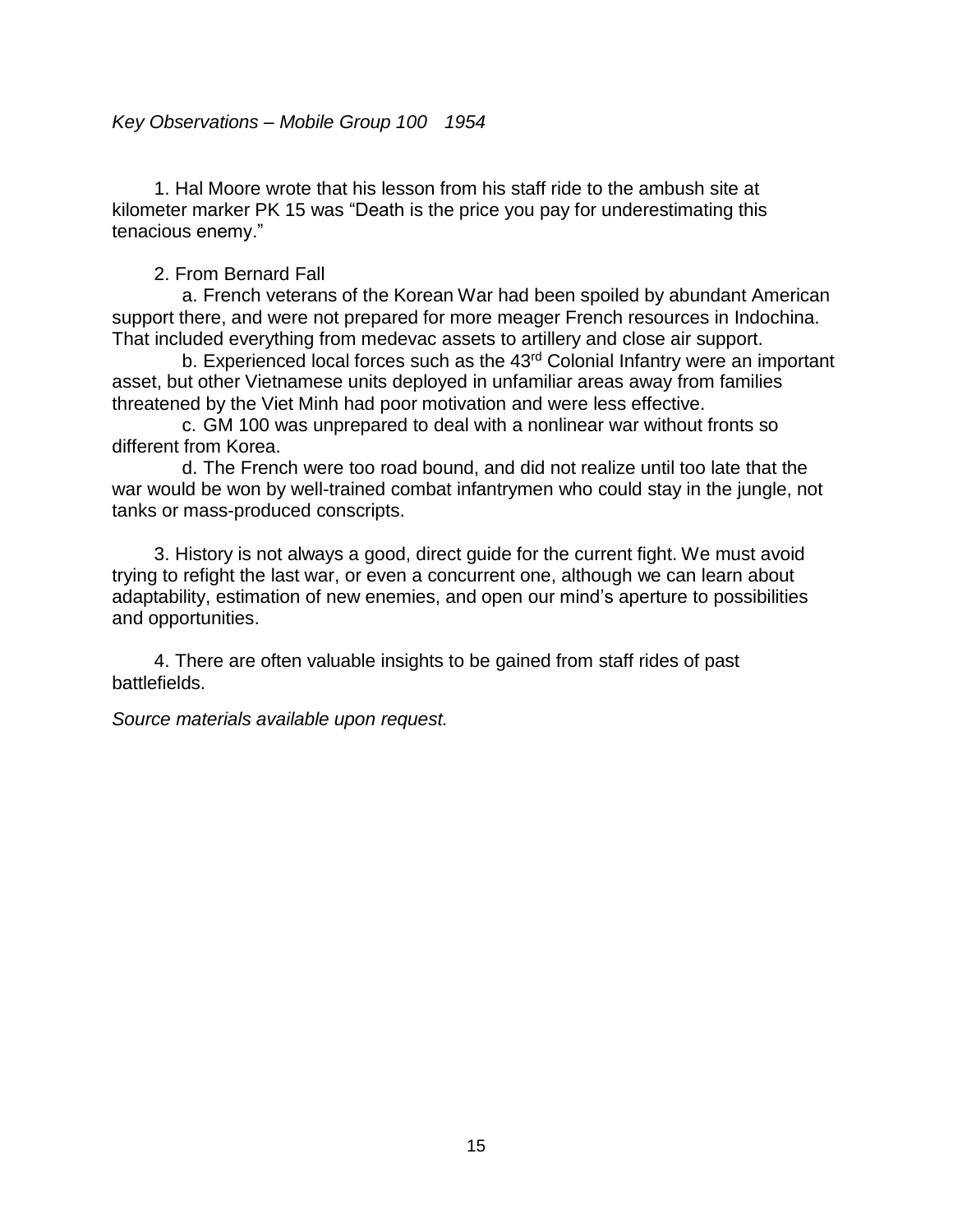#### <span id="page-20-0"></span>**Case Study 1-05: The Arab-Israeli War 1973**

Despite a well-earned reputation for military prowess, the Israelis have a spotty record about interpreting their successes to properly prepare for the next conflict. In 2006 they were not ready for the complex defenses Hezbollah had prepared in Lebanon. Based on past experience, the Israelis had underestimated their enemy and prepared for a low technology irregular fight. Instead they were surprised by a conventional hedgehog defense system with modern weapons combined with an adept information campaign mixed with some irregular tactics. Such hybrid warfare had not been foreseen. This was not the first time they have been victimized by a combination of wrong lessons, bad assumptions, and technological surprise.

The Israeli victory in the Six Day War in 1967 was impressive and overwhelming. Spurred by inaccurate Soviet intelligence that the Israelis were preparing an offensive, the Egyptians cut off access to the Gulf of Aqaba, and along with the Jordanians and Syrians, began to build up forces for their own attack. Instead of sitting back to receive it, the Israelis launched a preemptive strike early on 5 June. They quickly decimated Arab air forces, insuring air superiority, and then defeated the Egyptians, Jordanians, and Syrians in turn. The resulting capture of Jerusalem, the Sinai Peninsula, West Bank, and Golan Heights gave the Israelis new strategic depth, while further complicating diplomatic efforts to lessen regional tensions.

The Israelis looked at the rapid and decisive success of their armored columns and reorganized their ground forces around that element. The number of tanks in their brigades increased while supporting infantry and artillery were reduced. They assumed that these heavy forces with unchallenged air superiority would again dominate the future battlefield against incompetent Arab foes who were easily gauged by Israeli intelligence.

In 1973, the Israelis would pay for their bad assumptions with much blood and treasure. First, their intelligence failed badly. The new president of Egypt, Anwar Sadat, reformed his armed forces and obtained much modern weaponry. He also did a much better job coordinating with his Arab allies. Israeli intelligence did not pick up any indications of an Arab buildup until early October, and even then downplayed the signs because they did not think any Arab force would attack during the fasting month of Ramadan. By the morning of 6 October, ground force commanders in the Sinai and Golan Heights had brought their forces to higher alert because of increased activity, but Prime Minister Golda Mier refused to launch another preemptive strike in order to avoid looking like an aggressor. She did order mobilization to begin.

Meir, however, had made the decision too late for any effect to be felt before the Egyptians and Syrians attacked that afternoon. Not only was it the Jewish Sabbath, it was Yom Kippur. Israeli defenders along the Bar Lev line, a series of sand fortification along the Suez Canal, had been lulled into a false sense of security by repetitive Egyptian assault drills. On 6 October, the drill became a real attack. Five infantry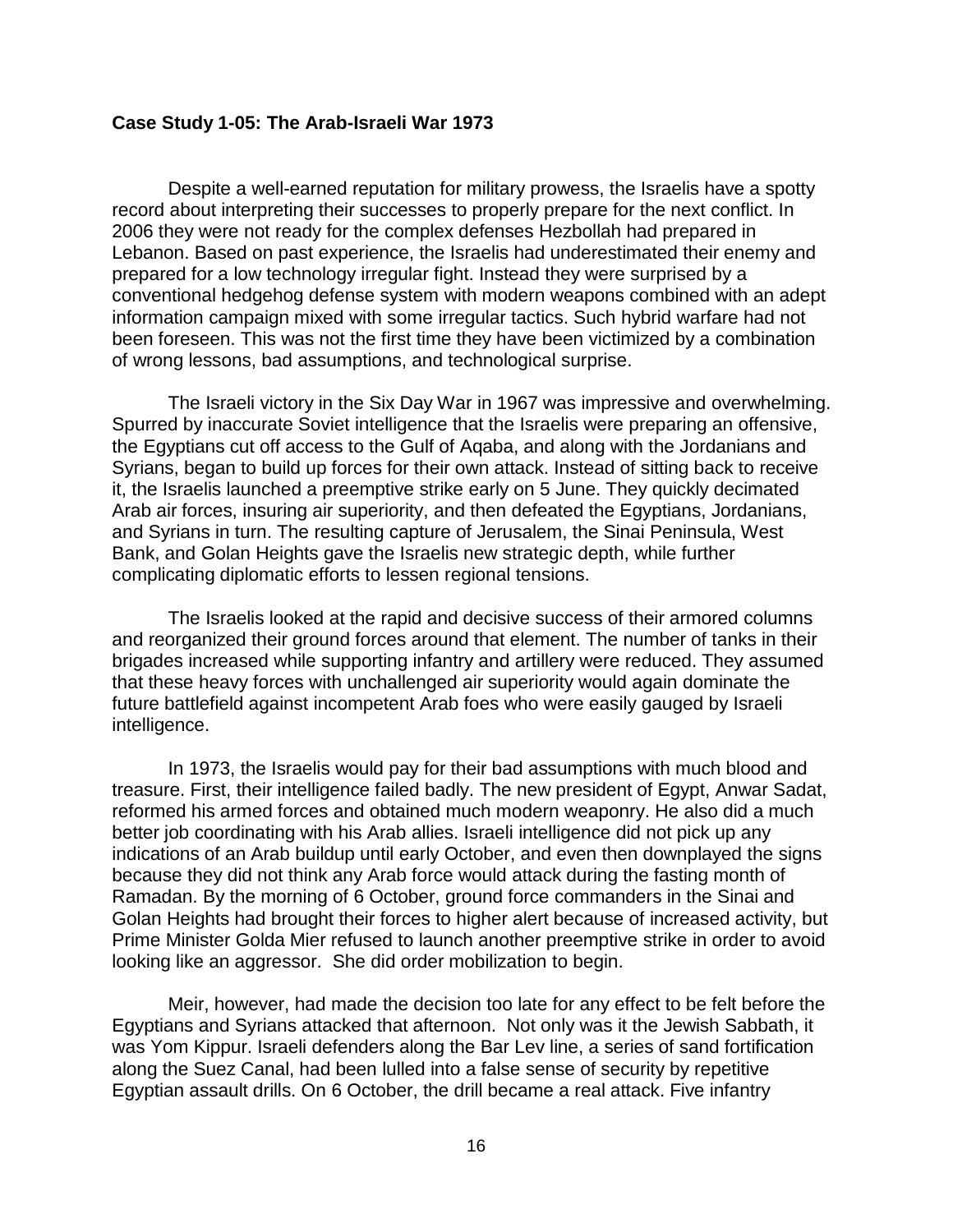divisions crossed the canal in 1000 assault boats and then used high pressure water hoses to destroy the sand berms. They soon established a large bridgehead three or four kilometers deep. By 9 October the foothold was 10 to 12 kilometers deep. The Syrians also attacked in the Golan Heights but had less success in very costly engagements.

There were many more nasty surprises to come for the Israelis. The Egyptians established an integrated air defense network over the canal that was 100 miles long and 20 miles wide. A mix of missile and gun systems were lethal up to 50,000 feet. Israeli electronic countermeasures could not cope especially with the new low-level SAM-6 missile system, which was also a very elusive target because of its mobility. During the first week of the war, the Israeli air force lost a quarter of its frontline strength trying to attack Egyptian forces secure under their air defense umbrella.

When three Israeli armored brigades tried to attack into the zone, they also were beaten back with heavy losses, mainly due to new Sagger antitank missiles. Without infantry and artillery support, Israeli tanks were sitting ducks for the wire-guided weapons. The new organizations did not have the combined arms capability to overcome the technological surprise from the Saggers, especially without expected air superiority.

Eventually, however, the Egyptians overplayed their hand. On 14 October they charged out from under the air defense umbrella. The largest tank battle since Kursk in 1943 involved about 2,000 tanks. Assisted by TOW missiles shipped hastily from the United States, and aircraft no longer hampered by the integrated air defenses, the Israelis beat back the divided Egyptian forces and started their own counterattack. The best and surest way to destroy air defenses is from the ground and not the air, and that is what the Israelis did. They jumped the canal and were headed for Cairo when international diplomacy forged a cease-fire.

While the Israelis appeared to be victorious when the fighting ceased, their losses were heavy; 3000 were dead, and their aura of invincibility was gone. The Arabs believed they had won an important psychological victory. Their ensuing oil embargo of Israel's supporters, especially the United States, displayed a new Arab ability to influence Western political priorities. The signing of the Camp David Accords in 1978 followed by a formal peace treaty in 1979 seemed to stabilize relations between Israel and Egypt, though the action irritated other Arab states and did nothing to solve problems with the Palestinians or the fragility of Lebanon.

Among the very close observers of the war were the Americans. A team led by Col. Donn Starry roamed the battlefields soon after the fighting stopped. His reports, along with other observations, contributed to the implementation of new Active Defense doctrine by TRADOC commander Gen. William DePuy. It was designed to "win the first battle" in a new very destructive technological war. Starry reached three main conclusions. First, it was possible to fight outnumbered and win, as the Israelis had on the Golan Heights. Second, that the lethality of modern weaponry had vastly increased,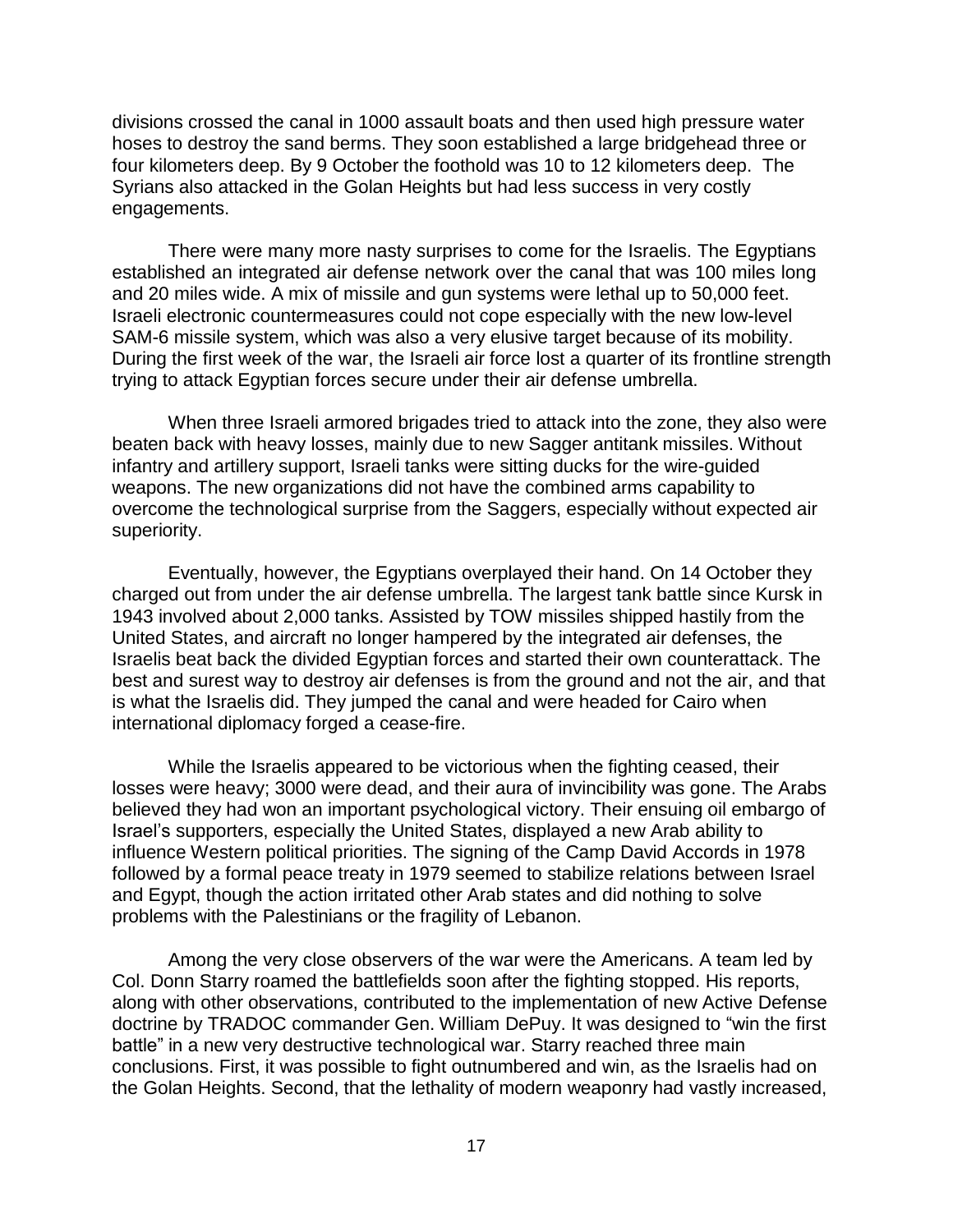which had to be overcome with movement and combined arms. Third, the tank was the dominant land system, though ironically he seems to have missed the combined arms imbalance that had cost the Israelis dearly. Starry's reports, however, also helped drive the development of the M1 Abrams tank that would achieve so much success on future battlefields. Probably the most unfortunate result of the American focus on the 1973 conflict was that it reinforced the propensity of the American armed forces to distance themselves from the unpleasant experience in Vietnam, ignoring any lessons from that conflict and instead concentrating on the conventional warfare they favored and expected to fight against the Soviets.

# <span id="page-22-0"></span>*Key Observations – Arab-Israeli War 1973*

1. Enemies adapt. Just because they falter in one conflict does not mean they will in the next. Don't underestimate them based on past performance.

2. Technological surprise should always be expected. We must always be ready to respond accordingly. Enemies will always come up with something new we had not predicted. We should also not expect to maintain monopolies on new developments.

3. There is no substitute for the synergy of joint and combined arms.

4. Air superiority in future conflicts cannot always be assumed. We must be prepared to deal again with contested airspace and possible limitations on our use of airpower.

5. Do not expect the last conflict to be an adequate model for the next. Intellectual readiness is at least as important as any other factor in preparing forces for the future. While leaders must always think ahead, they must also be prepared to adapt on the fly to respond to unexpected developments on the battlefield.

*Source materials available upon request*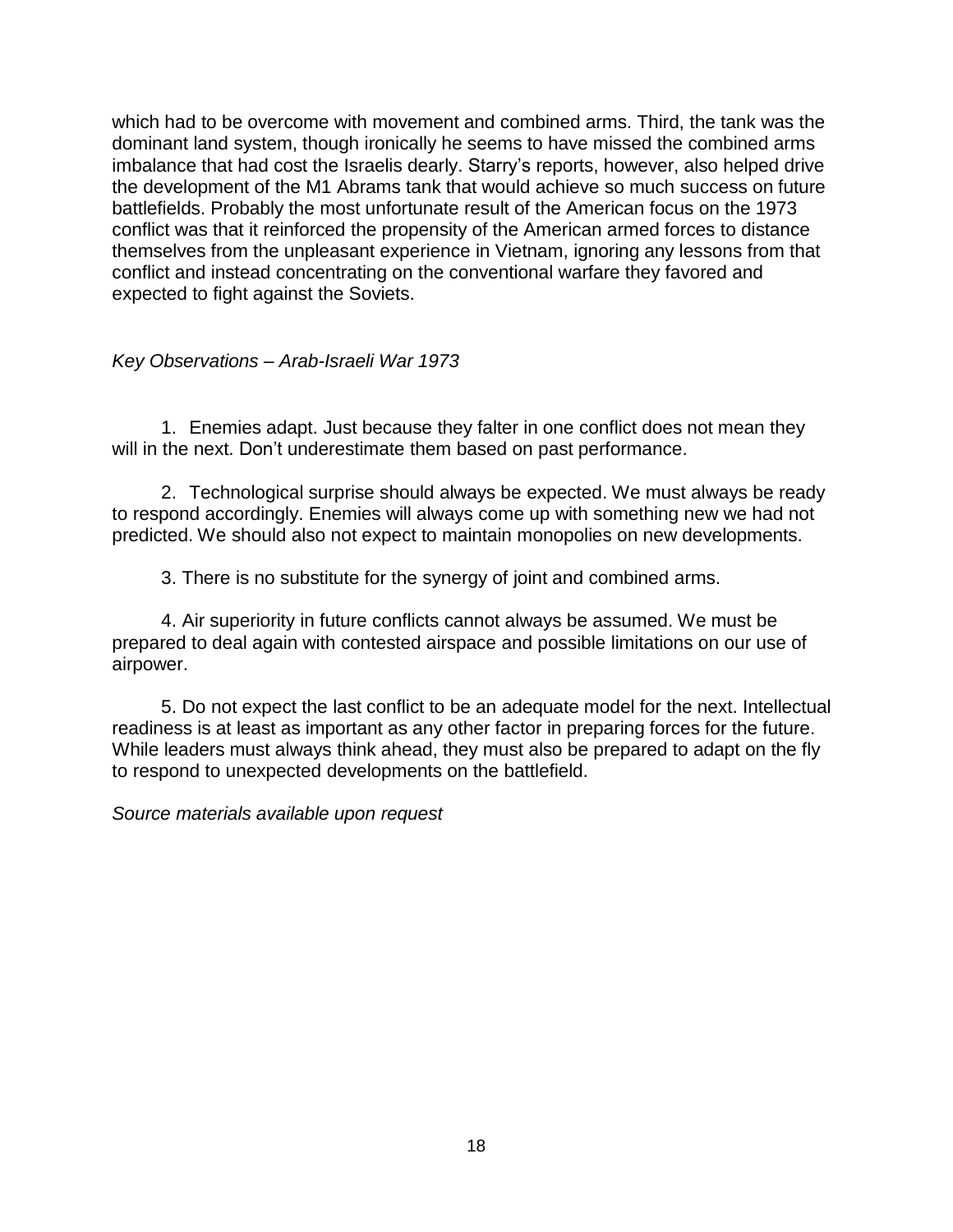# <span id="page-23-0"></span>**Great Expectations: Grim Realities**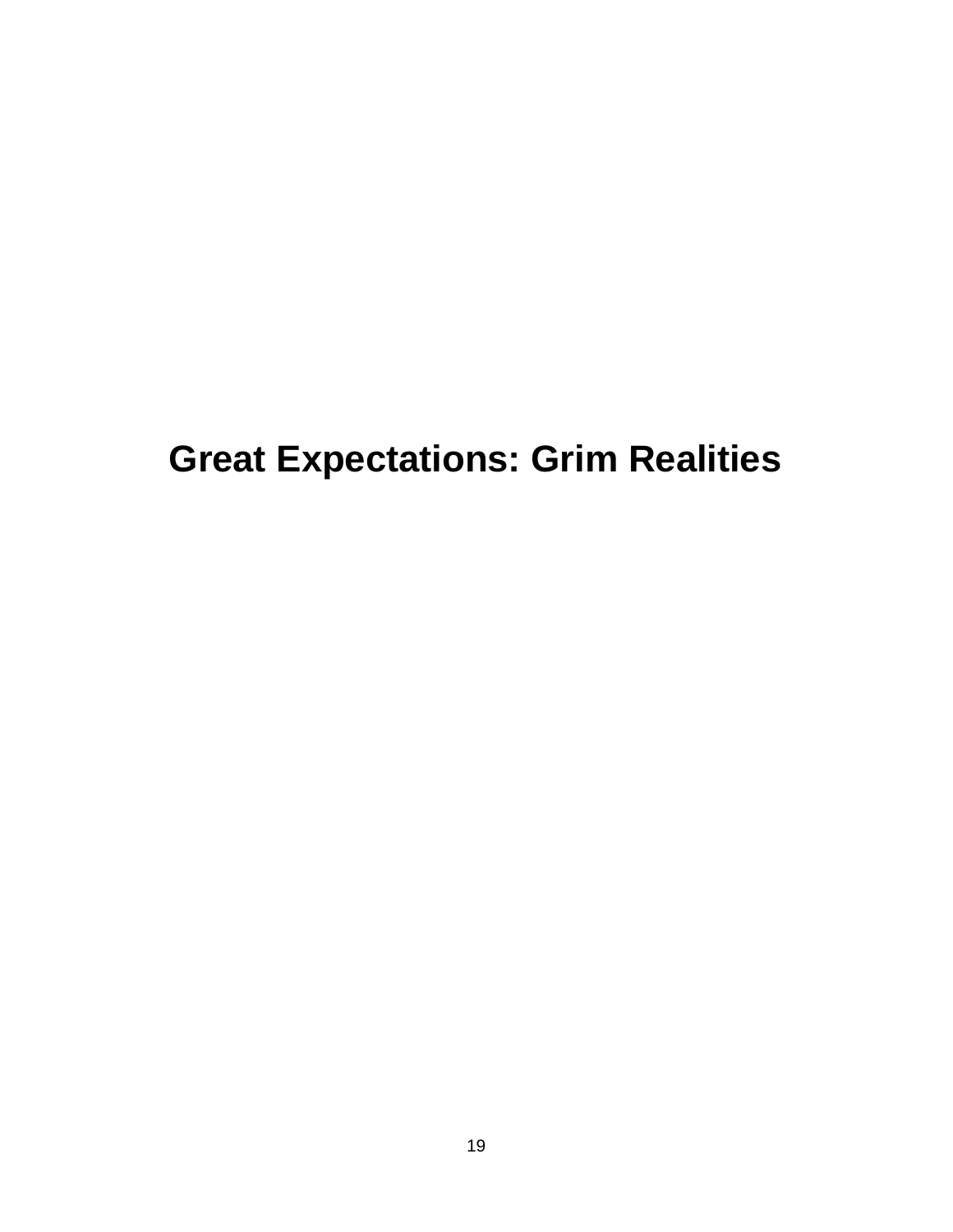#### <span id="page-24-0"></span>**Case Study 2-01: World War I Mobilization 1917-18**

American intervention in World War I in April 1917 demanded the explosive growth of the Army to unprecedented size. This massive expansion filled the ranks using three broad approaches: bringing the regular army to authorized strength; the federalization of the National Guard, formerly the Organized Militia; and the use of draftees to fill new reserve formations. The results were astounding. The pre-World War I Regular Army possessed some 125,000 troops scattered at small posts from the West Coast to the Philippines. America declared war on Germany in April 1917. By November 1918 the total force boasted over 3.7 million men in 62 divisions, of which 43 were overseas: 31 combat divisions, six depot support divisions, and six others skeletonized to provide replacements. The Allied nations pushed for immediate commitment of fresh American troops to refill English and French formations bled white by three years of war. The Allied Supreme War Council's planning assumed that American divisions needed nine months' home training and six months in France. President Woodrow Wilson's intent was to provide a force that would be able the make such an important and impressive contribution to winning the war that he would have sufficient leverage to influence the final settlement to fit his vision of a lasting peace. While the American mobilization effort was prodigious, there were just too many readiness hurdles to overcome to achieve the Commander-in-Chief's intent. While the quantity of forces provided was impressive, the quality was not.

The force was not intellectually prepared for war, and had many leadership deficiencies. The need for competent senior officers soon became critical. Gen. John J. Pershing wrote to the War Department, encouraging the deployment of division commanders fit to endure the rigors of warfare on the Western Front. He was very dissatisfied with CONUS promotion and assignment policies, and President Woodrow Wilson authorized him to relieve officers once they arrived in theater. The Army also quickly found itself short of trained and capable staff officers. Pershing's American Expeditionary Force (AEF) staff itself was small and *ad hoc*. The need for staff officers became so great that the Army established a special school for them at Langres, France.

The American industrial base never had enough time to gear up for war, and governmental agencies struggled to coordinate such efforts. The AEF depended upon its allies for the bulk of its combat equipment, with the exception of American-produced tactical vehicles. The gradual production of American artillery and ammunition stocks provided enough materiel for only CONUS-based training.

The divisional force structure of the time included two brigades, each with two infantry regiments. Each regiment split shortly after forming, and provided cadre to another unit. New junior officers reporting in found that the units lacked weapons and equipment of all kinds; the Soldiers had only the uniforms they were issued. Typical of many of these units, the 4th Infantry Division encountered unusual difficulties during training that winter of 1917-18. Camp Greene, North Carolina, experienced heavy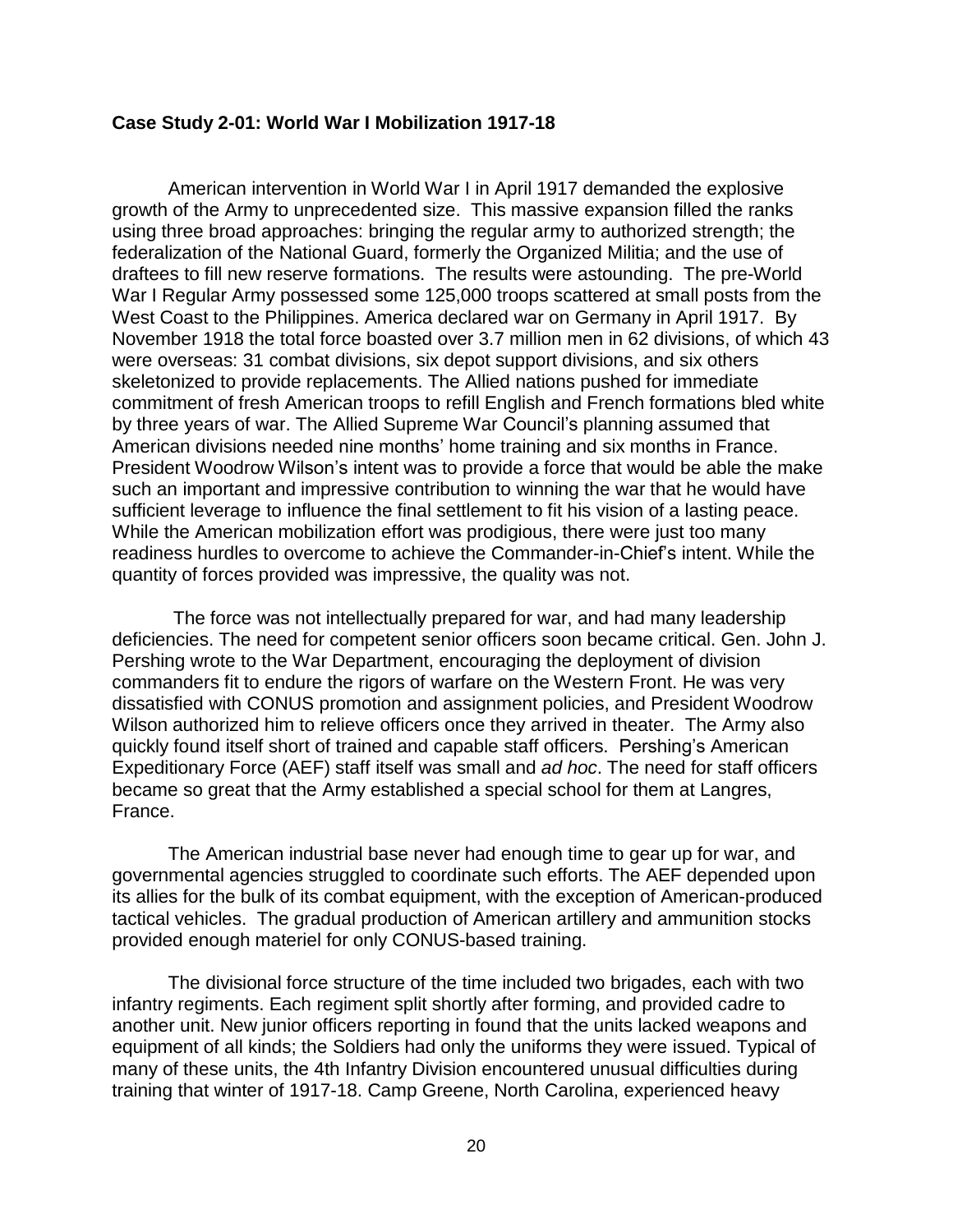snowfalls and an unusually harsh winter, and the division logged only 16 training days in 3 months. Weather delays, unit moves and reorganizations, and the urgent push to get units overseas, meant that training suffered greatly. At least one Infantry Regiment arrived in France in June 1918 without ever having fired any of its weapons.

The lack of intellectual preparedness did not just apply to officers. The Army also had its first experience with a large conscript army with widely varied educational backgrounds. One officer in a machine gun company found that the new technology of the weapon was beyond the reach of some of his Soldiers:

That was one of our problems. The educational advantage of most of our men was mid-high school or better, but there were some men who were illiterate and that had to be taken into consideration in their assignment to duty, especially a weapon like the machine gun which involved clinometers, compasses, and clearance in feet and yards.

Despite the lack of adequate individual training or any combined arms training at all, American commanders and Soldiers alike chafed at being assigned to British and French units for training after arrival in France. Pershing believed that the spirit of American élan would sweep the Germans from the battlefield using open order tactics that ignored the realities of trench warfare. That hubris, combined with a legitimate desire to see American armies succeed on their own, drove General Pershing to demand an independent sector for American troops, and to turn down training assistance from the more experienced British and French. The AEF suffered terrible losses in very clumsy and poorly supplied operations, more than 321,000 casualties in just six months of combat, and was looked down upon by the Allies. The Allied generals minimized any American contribution to the final victory. One of the last casualties of the war would be President Wilson, whose spirit and health would be broken by his unsuccessful fight to get the peace settlement that he desired. The AEF's efforts were inadequate to give him the influence he required at Versailles.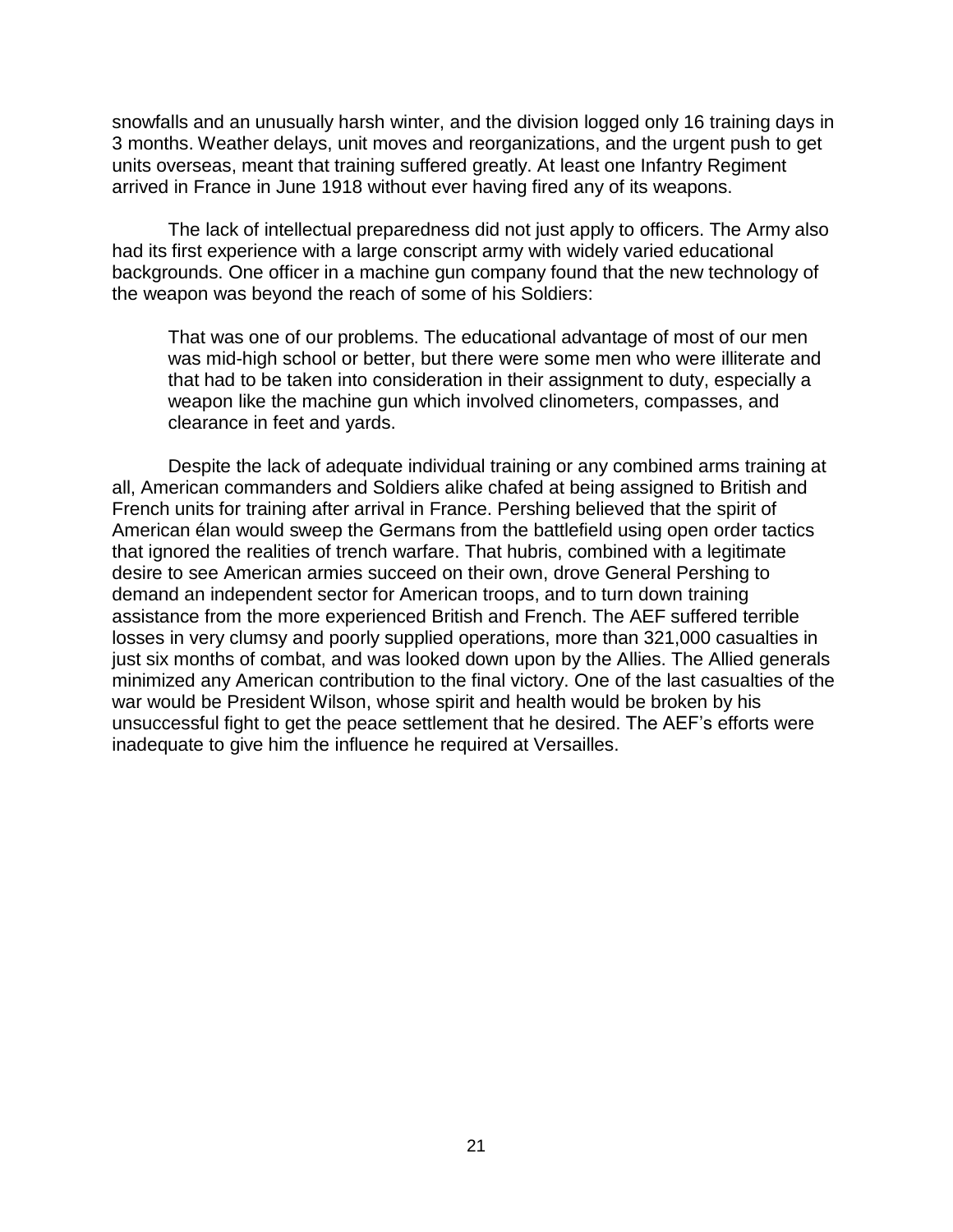- <span id="page-26-0"></span>1. In modern warfare, quality is more important than quantity. It does no good to get a large number of Soldiers to the battlefield if they are not ready to fight.
- 2. Deployment preparedness includes more than just manning units, It also requires training, equipping, and resourcing personnel. Intellectual preparation is also essential. Modern warfare is a complex activity requiring much mental readiness and agility. All these requirements take extensive facilities and lots of time.
- 3. Experienced allies can provide much critical assistance with intelligence and training.
- 4. The need for officer and NCO education and training is critical and constant, both in peacetime and wartime.
- 5. Translating battlefield success into political advantage is difficult. Military leaders must always keep in mind the political objectives their civilian leaders are trying to obtain, and shape operations accordingly.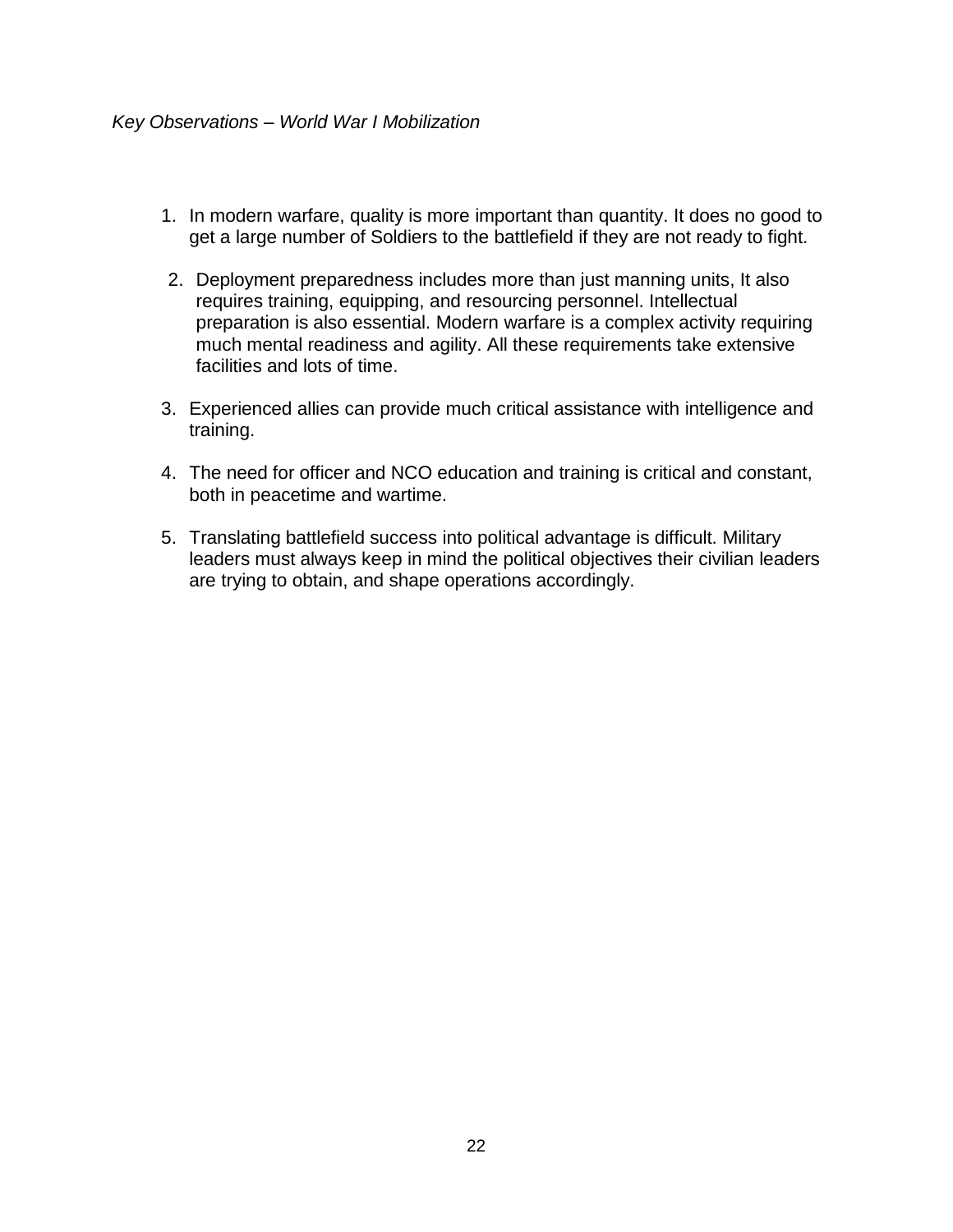#### <span id="page-27-0"></span>**Case Study 2-02: Guadalcanal 1942-43**

After the Allied victory at the Battle of Midway in May 1942, a window of opportunity opened for the United States to halt the Japanese in the South Pacific opened. The Joint Chiefs of Staff devised a plan to halt Japanese advances towards US communication lines between the US, Australia, and New Zealand. Part one of the operation, commanded by Admiral Chester W. Nimitz, included the seizure and occupation of Guadalcanal and adjacent islands. The seizure of Guadalcanal and neighboring islands in the southern Solomons was the first land assault of the war, and the beginning of land campaigns in the Pacific.

What US officials thought would be an easy and cheap victory turned into a 6 month battle lasting from August 7, 1942 until the beginning of February 1943 and costing over 7,100 Allied lives. At the beginning of the battle, Maj. Gen. Ernest Harmon, Commander of US Army Forces in the South Pacific Area (USAFISPA), voiced his concerns over the ability of US forces to complete their mission. He wrote, "We have seized a strategic position from which future operations in the Bismarcks can be strongly supported. Can the Marines hold it? There is considerable room for doubt." Though successful, the battle of Guadalcanal showed Harmon's doubts had some validity. Guadalcanal provides lessons in the need for joint-service coordination, comprehensive logistical planning, and effective force training.

Guadalcanal turned the war in the Pacific in favor of the Allies and shifted US strategic posture. However, at the onset of the battle, the US appeared grossly underprepared to launch a counteroffensive against the Japanese. The Japanese attack on Pearl Harbor in December 1941 forced America into a defensive position. Meanwhile, Japan quickly initiated movement in the South Pacific and gained advantageous strongholds. Between January and July 1942, the Japanese garrisoned and fortified more than 10 islands. They moved towards the Solomon Islands and landed on Tulagi and Guadalcanal, and began building an airfield from which they could launch land-based attacks against Allied forces. Japanese aircraft also patrolled the seas, monitoring US movements. Each day that passed and each new island controlled by the Japanese added additional challenges for Allied commanders.

Rushed and faulty planning contributed to the unpreparedness of US to fight at Guadalcanal. The Marine Division, about 16,000 Marines with attachments, received the missions and completed some preliminary rehearsals. The need to capture the islands before the Japanese could put the airfield into operation reduced training time. Due to the perceived urgency of the situation, commanders sacrificed complete rehearsals to accelerate the invasion's timeline. Logistics, such as how to unload necessary supplies from transport ships, remained unplanned. This slowed the initial inland assault at Guadalcanal, hindered the force's ability to build and maintain defenses at key positions on the island, and affected troop health and morale.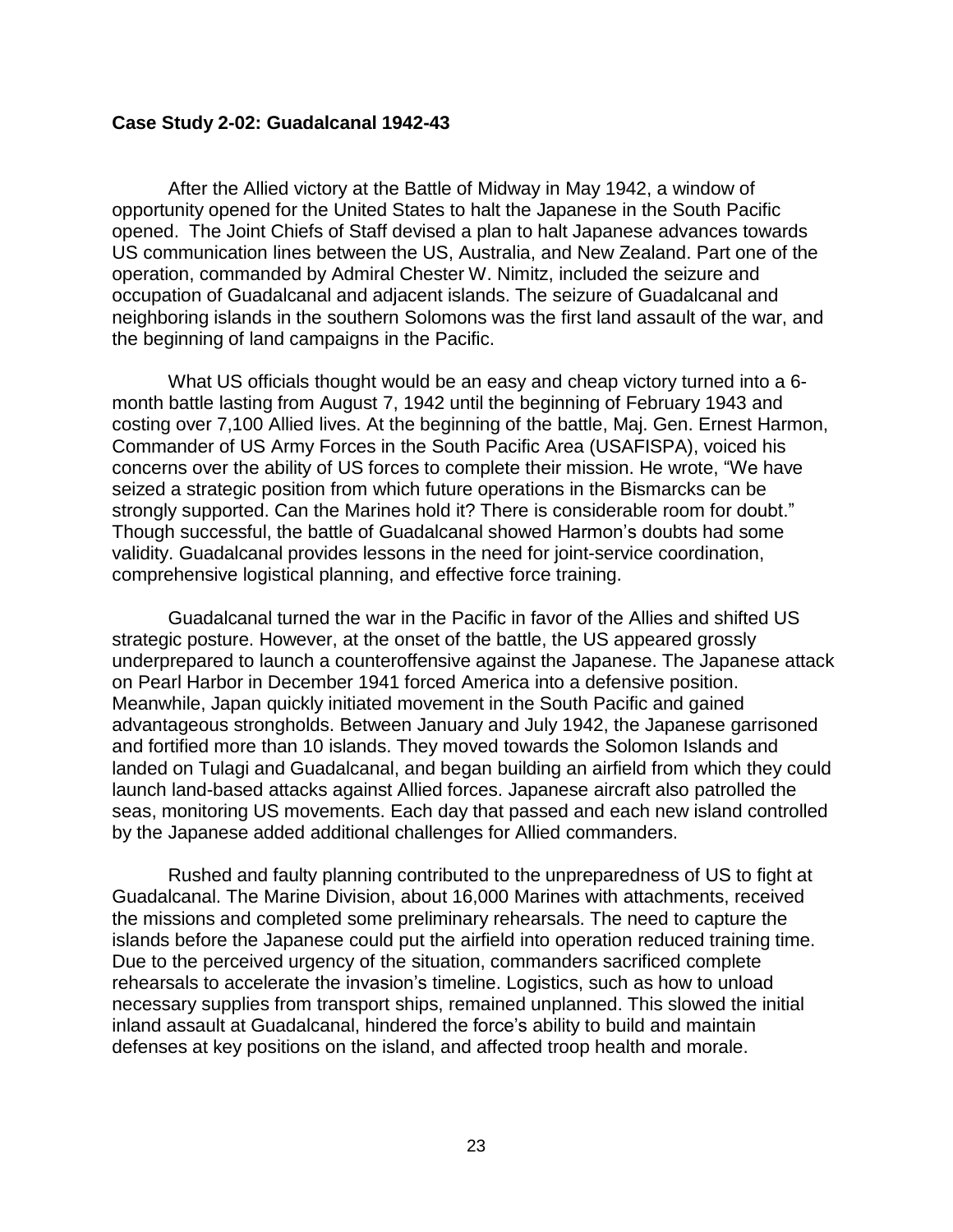Along with training failures, each US force had limited and contradictory intelligence reports about the island of Guadalcanal. Ground forces had no opportunity to conduct island reconnaissance prior to the landing. Thus, they could not assess the difficulty of the unfamiliar jungle terrain into which they would traverse. Naval forces and the 1<sup>st</sup> Marine Division also had different maps of Guadalcanal, neither version very accurate. Thus, across the board, US joint forces were not adequately trained and did not initially share a unified tactical and operational vision about the battle of Guadalcanal.

The initial landing of troops on Guadalcanal's Beach Red went smoothly. The 1<sup>st</sup> Marine Division began landing on Guadalcanal and the adjacent islands of Tulagi and Florida on the morning of August 7, 1942 and by the afternoon all remaining forces had come ashore. No Japanese met the US forces on the Guadalcanal beaches during this entire operation, but they resisted fiercely on the other islands. The troubles began when equipment and forces started to move inland. The naval battles at Coral Sea (May 4-8 1942) and Midway (June 3-7 1942) had been costly victories for the US Navy, which lost 2 aircraft carriers and several surface ships, while one aircraft carrier and other ships were badly damaged. The battles had temporarily slowed the Japanese advance through the Pacific, but these losses so soon after the destruction of most of the US battleship fleet at Pearl Harbor had made some US commanders more cautious. When Japanese naval forces attacked the amphibious force at sea during the Guadalcanal landing, the Navy withdrew the carriers and support ships to protect the Marines. This left the Marines ashore without all the support required for operations.

Not anticipating Guadalcanal's terrain and climate, US forces struggled to maneuver to their objectives as equipment stuck into the sand and mud and humidity fatigued the men. The Japanese discovered the landings belatedly, and began defending the island fiercely. Marines captured the airfield quickly and began putting it into operation. Once the airfield, dubbed Henderson Field, was in operation, it became the focus of all Japanese offensive efforts. The Japanese realized the strategic value of the airfield, and began attacking US naval forces and landing reinforcements on the island.

The Marines, now reinforced by the Army's 164<sup>th</sup> Infantry Regiment, successfully repulsed an attack by a larger Japanese force in October, and with further reinforcements launched several raids in November. Finally, by January, American troops at Guadalcanal received enough reinforcements and had become familiar enough with the jungle terrain and the Japanese unconventional warfare to execute a final counteroffensive. The Japanese began evacuating the island on February 4, 1943, and by February 9 the island was completely in US hands.

US forces received their first harsh introduction to the jungle diseases and maladies that would plague them throughout the war in the Pacific. The official US Army history of the campaign concluded that "the greatest single factor reducing troop effectiveness on Guadalcanal was disease, particularly malaria. For every man who became a casualty in combat, five fell to malaria. Until a more effective prophylaxis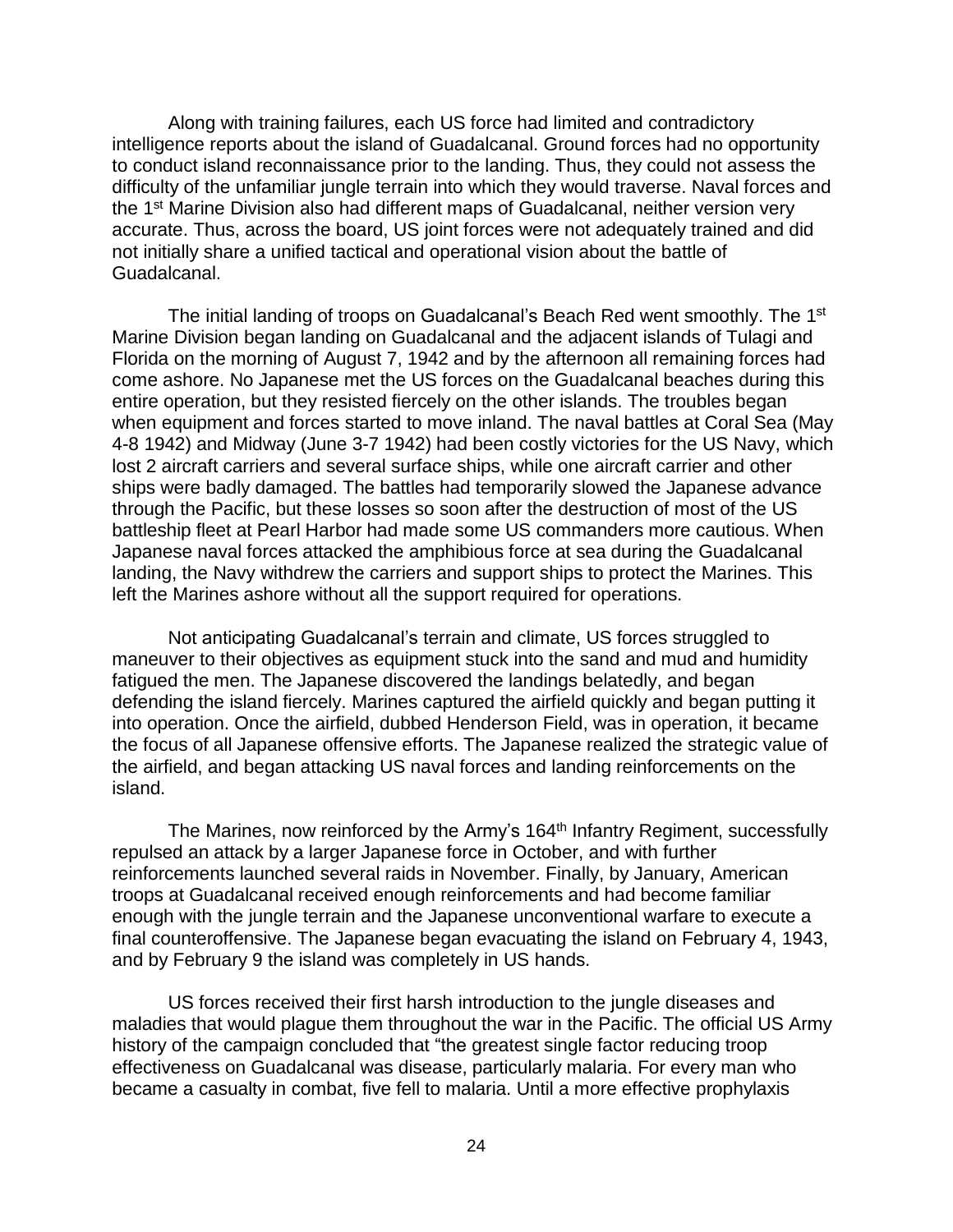became available, tropical diseases would continue to degrade the efficiency of ground operations in tropical areas." Like other logistics, medical support figured very little into the planning and preparation for the battle. The difficult terrain the infantry encountered presented nearly impossible obstacles for medical evacuation of casualties. The Marines established a small medical facility at Henderson Field, but it also took many casualties whenever the Japanese attacked the airfield. Ironically, despite the lack of planning, opportunity and necessity led to the development of a new concept: medical evacuation by air. Since the Navy could not re-supply Guadalcanal by sea, the Army Air Corps began running transport planes to the island from other secure bases. Henderson Field was under constant attack, and transport planes were too few and valuable to be left there, so they simply discharged their cargo and left again. Surgeons attached to Marine forces began loading the wounded and seriously ill aboard these planes for evacuation to rear areas. Transports evacuated some 7,000 men from Guadalcanal and continued the process throughout the Pacific campaigns.

The Guadalcanal campaign included fierce and costly naval battles. At the battle of Santa Cruz in October, the US Navy lost 1 aircraft carrier, 1 battleship, and 1 destroyer sunk, with 1 carrier and 2 destroyers badly damaged, the following month, the Japanese sank 2 cruisers and 7 destroyers at the naval battle of Guadalcanal. These battles, while inflating much greater losses on the Japanese, demonstrated that US Navy use of radar had been uneven and ineffective. The Navy had also yet to effectively counter the torpedo threat. Naval leaders anticipated torpedo attacks and had doctrinal strategies for defending against them, but underestimated the Japanese Navy's ability to complete such attacks.

One official Navy report on the battle concluded that, "The firepower of our battleships, however, was overwhelming, and our destroyers clinched this advantage for us by absorbing the enemy's vastly superior torpedo strength." The heavy toll on destroyers in these battles reflects this wry assessment.

The Japanese also had planning failures. Japanese officials did not think Americans would launch a counterattack until well into 1943. They also underestimated Allied land force strength and morale level. Because of this, they did not initially posture defensively on Guadalcanal, leaving openings for an American attack. After almost exactly 6 months of fighting, the Japanese evacuated Guadalcanal. The enemy's failure to plan helped the US seize Guadalcanal. However, the US cannot always rely on enemy mistakes when going into battle.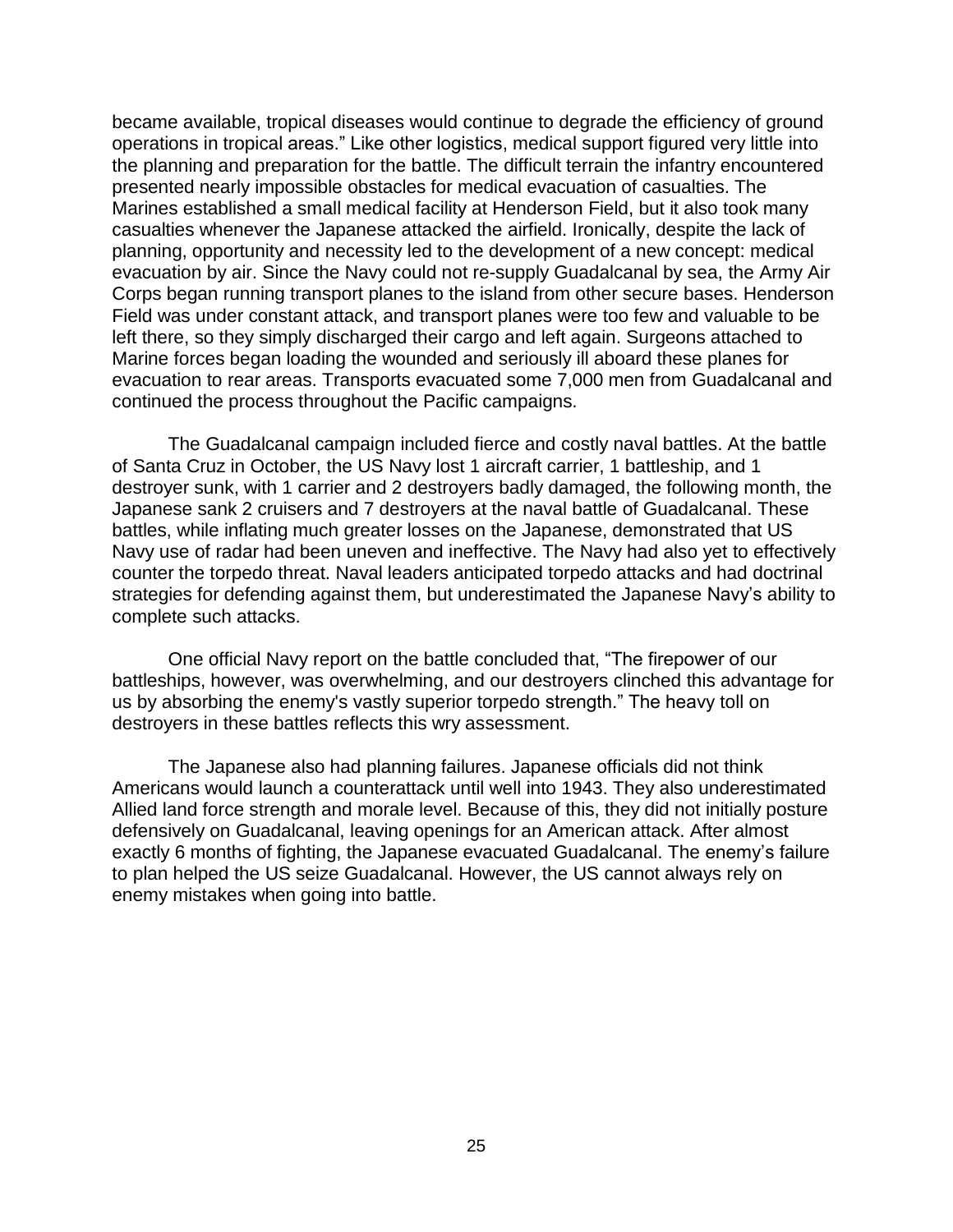### <span id="page-30-0"></span>*Key Observations – Guadalcanal 1942*

1. Logistical considerations must be given to ensure the success of combat missions. Re-supply and transportation plans as well as conducting rehearsals to test these plans are essential. The adage "An ounce of prevention is worth a pound of cure" applies to warfighting.

2. In addition to logistics, medical considerations must be included in operational and contingency planning at all levels.

3. Understanding other services' doctrine is critical, as is understanding and properly using available technology. Each commander must understand the interdependencies inherent in joint warfare.

*Source materials are available upon request.*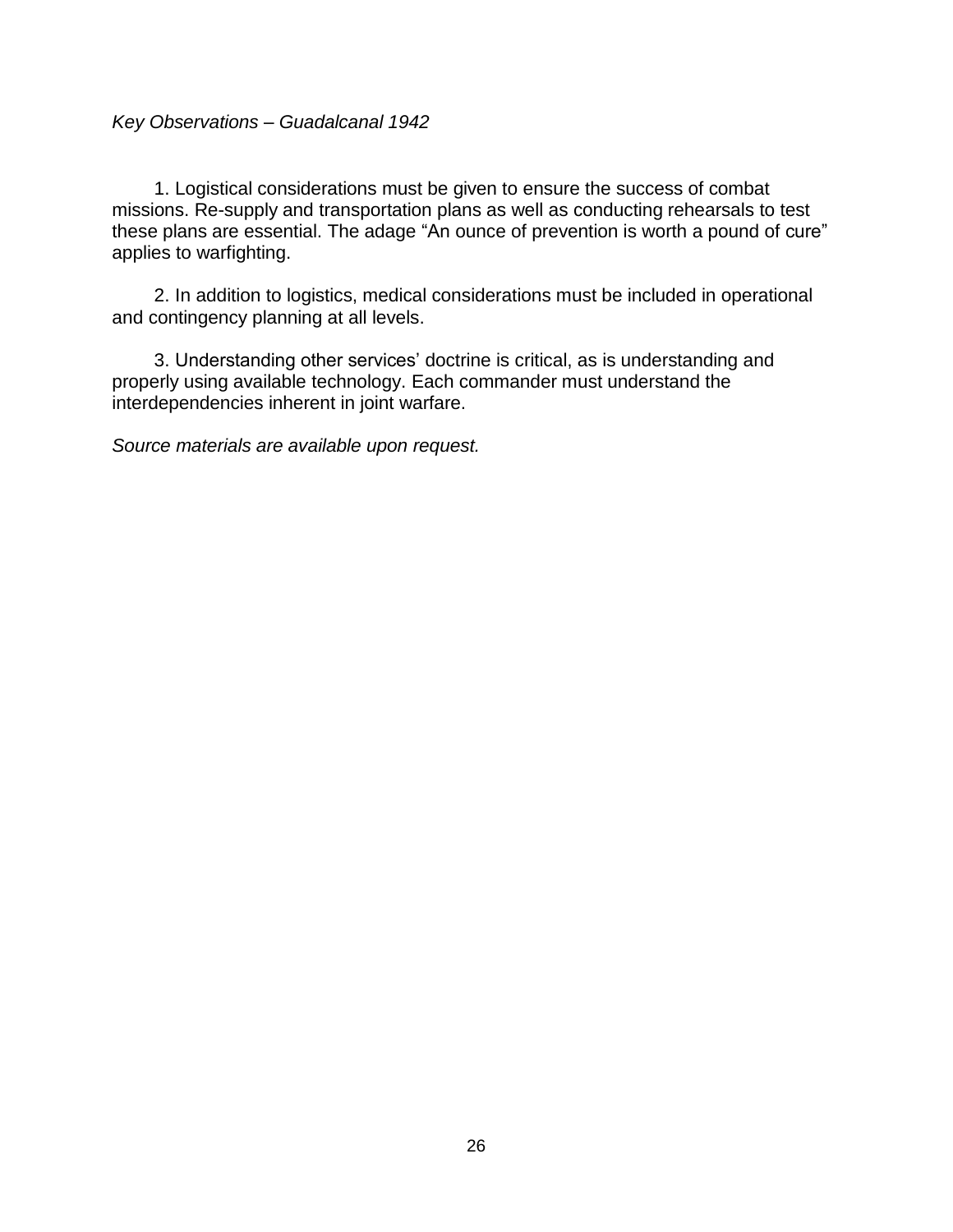#### <span id="page-31-0"></span>**Case Study 2-03: Chinese Counteroffensive 1950**

In mid-November 1950, Gen. Douglas MacArthur, sent a congratulatory note to Lt. Gen. Edward "Ned" Almond, Commander of the US X Corps: "Heartiest congratulations, Ned, and tell Dave Barr [Commanding General of the US 7<sup>th</sup> Infantry Division] that the 7<sup>th</sup> Division hit the jackpot." The hero of Inchon was referring to the advance of the 7<sup>th</sup> Infantry Division to the shores of the Yalu River, which marked the border between North Korea and Chinese Manchuria. In June 1950, North Korea had shocked the world by attacking across the 38<sup>th</sup> Parallel and crushing South Korean forces, swiftly taking the capital of Seoul. South Korean troops withdrew southward into a small perimeter around Pusan on the southeastern edge of the peninsula strengthened by US and United Nations troops. In September, General MacArthur launched a swiftly planned and executed amphibious landing at Inchon on the western coast of Korea. The landing was intended to cut off the North Korean forces besieging Pusan. The Communist forces hastily broke their siege and withdrew to avoid encirclement. Beginning in October 1950, American, UN, and South Korean forces pressed into North Korea. The Eighth United States Army under Lt. Gen. Walton Walker advanced up the western side of the Korean peninsula with Almond's X Corps advancing in the east, reaching the Yalu by November.

Walker planned to launch an offensive to the Yalu River in order to establish a continuous front along the river with Almond's X Corps on his right. The attack was set for November 24, 1950. Raiding and intelligence gathering efforts found nothing unusual; the Chinese Communist Forces appeared to abandon their positions, leaving behind token forces to man isolated outposts. In Japan, MacArthur's Far East Command worked on post-war occupation plans. The major concern for American commanders was limited communication between the Eighth Army and X Corps. The Taebaek Mountain Range ran through the center of the peninsula from north to south. This terrain feature prohibited communication efforts between the two main forces of the UN Command. Warnings received from diplomatic sources cautioned that any Allied advances past the 38<sup>th</sup> Parallel in the center of the peninsula would result in Chinese intervention. MacArthur and his staff dismissed the credibility of the reports, though they knew large Chinese armies were deployed near the border. Lt. Gen. George Stratemeyer, Commander of Far East Air Forces, also promised that his bombers could prevent any major Chinese incursion if they tried.

However, due to technological surprise, MacArthur and his air forces were blind. On 1 November Russian-piloted MiG-15 fighters swarmed over the Yalu from Manchuria, achieving air superiority over much of North Korea and all the border regions. American airmen and UN forces were unprepared for the new threat. No one had expected the Soviets to be able to develop such an aircraft, and it would take some time to gather enough F-86 fighters to challenge it. In the meantime, during the critical month of November, UN forces were denied all aerial reconnaissance over Chinese infiltration routes and positions. MacArthur had no viable backup intelligence sources, and operational planning was based on speculation, not hard data.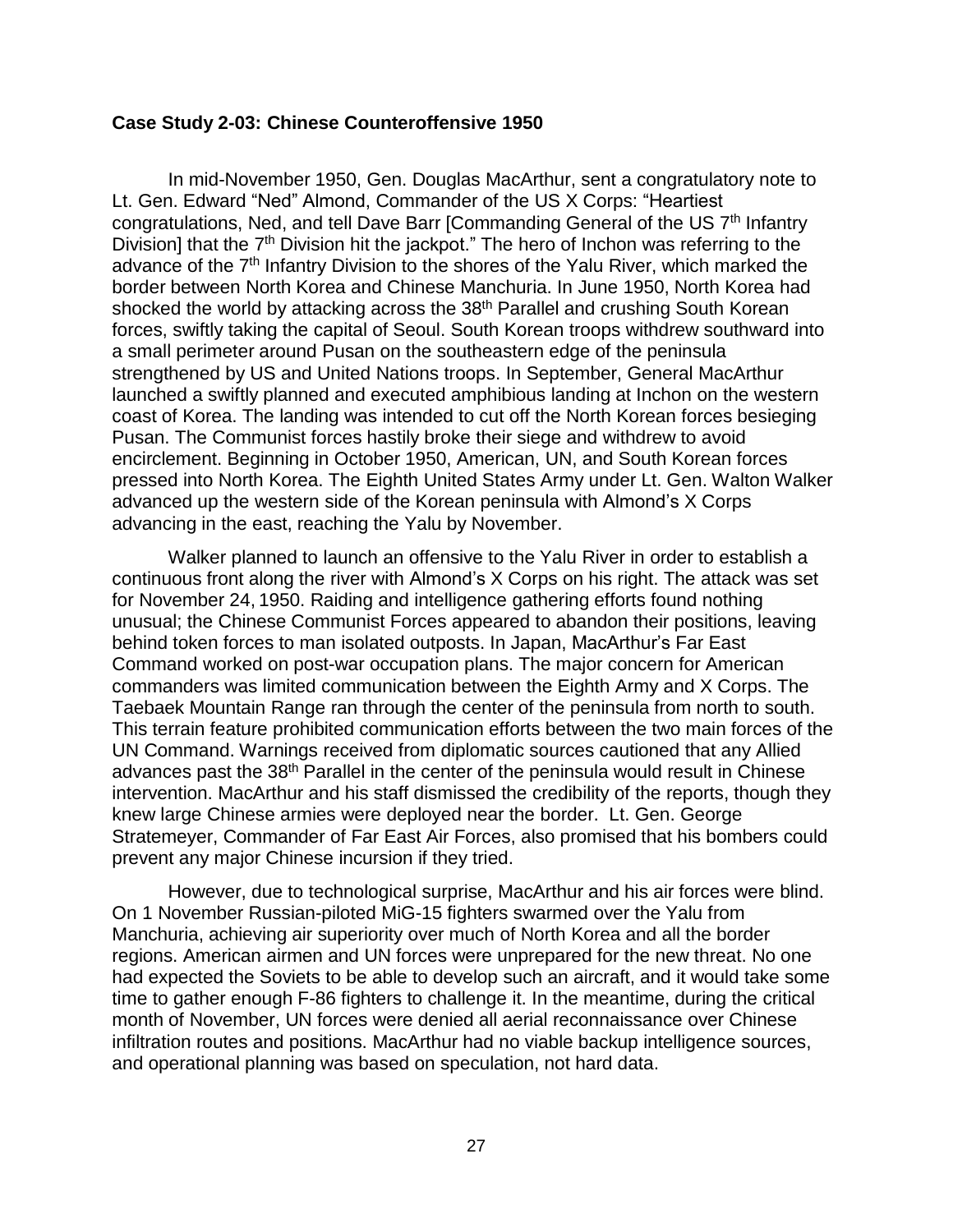By November 24, the Soldiers of the Eighth Army were in position, 75 miles south of the border ready to advance. Walker intended to advance northwards to the Yalu, encircling and destroying enemy forces, establishing a solid front along the river with X Corps. Simultaneously, on the eastern side of the peninsula, Almond planned attacks on enemy positions near the coast to tie up additional opposition forces. Intelligence estimated the strength of the Chinese forces at 70,000, far less than the 130,000 Soldiers of the Eighth US Army and the 84,000 men of Almond's X Corps. These numbers belied the facts that these numbers included inexperienced troops of the Republic of Korea, and that forces were spread out among the unforgiving hills and valleys, isolating regiments and battalions from each other. The Eighth Army and X Corps were tethered to two separate supply lines; logistical support for the Eighth Army originated at the port of Inchon on the west coast and moved northwards while the port of Hamhung in the northeastern area of the country supplied the X Corps. The "Home by Christmas" offensive initially encountered minimal resistance as Chinese and North Korean forces evacuated their positions and retreated northwards. The operation progressed as planned, albeit for a very short period of time.

The Chinese Communist Forces opposing the UN troops in reality numbered 300,000, far more than the 70,000 estimated by MacArthur's intelligence service. General Almond typified American hubris in reacting to Chinese prisoners, he "snorted at them and gave them no credit whatsoever." This hubris was in part, one of the reasons for the impending disaster. While underequipped in terms of weapons, the Chinese military possessed a wealth of combat experience from the war against the Japanese and the subsequent civil war. When the UN offensive began, 9 undetected Chinese armies divided into 2 army groups were poised ready to strike.

The Eighth Army advanced with two South Korean divisions securing the right flank of the line. On the night on November 25, 1950, the Chinese attacked. Six armies totaling nearly 180,000 troops attacked along the entire front. The pressure of the attacks collapsed those South Korean divisions, and the left and center were forced back.

The Chinese offensive broke out in the X Corps sector on November 27, when the Chinese Ninth Army attacked the 1<sup>st</sup> US Marine Division and supporting units positioned near the Changjin (Chosin) Reservoir. The 30,000 Allied troops desperately held out against the repeated attacks of the 67,000 Chinese besieging them. The following day, MacArthur summoned Walker and Almond to discuss the troubling events of the previous days and determine a future strategy in face of the onslaught.

At his headquarters in Tokyo, the Eighth Army and X Corps commanders provided MacArthur with grim situation reports in their areas of operation. After evaluating the information, MacArthur reasoned that the greatest threat was to Walker's Eighth Army on the western side of the peninsula and directed him to withdraw his force to the south. This authorization left the X Corps exposed. Almond received authorization to secure the port of Hamhung and prepare for an amphibious evacuation. Almond concurred, but also requested and received authorization to assist the force engaged around the Chosin Reservoir.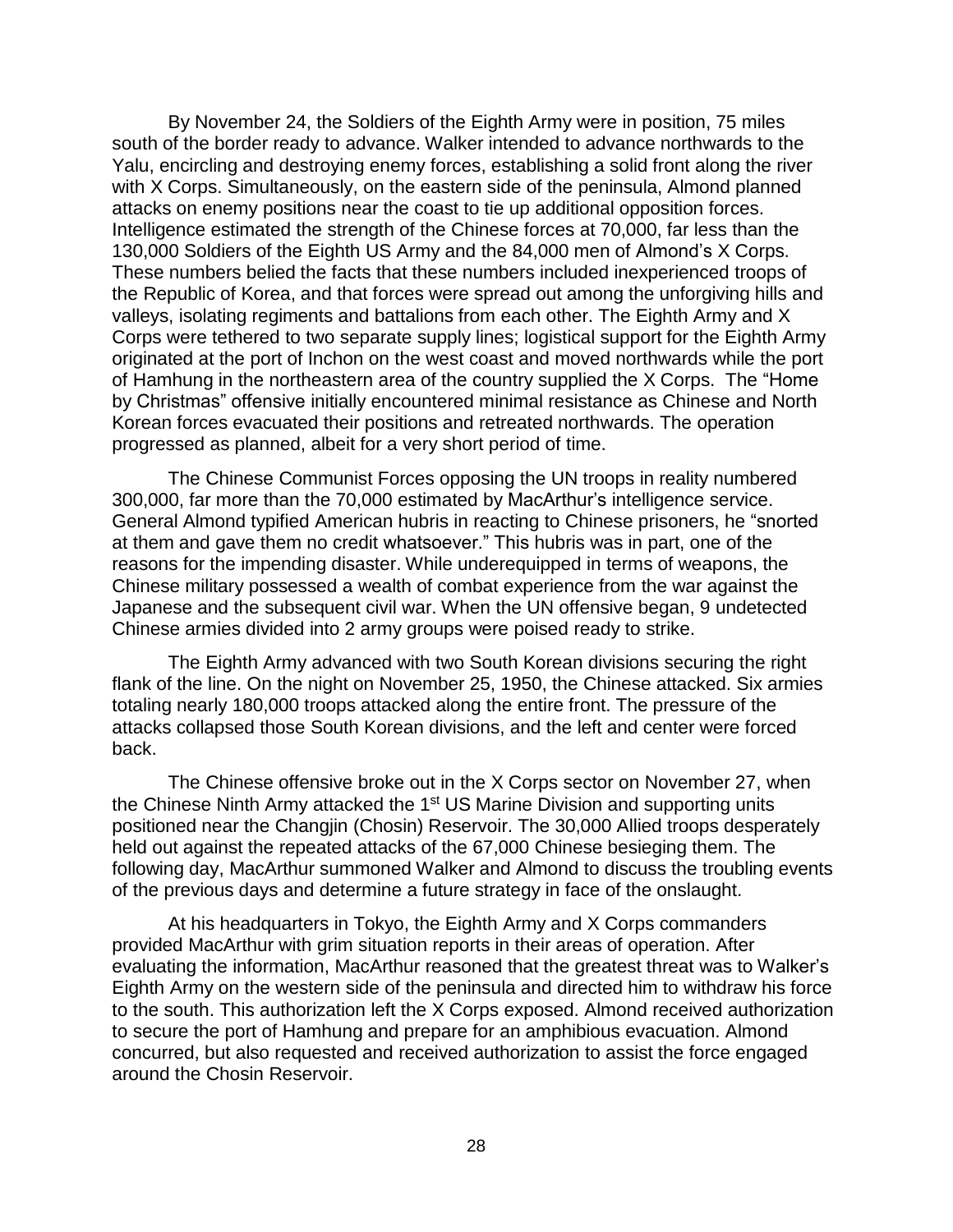The fight around the reservoir lasted until the December 7, when the Allied troops were able to break the encirclement and begin the retreat towards Hamhung. Simultaneously, Almond withdrew the remainder of X Corps into a defensive perimeter around Hamhung. Barr's 7<sup>th</sup> Infantry Division guarded the center of the perimeter with the 3<sup>rd</sup> Infantry on his left and the I South Korean Corps on the right. The 7<sup>th</sup> Infantry paid a high price for its advance to the Yalu and subsequent retreat, sustaining more than 2,700 casualties in a two-week period. By December 25, Almond evacuated X Corps from the north and was preparing to sail south.

The 2<sup>nd</sup> Infantry Division fared no better than the 7<sup>th</sup>. By November 25, the "Indianhead" Division held a fifteen-mile portion of the Eighth Army's front. It was located precariously between the US 25<sup>th</sup> Infantry Division on its left and the two inexperienced South Korean divisions holding the Army's right flank until they collapsed. On the night of November 25, the 2<sup>nd</sup> became the focal point for the Chinese 39<sup>th</sup> and 40<sup>th</sup> Armies. Over the next two weeks as the Allied line contracted, the 2<sup>nd</sup> Infantry held the right flank of the Eighth Army against successive enemy attacks and paid a high price to do so. Fighting through enemy roadblocks near Kunu-ri decimated the unit. The 2<sup>nd</sup> Infantry Division suffered more than 4,900 killed, wounded, missing, or captured, rendering it combat ineffective. The actions of the 2<sup>nd</sup> Division and those of the other Eighth Army units allowed Walker to skillfully withdraw the Eighth Army south by moving from delay line to delay line. This tactic allowed him to delay the enemy advance and allow his troops to retreat without the possibility of being enveloped or encircled by the Chinese forces. By December 23, the Eighth Army's line reached the 38<sup>th</sup> Parallel.

Only six weeks after launching its offensive into the north, the United Nations Command had stood on the precipice of victory. Its armies were only hours from the Manchurian border, but underestimation of the enemy's capabilities and inaccurate intelligence led to an unimagined disaster. Commanders did their best to react, but in the end they were overwhelmed by events and forced to retreat. The Chinese Counteroffensive of 1950 illustrates the dangers that overconfidence and poor intelligence assessments pose to a trained and well-equipped force close to achieving its operational objectives.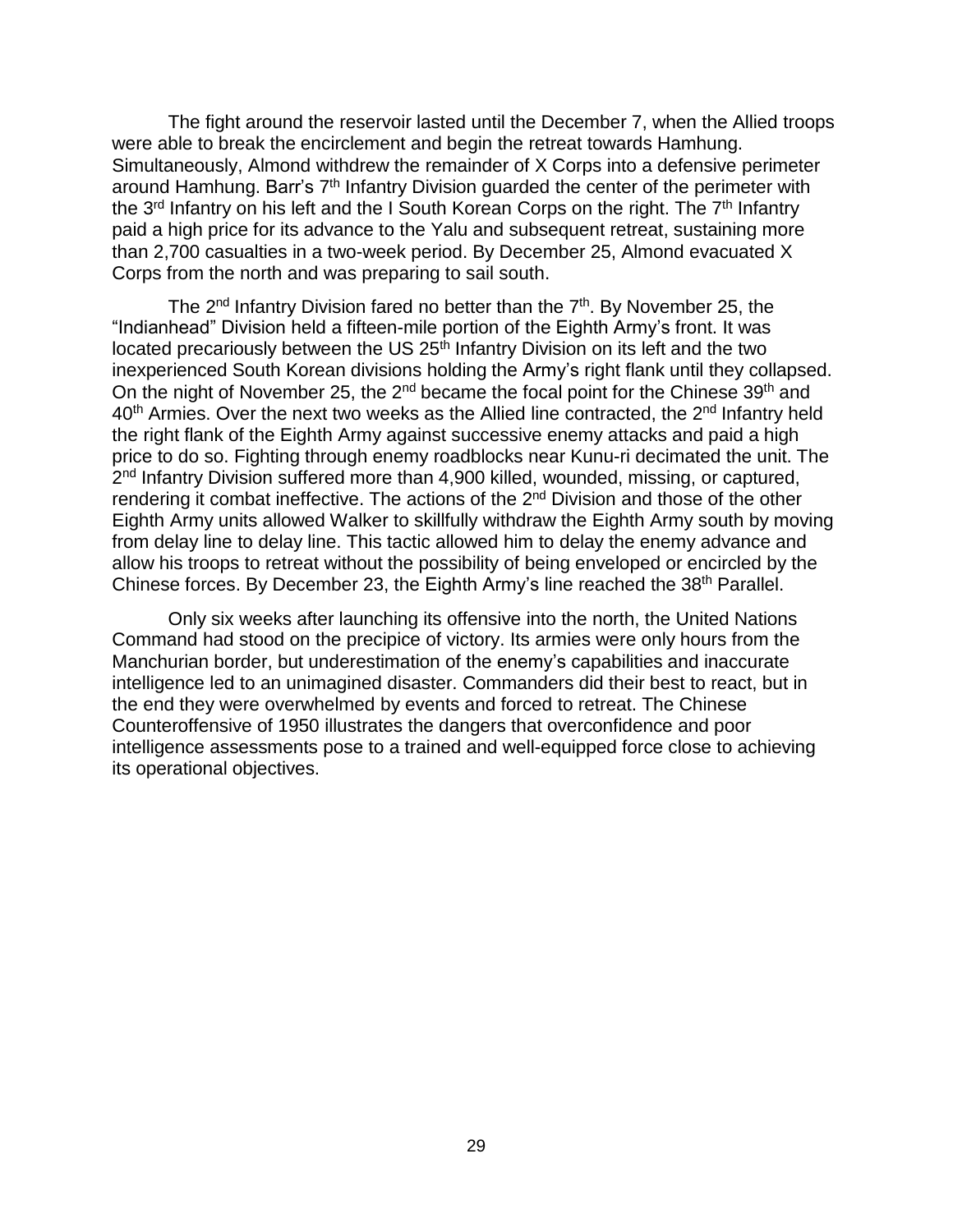# <span id="page-34-0"></span>*Key Observations – Chinese Counteroffensive, 1950*

1. Sometimes diplomatic warnings must be taken seriously. Both President Truman and General MacArthur had dismissed Chinese messages.

2. Technological surprise is inevitable, especially in this modern age of innovation. The Army must be prepared to deal with unexpected weapons and tactics. It must also have backup and alternative systems in case the enemy can deny key capabilities. This is especially relevant concerning current space and cyber capabilities.

3. Beware of overconfidence. After the success at Inchon, General MacArthur discounted enemy will and capabilities and considered his forces unstoppable.

4. Airpower is a great tool, but leaders often expect too much from it. MacArthur's hubris was reinforced by an air commander who promised more than he could deliver.

5. Terrain still matters. The mountainous landscape of Korea forced commanders to disperse their units into battalion, company and platoon sized elements among hilltops and other key terrain features impairing their ability to provide mutual support. Chinese infiltration tactics took full advantage of such deployments.

*Source materials are available upon request*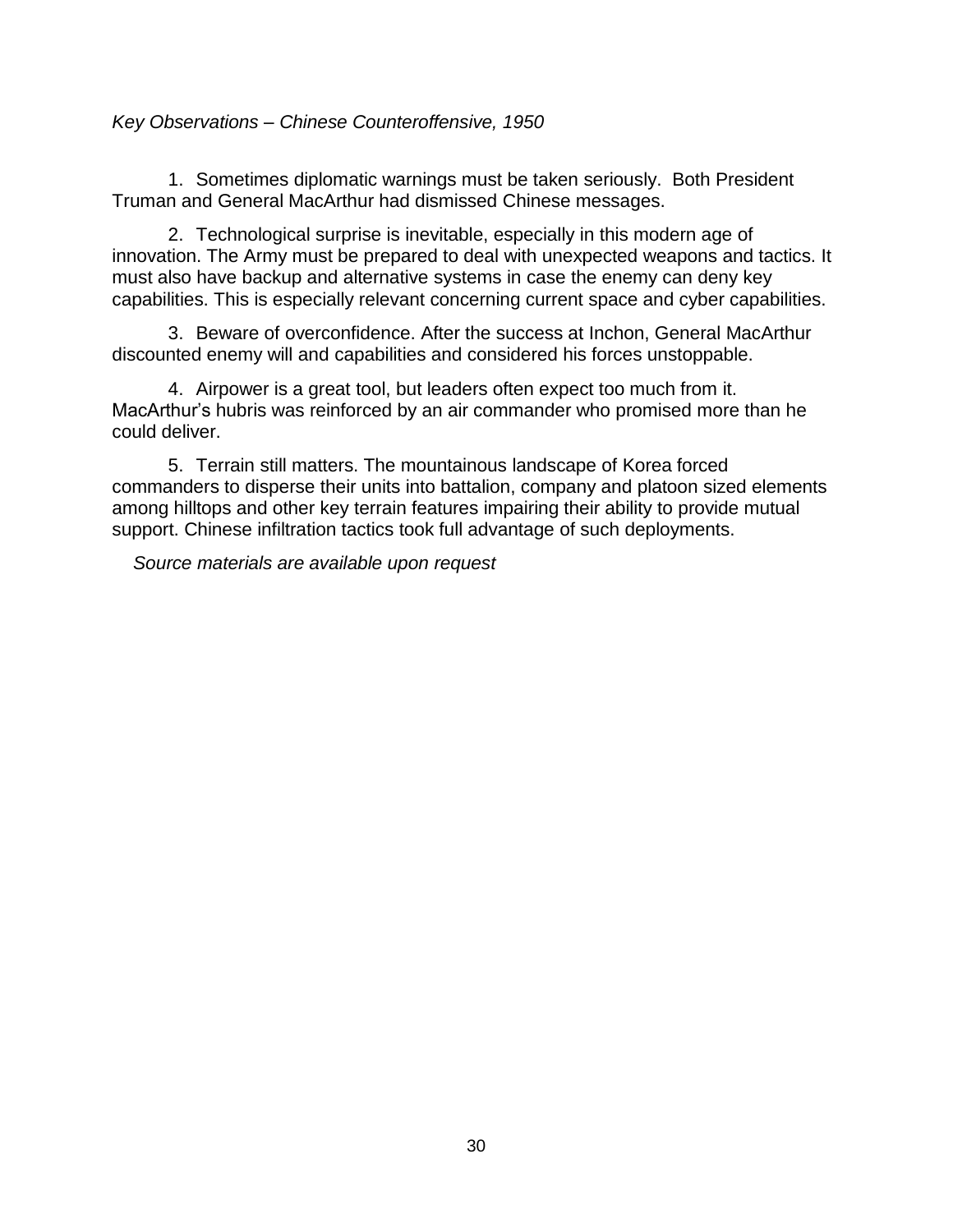#### <span id="page-35-0"></span>**Case Study 2-04: Operation ANACONDA 2001-02**

When military operations in Afghanistan were initiated in October 2001, the "strategic movement to contact" did not expect quick results. There was no detailed campaign plan. While Special Operations Forces (SOF) went into the country to work with the Northern Alliance, elements of the 10<sup>th</sup> Mountain Division deployed to Uzbekistan with the concept to seize an airfield in northern Afghanistan in preparation for a major offensive in 2002. Everyone was surprised by the quick collapse of the Taliban and requests to add conventional forces to the fight were refused until after SOF and allied tribes could not contain foreign fighters at Tora Bora in November 2001 and the remnants escaped into Pakistan. When another enemy concentration was discovered in the Shahikot Valley in late winter 2002, the  $10<sup>th</sup>$  Mountain would get involved in what has been called "America's first battle of the twenty-first century." As for Tora Bora, the plan was to push the enemy out of its positions to then be destroyed by a strong blocking force and aerial fires.

Deployments had already revealed significant shortcomings with peacetime command and control structures. A DoD ordered plan for a 10% reduction in the Joint Staff was quietly shelved immediately after 9/11. Almost invariably, cuts that seem prudent in peacetime have to be made up quickly in crises, resulting in untrained and poorly-coordinated staff teams at multiple levels. When Operation ENDURING FREEDOM was launched in 2001, the US Central Command (CENTCOM) staff was authorized 1,254 personnel, and manned with 1,199. It was quickly augmented with 1,246 additional personnel from all over the military to meet its demanding requirements. Some of those augmentees came from Third Army/Army Central (ARCENT) headquarters, which was already at the lowest possible authorized level of organization (ALO) for an insufficient structure to begin with. That headquarters then reached down into US Army Forces Command (FORSCOM) to get augmentation from the very tactical units that would soon be fighting in Afghanistan. Reserve call-ups of very uneven quality also filled holes in the staffs. For instance, a reserve component major working as a librarian at the Army Heritage and Education Center in Carlisle, Pennsylvania, was called up to fill a slot at a Tactical Operation Center (TOC) in Afghanistan that was supposed to be manned by an colonel and senior service college graduate. The pernicious ripple effect of those grab-bag reinforcements was to create staffs with little experience or cohesion, and led a frustrated ARCENT participant at an August 2002 After Action Review (AAR) for the Afghanistan campaign to proclaim that the Army in Afghanistan "was playing the Super Bowl with a pickup team."

The situation in the theater was made worse by force caps imposed by DoD and the rejection of Time Phased Force Deployment List (TPFDL) requirements, in an attempt to keep a small footprint in keeping with the Secretary of Defense's vision of modern warfare, and in response to fears of getting "bogged down" there like the Soviets. When the 3<sup>rd</sup> Brigade of the 101<sup>st</sup> Airborne was ordered to Afghanistan, the Combined Forces Land Component Commander (CFLCC) could only get permission to allow them to bring 2,200 out of 5,000 Soldiers, basically an infantry battalion and assorted support units. Among the elements eliminated when DoD scrubbed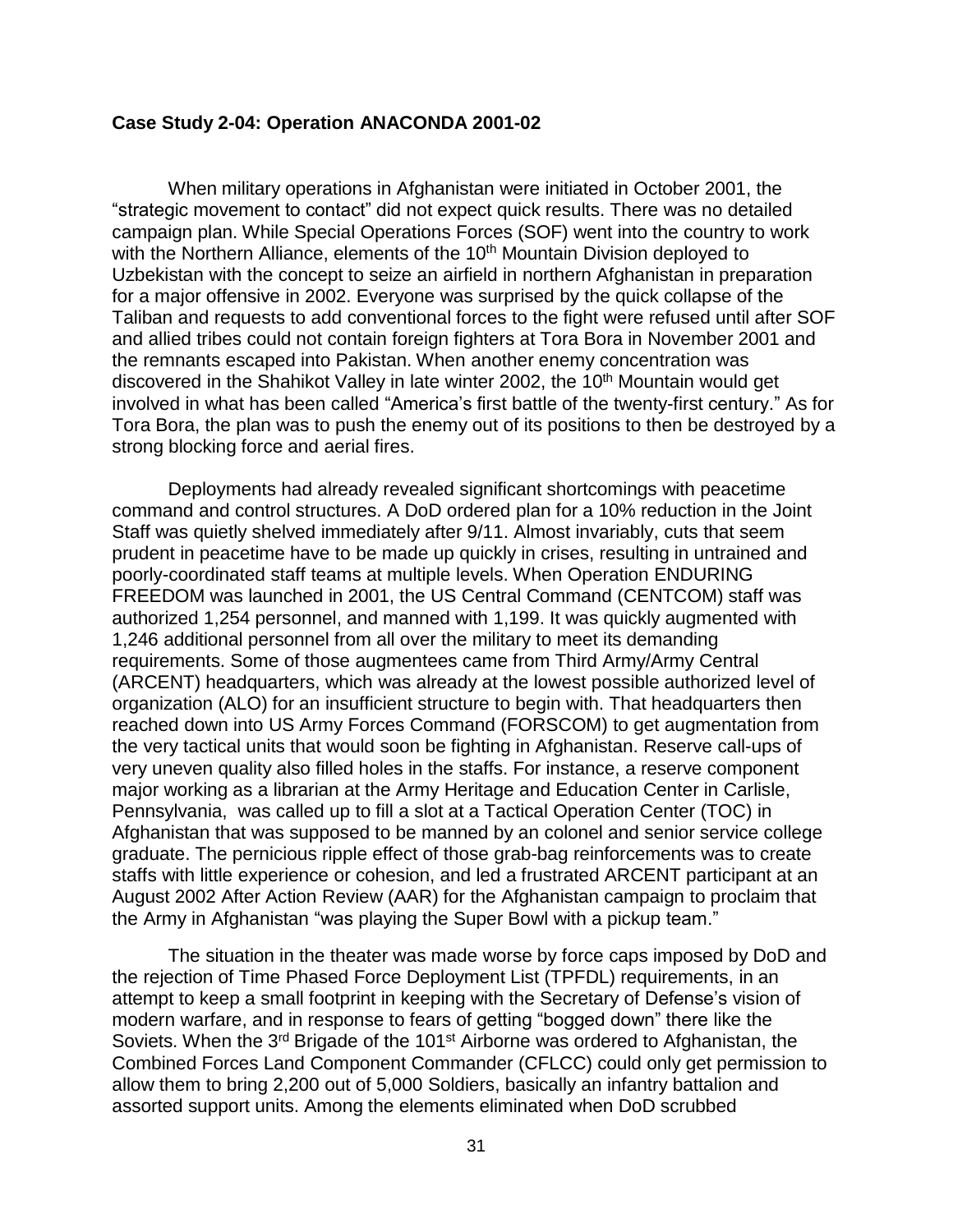deployment lists were artillery and attack helicopters. The assumption was that abundant Air Force and Navy aircraft could furnish necessary fire support, just as they had assisted the Northern Alliance. Faced with tough choices about numbers to deploy, some units left behind organic mortars, and more headquarters got cut. Fire support coordinators who were supposed to be stationed at the Combined Air Operations Center (CAOC) to work with the Air Force had to be kept back at 10<sup>th</sup> Mountain headquarters to allow their FSC cell to be manned for 24 hour operations. That would contribute to the ensuing problems with close air support for ANACONDA, as the CAOC and 10<sup>th</sup> Mountain staff never did establish adequate coordination. In general, the division staff allowed in Afghanistan was inadequate to perform the CJTF functions required.

The lack of staff coordination plagued all levels. SOF A-teams with Task Force Hammer, including a few hundred local tribesmen, had a different concept of the operation than the 101<sup>st</sup> TF Rakkasan. Both forces were assigned by 10<sup>th</sup> Mountain with the mission to push the enemy into the blocking position. TF Hammer also expected more of an aerial bombardment than was really planned, especially since it viewed itself as the main effort, an opinion not shared by the 10<sup>th</sup> Mountain staff. In addition, the Central Intelligence Agency (CIA) had picked up intelligence that not only might enemy forces be higher in the mountains instead of in targeted villages in the valley, but also might be three times as numerous as the attacking forces suspected. Unfortunately, due to organizational stovepipes, that information never got to the  $10<sup>th</sup>$  Mountain. Even without that CIA input, an intensive pre-battle reconnaissance effort focused every available surveillance and target acquisition system on a small ten-by-ten kilometer battlefield. Despite that effort, fewer than 50% of enemy fighting positions were discovered prior to ground contact. Most fire received by troops would come from unseen and unanticipated places. The enemy had learned well from previous engagements, and proved adept at exploiting the rocky and mountainous terrain.

Bad weather postponed the operation until the morning of March 2, 2002. Navy Special Warfare (SEAL) units and Delta force reconnaissance teams infiltrated the area on the night of February28, and discovered many unexpected enemy positions. When last minute requests for increased bombing support were sent to CENTCOM via Video Teleconference (VTC), CENTCOM was not prepared to adapt so quickly to changing conditions.

Task Force Hammer's plan did not survive departure from the assembly area. Bad roads and overloaded vehicles slowed them. Due to a failure in its inertial navigation system, an AC-130 gunship misidentified their location and decimated the column. Then instead of the one hour supporting bombardment they expected, the wounded force witnessed one B1-B drop only six bombs, which proved to be the entirety of the bombardment, due to the  $7<sup>th</sup>$  bomb getting stuck in the B1's bomb bay, and confusion among other aircraft over "cease fire" calls from TF Hammer in response to the AC-130 attack. The force was stopped far short of its objective, where it was supposed to link up with an air assault of troops from 2<sup>nd</sup> Bn., 187 Inf. Reg. of the 101<sup>st</sup> Airborne Division (Air Assault).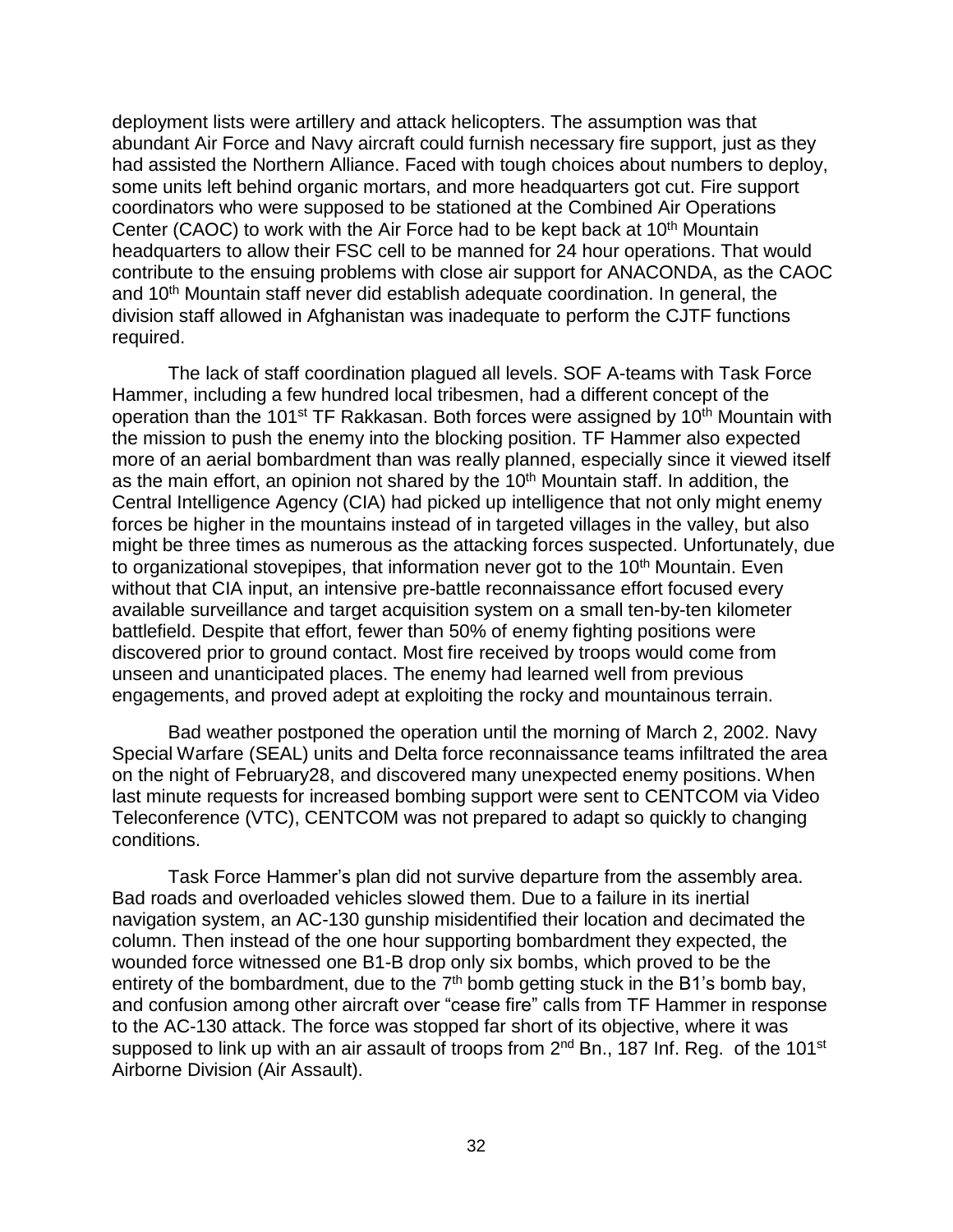The conventional forces also experienced great difficulties and friction in what was their first battle of this new war. Fire support proved a significant shortfall. Weather and high altitude capabilities separated the first three Chinooks from supporting Apaches. The Soldiers had left their 60 mm mortars behind to make room for more riflemen, and soon came to regret that decision as they were besieged. They quickly expended the 35 rounds they brought for their 120 mm mortar. Three Chinook loads of 10<sup>th</sup> Mountain troops setting up the blocking position experienced a similar fate. Instead of engaging a fleeing enemy as expected, they were being attacked. The recon teams in the hills had a better perspective on enemy firing positions, but the air landed troops in the valley had priority for air strikes. Eventually those teams got through to controllers to better direct the bombs, but ended up very frustrated with attempts to suppress enemy mortars and machine guns with JDAMs. The air strikes were not responsive enough to keep up with a moving enemy. But their recon vantage point provided the best view of the ongoing battle. While TF Hammer was in full retreat, and Task Forces Rakkasan and Mountain were pinned down, the enemy was suffering heavy losses. When 10<sup>th</sup> Mountain headquarters, interpreting the operations as a failure, decided to withdraw all troops on the afternoon of March 2, the recon teams received a message through that the battle was going well from their perspective. Division commander Maj. Gen. Franklin "Buster" Hagenbeck then changed his mind and decided to reinforce the apparent success.

In the meantime, the local tribesmen of TF Hammer, battered by the enemy and disgusted with the lack of air support, had had enough. They turned around and went back to where they had started, accompanied by the two A-teams. Since their blocking position was not necessary with the enemy attacking instead of fleeing, the TF Mountain troops were withdrawn without a loss. TF Rakkasan moved during the night and was reinforced. The SEAL and Delta force teams continued to inflict heavy casualties on the enemy, but while shifting positions one helicopter was shot down after losing a SEAL off the back ramp. Arriving AC-130s had not been briefed on the mission, which caused confusion in arranging air support. In fact there was similar confusion in headquarters at all levels, as everyone tried to figure out what was going on. Despite a massive effort to rescue the lost SEAL, he was eventually captured and executed by the enemy. A similar effort to save the crew of the downed Chinook was more successful, though another Chinook was shot down in the nasty firefight that ensued. Eventually a Quick Reaction Force of Army Rangers came in to help clear the bloody hilltop. Seven SEALs died, and most of the Rangers were wounded.

The rest of TF Rakkasan, from 1<sup>st</sup> Bn., 187 Inf. Reg., deployed into battle on March 3 with much more organic firepower, including two 120 mm mortars and two 81 mm mortars, all with plenty of rounds. The battle plan also changed to allow A-10 Thunderbolts and Apaches to carry most of the combat load. TF Rakkasan remained static, while Afghan troops were brought in to get some credit for the action. By the time they showed up on March 12, there was no enemy left to fight.

The operation was officially declared over on March 18. Despite claims of enemy dead as high as 800, the best intelligence estimates are between 150 and 300. Given that US commanders eventually thought there were 1,000 enemy fighters in the valley,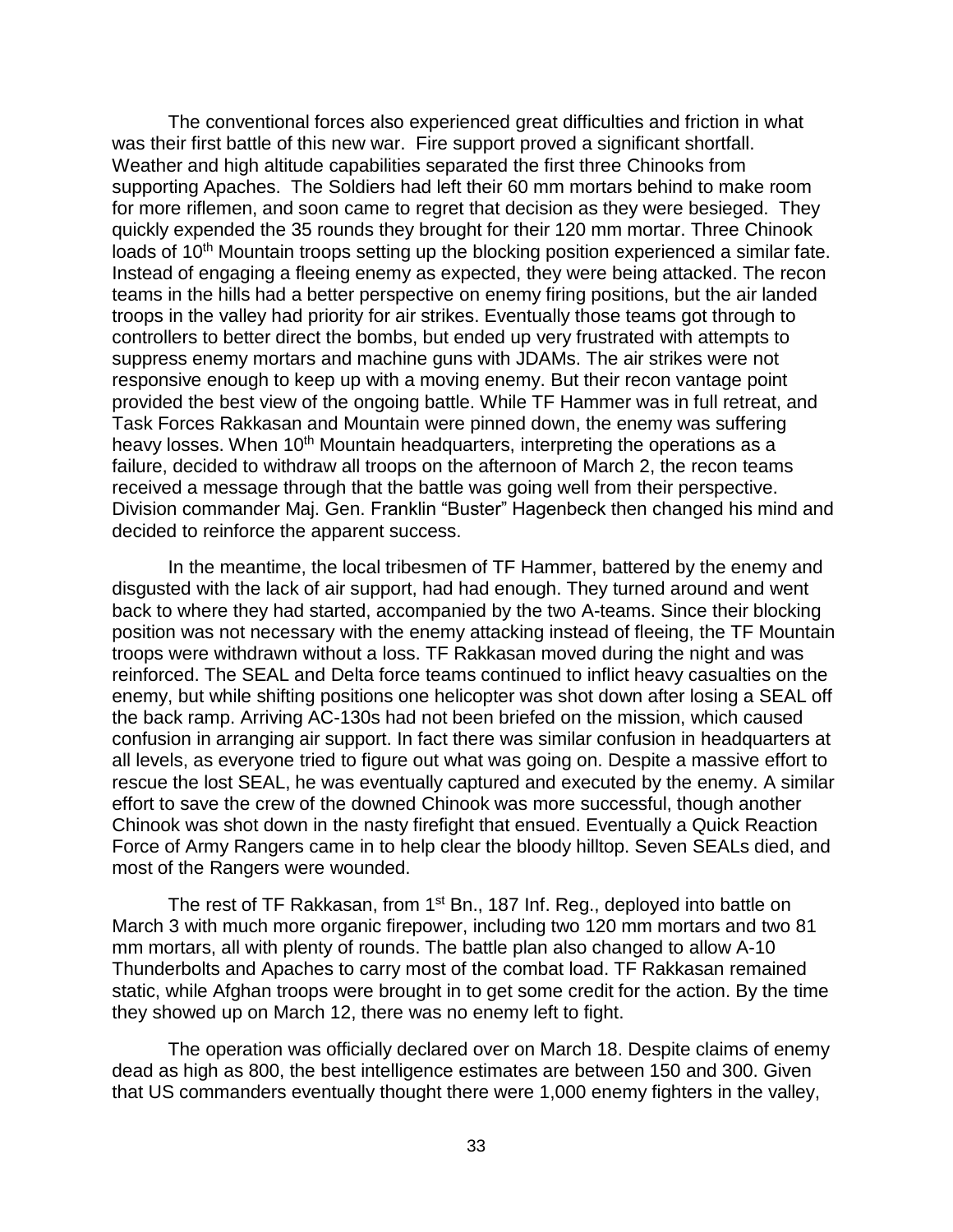it is safe to assume that more escaped than were killed. Only one senior Taliban leader was killed in the action, and it appears that one of the escapees was Al Qaeda's Ayman al-Zawahiri. Eight Americans died, and 72 were wounded. Afghan militia casualties are unknown, but were numerous.

There were many recriminations in the press and between the services about Operation Anaconda. Maj. Gen. Hagenbeck penned some articles criticizing the lack of adequate close air support. The Air Force fired back with much justification that they had not been brought into operational planning. Eventually the two services held a productive series of meetings to patch up relations and develop better procedures for coordinating fires. By July, the 10<sup>th</sup> Mountain forces had left Afghanistan to be replaced by a more robust contingent from the 82<sup>nd</sup> Airborne Division. In August, the Army conducted a thorough AAR of the early stages of ENDURING FREDOM and NOBLE EAGLE at Carlisle Barracks, but by the time the final report was published, the United States was embroiled in another war in Iraq, and the findings got little notice.

# <span id="page-38-0"></span>*Key Observations – Operation ANACONDA 2001-02*

1. Enemies adapt. It is dangerous for any battle plan to assume they will repeat mistakes, do what is expected, or not develop means to counter our advantages.

2. Aerial surveillance is no guarantee of adequate intelligence.

3. Joint capabilities atrophy easily. They must be exercised often to be retained.

4. There can never be enough communication.

5. Modern airpower, as good as it is, cannot substitute for organic fire support from mortars and artillery.

6. Every effort should be made to share intelligence across all agencies.

7. Modern warfare with all its complexities requires large and well trained staffs, especially in austere theaters. Trying to expand minimized staffs when a crisis arrives risks command, control, communications, and intelligence deficiencies that can be disastrous.

8. Current American systems to develop and execute campaign plans are too unwieldy for the pace and nature of a "fast break war" requiring quick reactions in a global arena. The Joint Operation Planning System; Time-Phased Force and Deployment Lists; and Planning, Programming, and Budgeting System were all products of a Cold War mindset expecting more sequential operations with build-up and lead times. Instead the global war against terrorism has featured simultaneous complex missions with relatively short windows for planning and execution.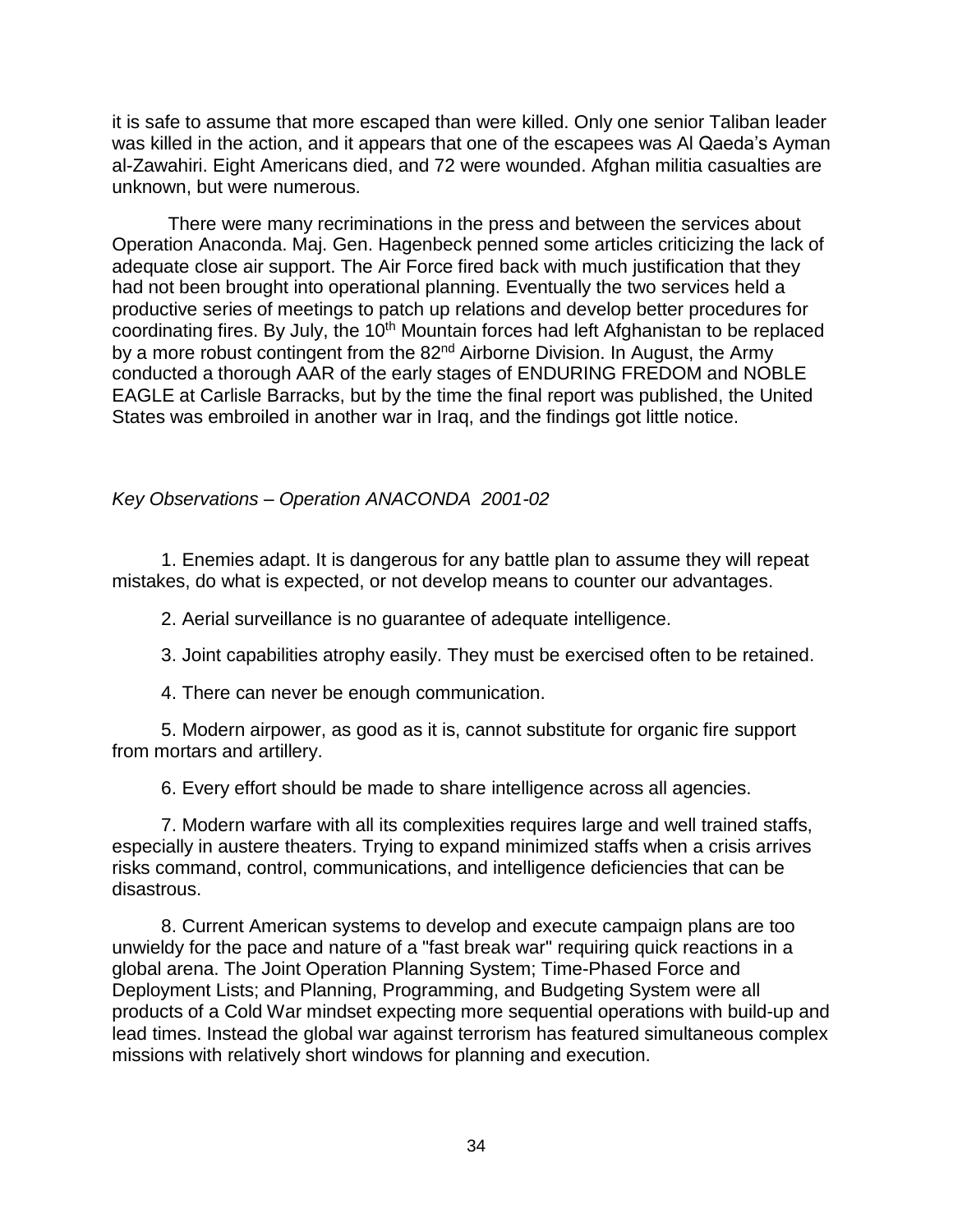9. Units have juggled budgets in readiness accounts and lost training opportunities to support new missions. Headquarters have had to utilize scores of individual Requests For Forces to build organizations in key theaters instead of formal TPFDL, leading to turmoil in the personnel system and ad hoc relationships. The fact that terrorist organizations tend to gravitate toward isolated and austere zones for bases has put a great burden on logisticians, faced with a structure and procedures more suitable for large unit deployments in areas with some infrastructure. A better system needs to be devised to direct and coordinate the resources and forces necessary for this new kind of war. (From OEF AAR, available from AHEC)

*Source materials are available upon request.*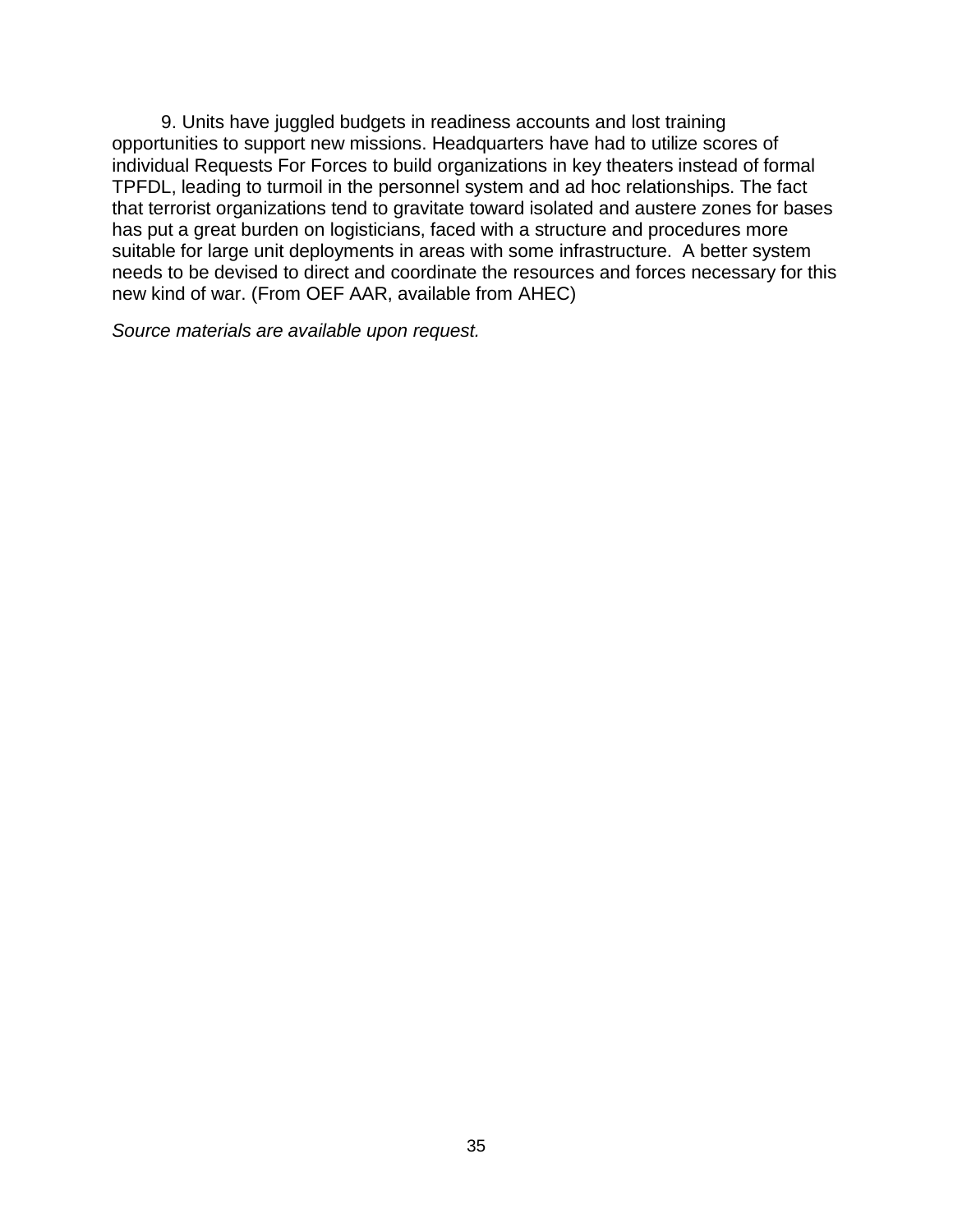# <span id="page-40-0"></span>**Victory Hides Failure**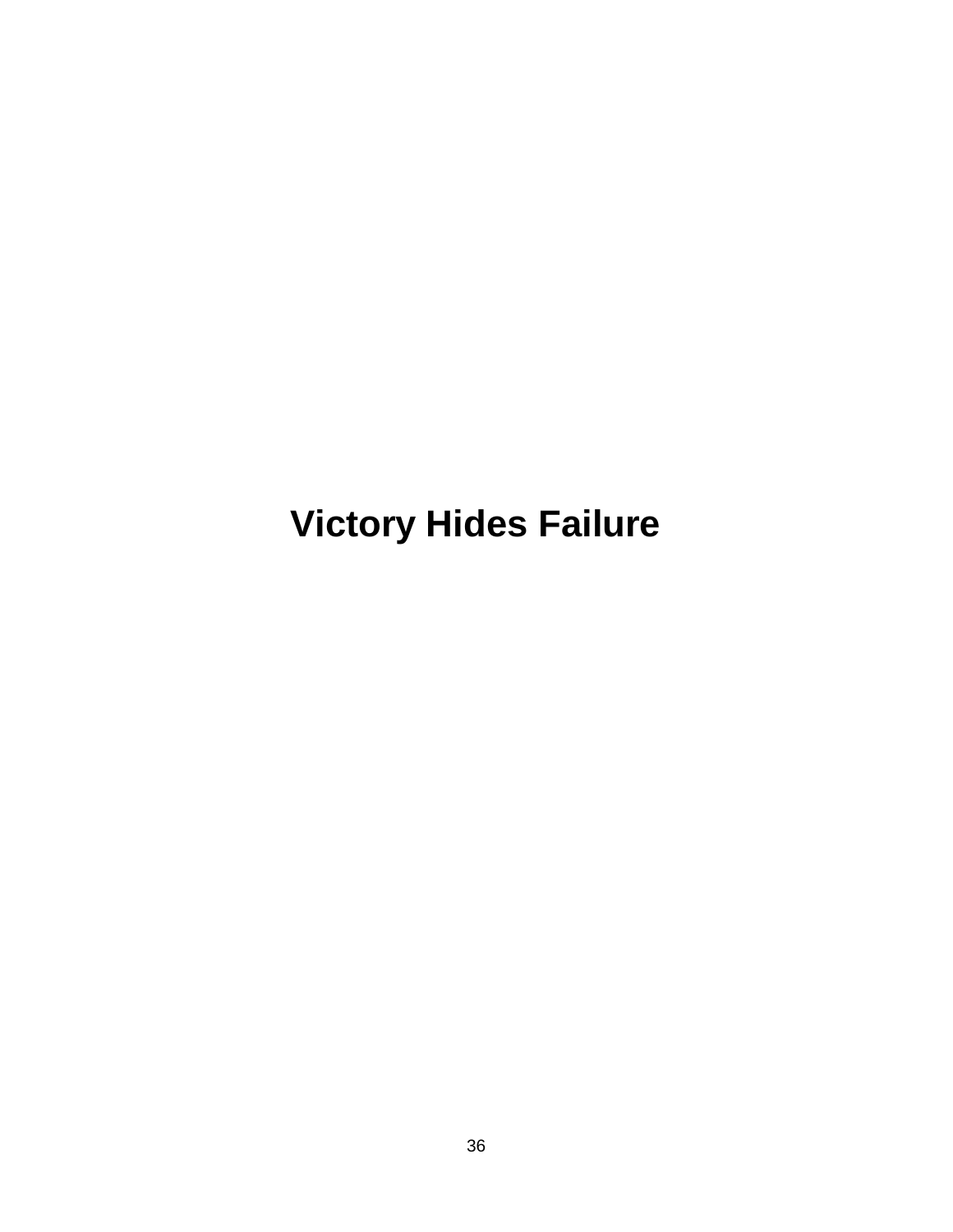#### <span id="page-41-0"></span>**Case Study 3-01: World War II Mobilization**

World War II provides a lesson in why victory often hides failure. The afterglow of V-E Day and V-J Day obscures the difficulties and complexities of the challenges to achieving victory. The Army in early 1940 consisted of fewer than 200,000 Soldiers, but grew to over 8,000,000 Soldiers by August 1945. This 4,000 percent increase in manpower required a simultaneous expansion of infrastructure, units, and war production. The nation's industrial base, though large, required a huge expansion to meet the greatly increased demand. Feeding, clothing, housing, equipping, and training that Army while establishing the infrastructure to support it was a staggering undertaking.

Gen. George C. Marshall, Army Chief of Staff, remarked in 1940 that *"Mobilization in a time of peace in a democracy is a heavy task for one in my particular position."* He assumed office on September 1, 1939, the same day the Nazi juggernaut rolled into Poland. Marshall immediately recommended to President Franklin D. Roosevelt that the Regular Army end strength be increased to 280,000 and the National Guard to 475,000. The President balked at these figures but agreed to moderately higher strengths of 227,000 for the Regular Army and 235,000 for the National Guard. Roosevelt told Marshall that the public was not yet ready for such large increases, but told him to quietly plan for them as conditions allowed.

After World War I, the Army had reduced from a wartime high of nearly 2.9 million Soldiers in 1918 to fewer than 150,000 just four years later. The result of these changes produced a skeletonized structure with reduced manning. Using the wisdom we have come to regard as common after any conflict, that is, "we'll never fight another war like that," War Department planners believed that the nation would never again become involved in a European war, so the Army needed to be configured to fight in North America. Strange as this may seem today, a series of unstable Mexican governments and revolutions during the period seemed to present a credible threat to US security.

The War Department focused on the division as the building block for the Army, which at that time about 20,000 Soldiers. Planning for manpower typically centered on building the "right" number of divisions. The "Victory Plan," developed in the fall of 1941, originally called for 213 divisions, but competing pressures, and eventually battlefield success, led Marshall to limit the number to 90 in 1943.

After World War I, the nation longed to "Return to Normalcy," in the words of President Warren G. Harding's campaign slogan. Normalcy meant civilian life and a growing industrial economy, not military preparedness. After an initial short period of prosperity, the US economy slumped into recession, and the War Department did not enjoy a funding priority in Congress. With the onset of the Great Depression, military preparedness sank even further in the nation's priorities. President Roosevelt's New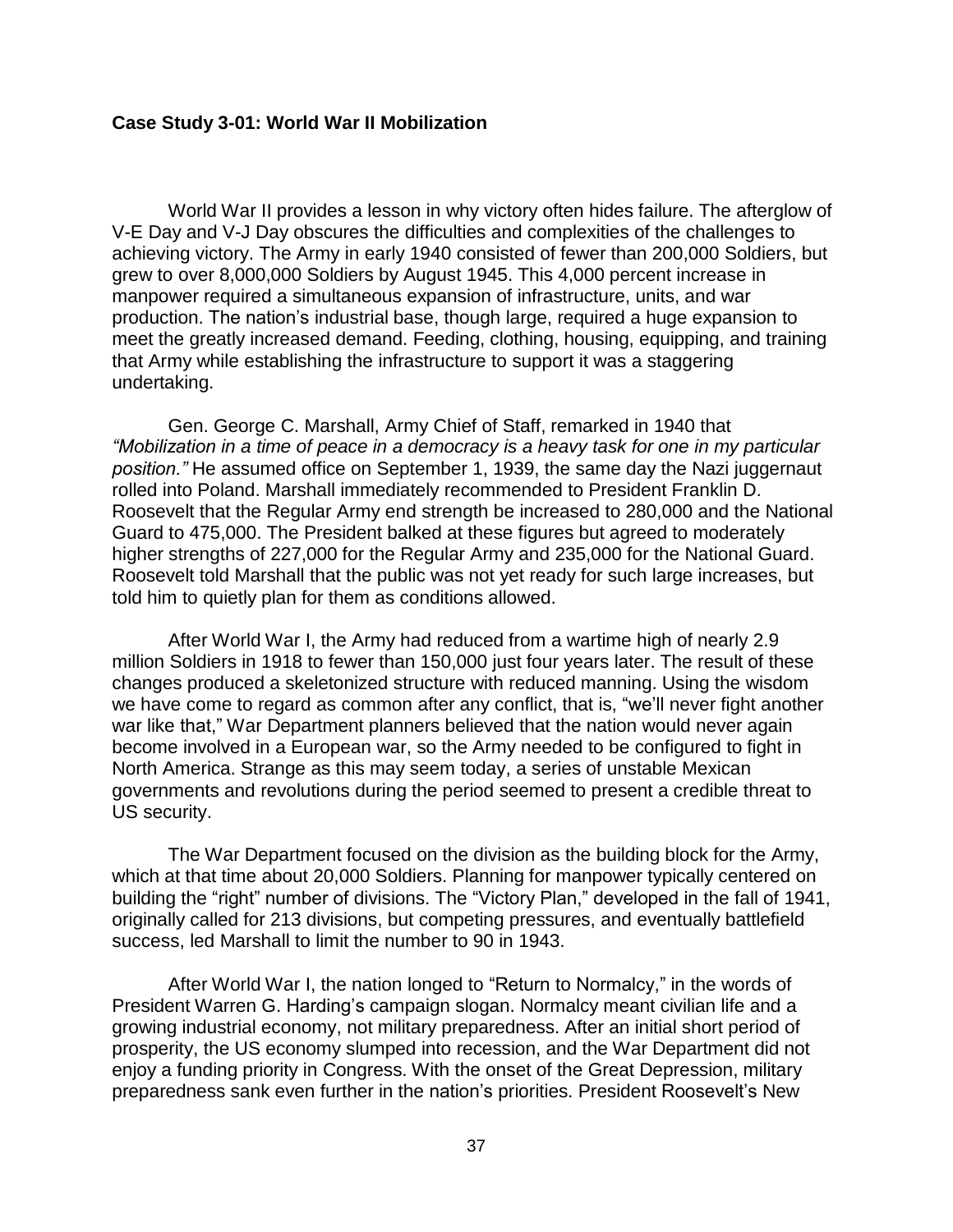Deal instituted a series of public works projects beginning in 1933 designed to create jobs and build infrastructure, but funding for these programs came at the expense of the War Department.

The Army suffered during those lean years. This benign neglect applied not only to operational funds but Research and Development (R&D) dollars as well. With research dollars repeatedly slashed, however, the Army was forced to eliminate R&D for most items and focus on fully equipping the force with the best gear currently available. The results were mixed: the Army fielded the already obsolete 37mm antitank (AT) gun, but also the 60mm and 81mm mortars. The 37mm AT gun was the best currently available, but would be no match for German AT weapons and completely ineffective against German tanks. Despite these funding difficulties, the War Department General Staff and the Army War College constructed all manner of mobilization and potential war planning. These plans yielded valuable information and procedures for eventual execution.

The Army spent most of the 1920s and 1930s operating on shoestring budgets with very small force structure. By 1939, however, the world situation had changed. The threat to Europe from the Nazis, and to Asia from the Japanese military, was becoming clearer to Roosevelt and some military and political leaders, even if it was not yet fully defined. After years of declining budgets, the existing Army structure did not allow for rapid expansion and mobilization.

The number of Soldiers on active duty is itself misleading, because the combat strength of the Army is only a fraction of the total strength. The Army in 1940 was not only 180,000 Soldiers short of wartime strength, but almost 77,000 short of peacetime strength. Moreover, even these numbers are unhelpful in grasping the magnitude of the problem. The "other" number includes separate infantry and cavalry units, as well as constabulary units scattered throughout the country and in Hawaii, Alaska, Puerto Rico, and Panama in some 130 small posts, camps, and stations, housing some few hundred Soldiers.

The Nazi capture of the Scandinavian countries and the Low Countries in May 1940, followed by the fall of France the following month, spurred the President and the War Department to further action. War Department planners believed that the urgency of a mass mobilization would be too great to allow time to adequately coach the poorly trained and equipped National Guard, so Roosevelt federalized the entire National Guard for one year for training, beginning in the fall of 1940.

The federalization of the National Guard coincided with the beginning of the nation's first peacetime draft, which allowed the Army to start filling the shortages in both the Regular Army and National Guard divisions. Marshall had begun eliminating overage officers, and that took out many key leaders

As the mobilization continued, however, political pressure began to build on the War Department to release Soldiers, especially the National Guard, from active duty.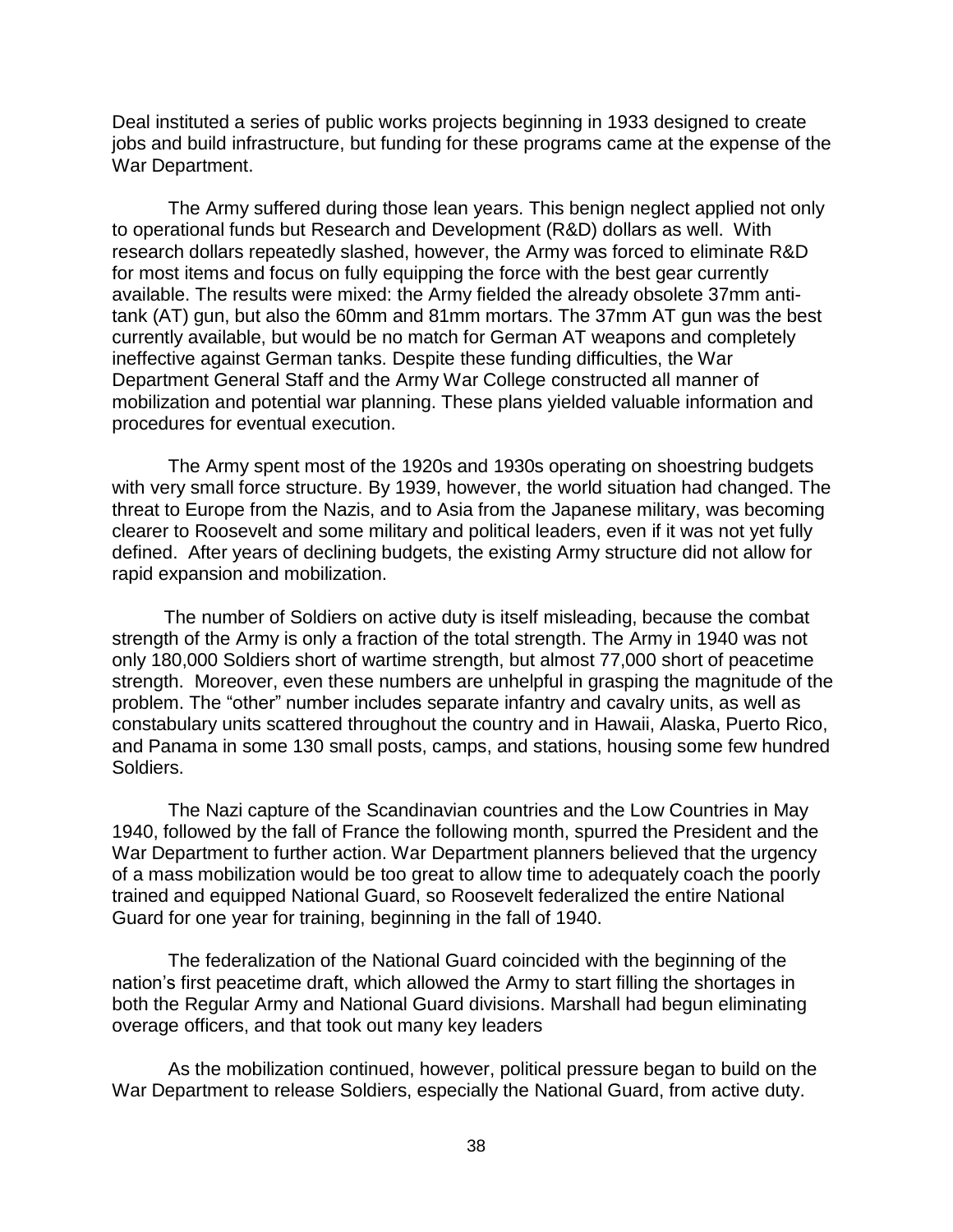The war in Europe seemed to have hit a lull in fall and winter of 1940-41, and many legislators began to call for the Guard's release. The Guard also lost many men working in critical industries who returned to their civilian jobs. Between June 1940 and June 1941, the National Guard lost over 91,000 enlisted Soldiers, released from active duty for either family dependency or defense related jobs. This number is the equivalent of four and one-half divisions.

Moreover, Roosevelt had won an unprecedented third term in office, against stiff isolationist opposition, based on the assurance that the United States would not enter the war, just like his World War I predecessor, Woodrow Wilson. By the fall of 1941 the President had reversed his previous position and ordered General Marshall to begin reducing the Army. The War Department developed plans to inactivate units and reorganize them to meet the reductions; only the attack on Pearl Harbor prevented the plans from being executed.

Other force structure changes affected the Army's ability to build units as well. The ground Army competed for troops with the Army Air Corps and the service forces, each with large, legitimate, and growing requirements. The summer of 1940 brought additional end strength increases for the Army, but the President also ordered an increase in the Air Corps. This heralded what would become constant competition for resources between ground and air forces.

The Army inducted Soldiers at a specific rate, and activated divisions and other units on a prescribed schedule. Supply ordering required a precise sequence so that equipment would arrive when Soldiers did. After Pearl Harbor, the War Department developed a schedule that activated divisions at the rate of more than two per month from February 1942 to September 1943.

In order to organize those divisions quickly as possible, the Army introduced the "cadre" concept. As each "new" division (1942 and later) activated, it received "cadre" or officer and NCO leadership from an "old" or "parent" (pre-1941) division. The divisions activated on a sequential schedule, and the "parent" divisions provided cadre for divisions activating later. Each new division received 172 cadre officers and 1,190 NCOs and Soldiers prior to activation, and then received the balance of its "filler" Soldiers directly from the reception centers. The Replacement Training Centers were not yet fully ready to function to train large numbers of Soldiers for the divisions. As the 1942 divisions activated, they became "parents" to 1943 divisions as well. This wrought havoc with unit training plans, as "old" divisions struggled to fill their own vacancies, and then provide adequate cadre to a new unit. The War Department activated 38 divisions in 1942 and 16 more in 1943, bringing the total activated for the war to 90.

There were other significant challenges to training a division during World War II, including the time required to do so. There was no centralized training for the first couple of years, so each division trained its Soldiers using a year-long training plan. Inductees needed first to be medically screened and tested for aptitude, which eliminated a percentage of Soldiers. When the units were finally full (usually 2-8 weeks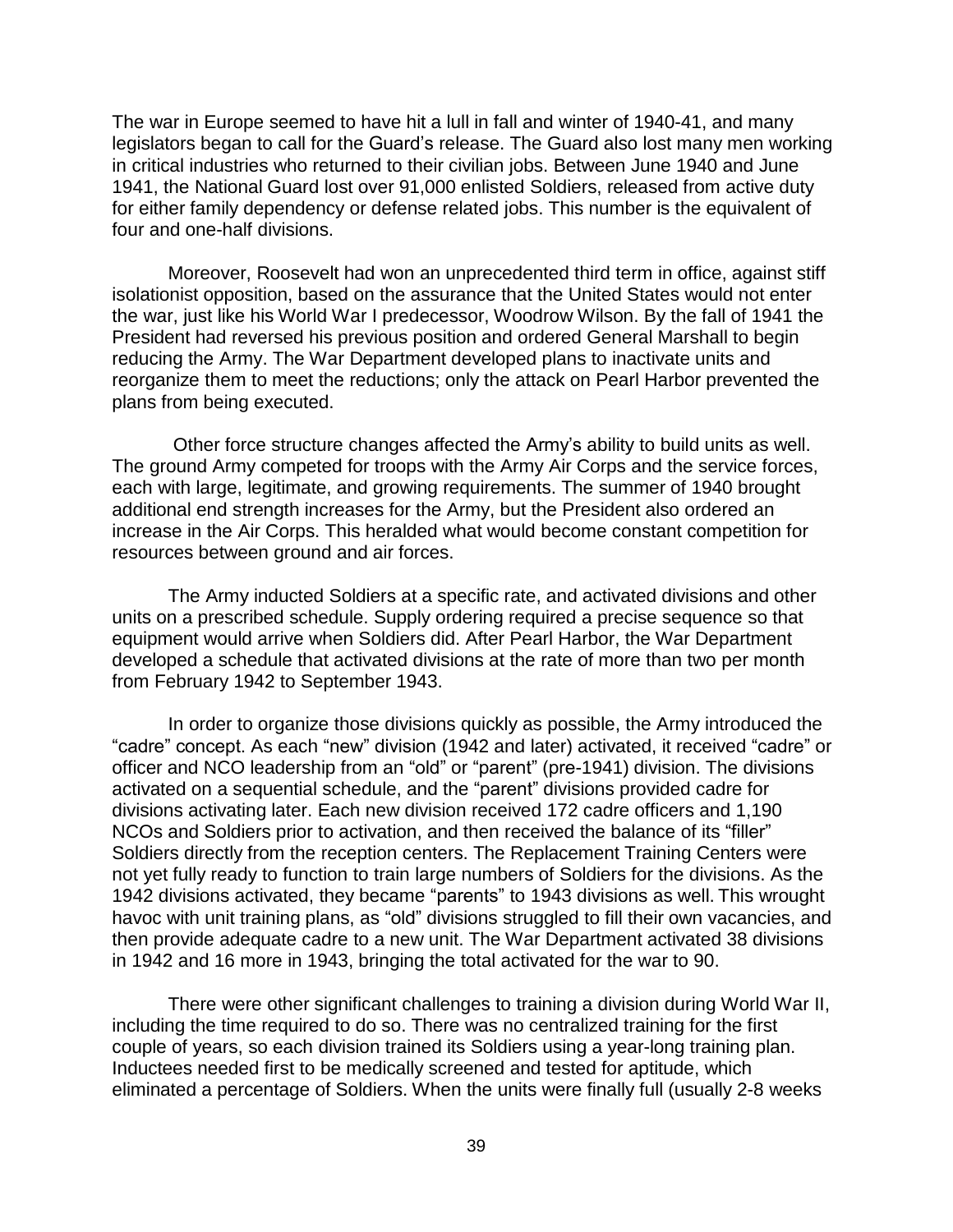after activation), they began individual training, followed by small unit training, large unit training and finally combined arms training. The division tested at each phase before moving on to the next.

The units lost personnel through the training process, to fill requirements from the Air Corps, Officer Candidate School (OCS), and cadre for other divisions. These personnel losses disrupted the unit and delayed training, since they often took out key leaders. Of the 89 divisions deployed overseas during World War II, 63 were regular infantry divisions. Fifty-five of these divisions experienced significant training disruption for 30 days or more (two others lost up to 60 days) for personnel turbulence. On average, those 55 divisions lost 7 months of training due to personnel turnover, with two of them losing 20 or more months. Fifteen out of the 55 divisions (27 percent), lost 12 months or more. The Army Specialized Training Program (ASTP) sent qualified Soldiers to college to learn technical skills that could then be used in the Army. ASTP caused the divisions to lose an average of 4 months training time. Officer Candidate School (OCS) caused losses averaging 5-7 months. The 89<sup>th</sup> Infantry Division provided one of the more extreme examples. It activated in July 1942, but did not deploy until January 1945 due to personnel losses throughout 1944.

Logistics presented another challenge. The nation's industrial plant in 1939 was hardly the giant war machine required by the end of the war. After World War I, most of the Army's facilities disappeared. Buildings on leased property were torn down, and the land returned to the owners. Some of the infrastructure was already in place on existing bases, but the mobilization required installation development on an unprecedented scale. War mobilization plans developed during the 1920s and 1930s did not envision requirements for new construction, yet that quickly became necessary. The facilities required to induct, train, feed, clothe, house, and deploy such a large number of troops far surpassed the available real estate at the time. The Army's Quartermaster Corps and Corps of Engineers (mostly Soldiers, with a few contractors) built barracks, mess halls, chapels, headquarters buildings, and recreation areas for each of the new or existing bases. But mobilization requires much more than just housing: it also required seaports, airports, large maneuver areas, arsenals, motor pools, supply and ordnance depots, coastal fortifications, and road networks. While some of these existed in the civilian sector, they did not have the capacity necessary for military operations and required upgrades. The results were staggering: the War Department completed some 23,000 construction projects during the war, and increased the size of military facilities from 2.1 to 45.8 billion acres, an area larger than the six New England states. This construction did not include the large effort to build camps in Britain for the nearly 4 million Soldiers preparing for the invasion of Europe.

The Army had scrapped many of the nation's munitions plants after World War I. This left the nation woefully unprepared when it needed to mobilize again. For instance, the Army did not own enough semiautomatic rifles to equip the entire Army before mobilization and existing armories could only produce 200 weapons per day. There was no capacity at all to produce tanks, large guns, and other newer materials. Secretary of War Henry L. Stimson remarked in 1943, *"We didn't have enough powder in the whole*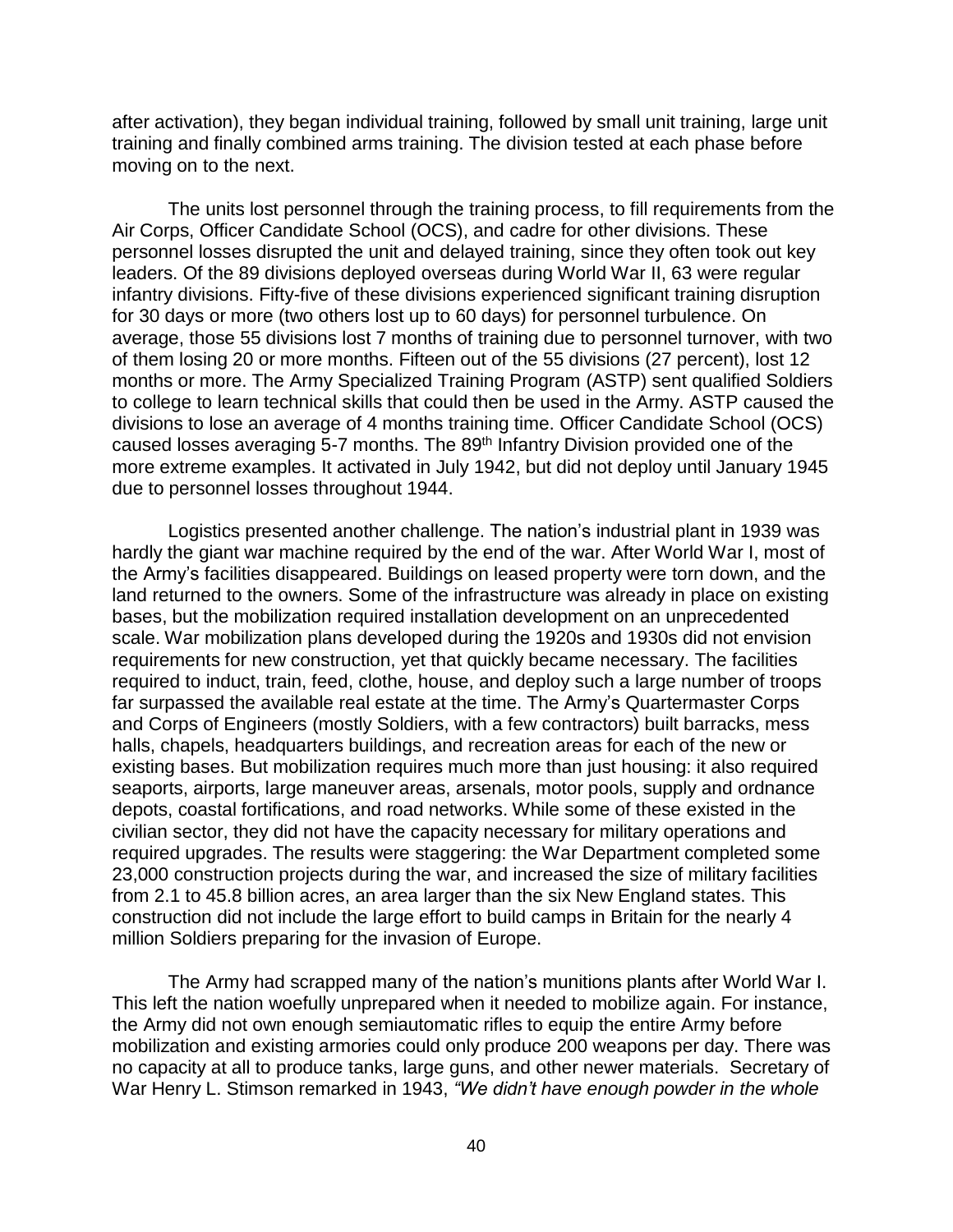*United States [in mid-1940] to last the men we now have overseas [in early 1943] for anything like a day's fighting. And, what is worse, we didn't have powder plants or facilities to make it; they had all been destroyed after the last war."*

The War Department depended upon civilian industry to re-tool their plants for war production, but most were unable to do so without government funding. Some facilities, such as critical weapons plants, needed to be owned and operated by the War Department. Conversion of industry involved some increased production, but most required development of different products. The technical specialists in the War Department developed not only new equipment and weapons, but also the manuals and tools to go with them so that Soldiers could use them in the field.

The end of the war brought the same quick demobilization as after World War I. General Marshall remarked after the war, "*It wasn't a demobilization, it was a rout."* The US maintained most of its industrial facilities after World War II, to avoid the problems encountered during the mobilization, yet in the intervening years much of that industrial capacity has been reduced or outsourced altogether.

# <span id="page-45-0"></span>*Key Observations – World War II Mobilization*

1. Contemporary mobilization difficulties are often rooted in the results and realities of past conflict. The threads of domestic priorities, political expediency, and industrial development are not unique to the interwar period and find echoes today.

2. Manning, training, and equipping an Army is as complex as the combat operations it supports. Our experiences in World War II did indeed set a precedent for our planning since 1945, but the nature of warfare and the nation's role in it have changed over the last 70 years.

3. Current plans call for an expansible army, while enjoining planners to plan for reversibility. Yet to build an expansible Army requires much of the infrastructure that has been sacrificed over the years.

*Source materials are available upon request*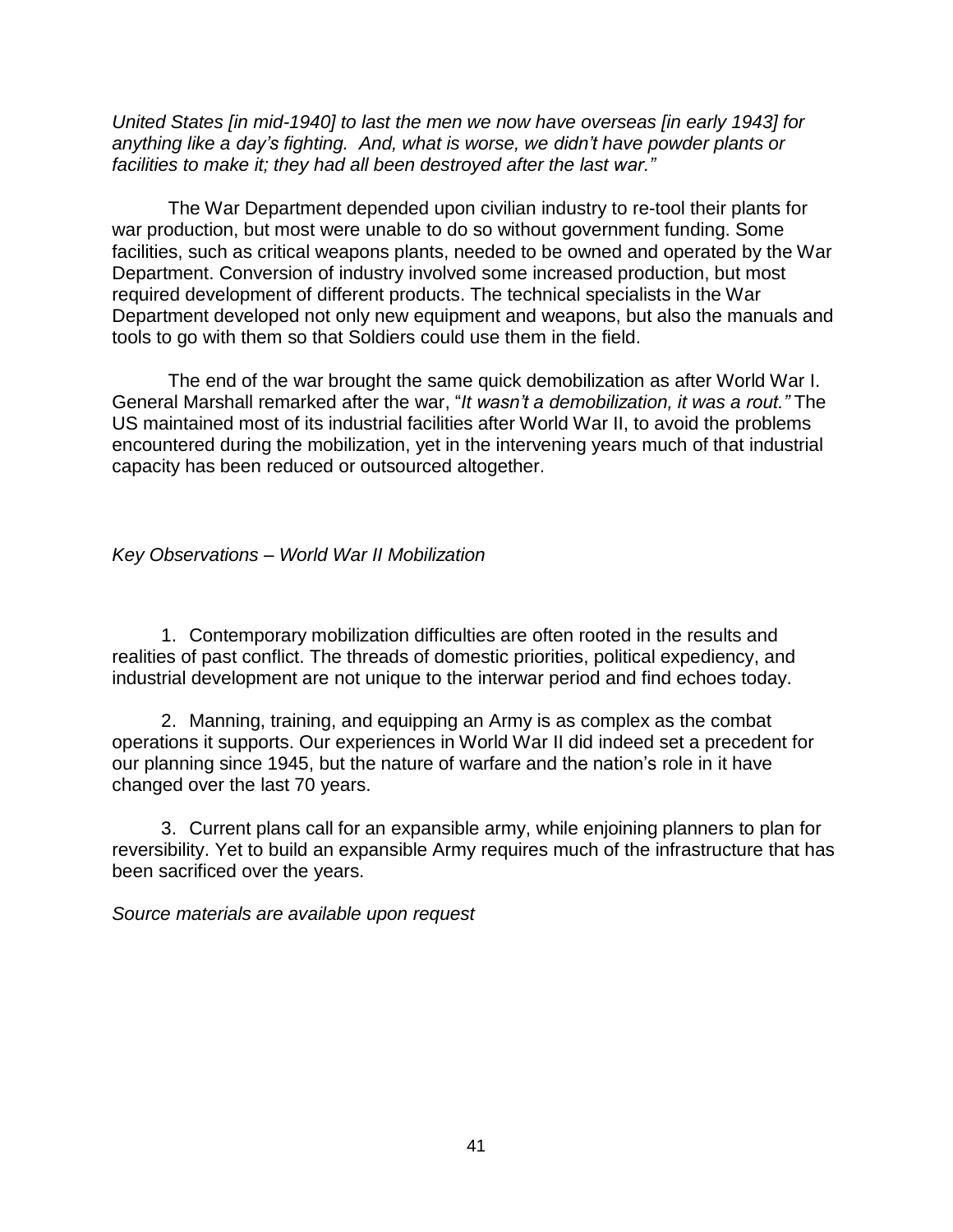#### <span id="page-46-0"></span>**Case Study 3-02: Grenada and Panama 1983/1989**

Operations URGENT FURY and JUST CAUSE are good to examine together for a number of reasons. They show the growth and reform of the American military as it recovered from the low points of the hollow force and the failed Iranian hostage rescue mission. They were the first combats of a new era in warfare that would culminate with DESERT STORM. They also reveal much about the ability of the military to learn and adapt from its experiences, or ignore them in some cases.

President Reagan ordered the execution of Operation URGENT FURY on October 22, 1983, in response to a breakdown of law and order on the Caribbean island of Grenada that appeared to threaten the safety of Americans, mostly medical students. He soon expanded the scope of the mission to restoring democratic government there and eliminating Cuban influence, which included their building of a major air base. Though Grenada is a small island only 30 kilometers long and 12 wide, assaulting it on very short notice presented many difficulties. These included inadequate planning time, long distance deployments, a wide variety of participating forces, and poor intelligence. The operation was initially envisioned as a simple Marine amphibious landing, but erroneous intelligence estimates that predicted resistance from ten combat battalions of Cubans and People's Revolutionary forces necessitated the addition of air-delivered Army forces as well.

Initial Navy Special Warfare (SEAL) operations on October 23-24 did not go well, except for securing the British Governor General, though that team was besieged at his house for three days. But heliborne Marines quickly secured Pearls Airport and the town of Grenville on the morning of October 25<sup>th</sup>. Army forces had a tougher time. Rangers from the 1<sup>st</sup> Bn., 75<sup>th</sup> Infantry Regiment (Ranger) jumped into Port Salinas airfield from 500 feet through strong antiaircraft fire. They eventually secured the airfield and rescued the first students. They were reinforced that afternoon by paratroopers from the 82<sup>nd</sup> Airborne, who like the Rangers had flown 3,000 kilometers to get there. Ironically, though the units were headquartered about a block apart at Fort Bragg, they did not know they would both be on the operation until they met on the ground.

Eventually a Marine amphibious assault relieved the force at the Governor General's house. Two battalions of paratroopers eventually attacked successfully out of the airfield, overwhelming Cuban defenders and capturing large weapons warehouses. Though at first the commander of the Marine helicopters refused to let any Soldiers use them, eventually the Rangers persuaded him to transport them north to Grand Anse to rescue more students. By the October 27, the 82<sup>nd</sup> had six battalions on the ground, and they soon finished securing the island along with the other forces. During the final operations, a Navy A-7 wounded sixteen Soldiers by strafing the paratroopers' 2<sup>nd</sup> Brigade headquarters, and two Marine helicopters collided, killing or injuring a dozen men.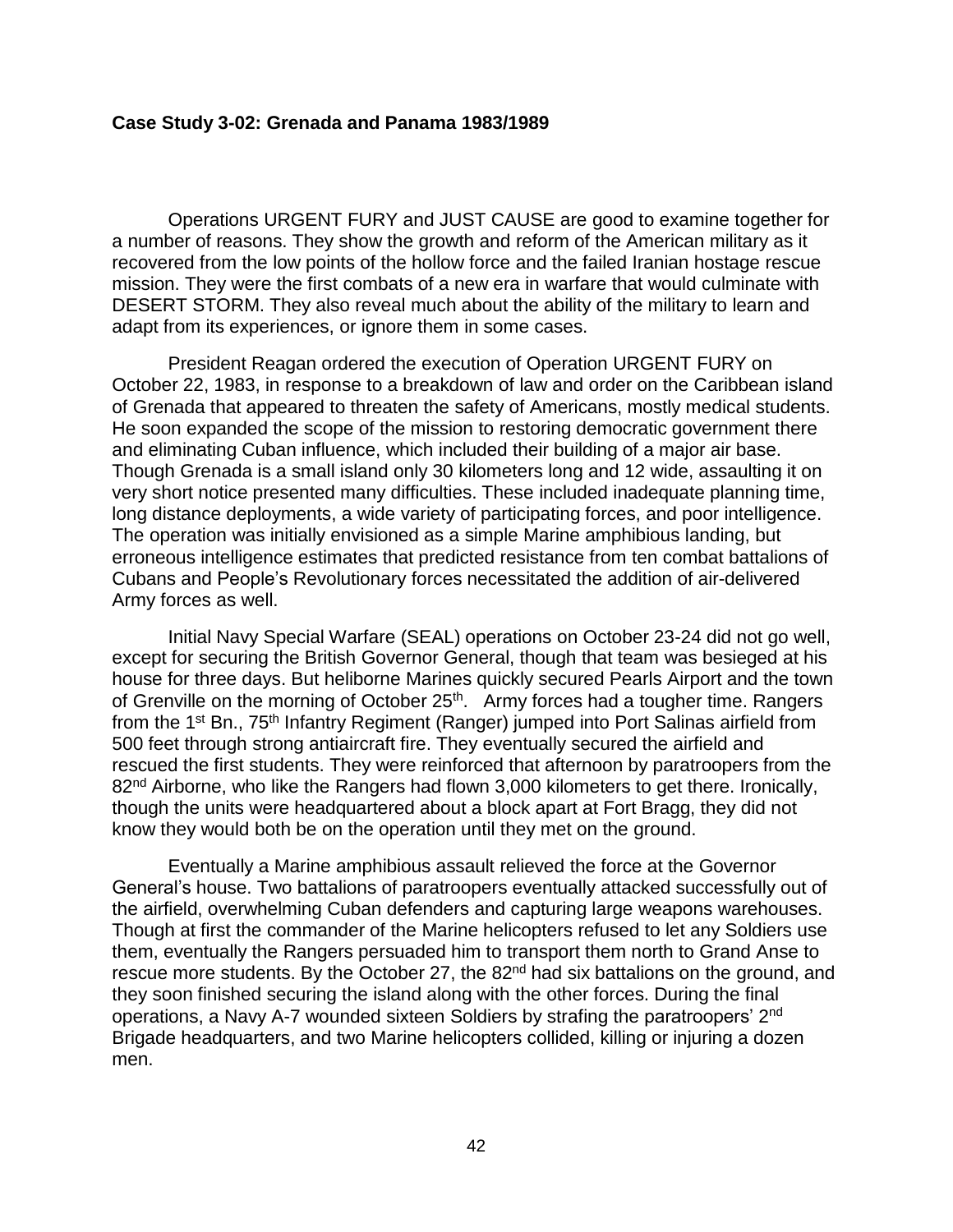URGENT FURY revealed many problems with the American conduct of joint operations. There was confusion about command and control, and the Navy, Marines, and 82<sup>nd</sup> had no direct radio communications with each other. The Army and Air Force had trouble cobbling together air transport for the long flight from North Carolina, and coordinating close air support. Intelligence also remained inadequate throughout the operation. President Reagan imposed a total ban on press coverage for the first two days of the operation and maintained tight control of the media after that. That strained relations between the media and military and heightened the barrage of criticism that ensued in the news.

Army units realized they had to do better in planning and execution. One battalion commander from Port Salinas talking to cadets at West Point a few months later lamented with a mix of wistfulness and amusement about the amount of time he had to spend training his Soldiers how to hotwire Cuban dump trucks to get transportation off the airfield. He observed that ten years before, he would not have had to train most of his Soldiers how to do that. The nature of the force was definitely changing with the impetus of the Reagan defense budgets and rebuilding rapport between the American people and their military.

Six years later, the U.S armed forces demonstrated how much had been learned from the minor operation in Grenada. Operation JUST CAUSE against Panama was unique in military annals for many reasons. It began very early on 20 December 1989 with the first bombing mission by two new F-117A stealth fighter-bombers flying from Nevada, undetectable by Panamanian radar. The air was soon saturated with C-130 and C-141 transports carrying Rangers, vehicles for assault landings, and paratroopers from the 82nd Airborne Division; UH-60 Black Hawk, UH-1E Hueys, and CH-47 troop carrying helicopters; a variety of gunships including new AH-64 Apaches and a dozen AC-130s; and Air National Guard A-7 Corsairs from Ohio and South Dakota along with local A-37 Dragonflies for more fixed-wing fire support. On the ground, the airborne assault meshed with attacks by elements of the 5<sup>th</sup> and 7<sup>th</sup> Infantry Divisions along with the 193<sup>rd</sup> Infantry Brigade, while Navy SEALs attacked Paitilla Airport. And this all happened at night. While everything did not go perfectly, as Clausewitzian fog and friction remain constants of warfare, after a day the hardest task remaining would be finding the elusive Panamanian leader Manuel Noriega. He eventually scuttled into the Vatican Embassy. Hard rock music blaring at the Embassy was soon replaced by hard negotiating, and Noriega finally surrendered on January 3, 1990.

At an American cost of 23 dead and 347 wounded, JUST CAUSE did more than just bring down an abusive and drug-running dictator. It was a textbook example of the quality of the new armed forces and doctrine developed in the United States, encompassing the simultaneous assault of 27 different targets at night. The successful operation put to rest the ghosts of the DESERT ONE debacle, demonstrated that the tenets of AirLand Battle such as agility and synchronization were just as applicable against a non-Soviet foe, and reasserted the pre-eminence of American military power.

Unlike for URGENT FURY, the crisis period for this contingency was exceptionally long, beginning with public revelations about General Noriega's nefarious activities in June 1987 and culminating with the execution of Operation JUST CAUSE in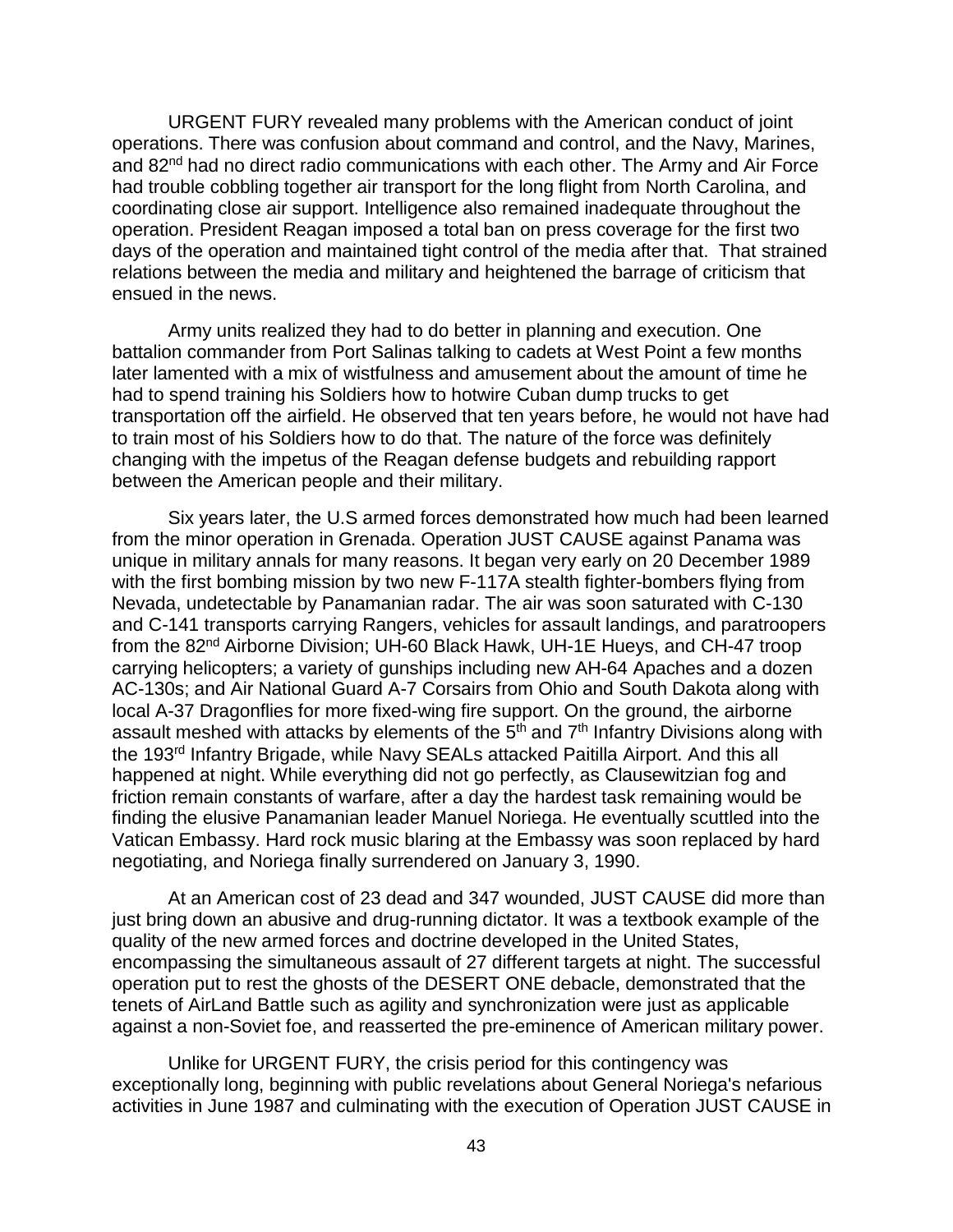December 1989. Planning for military intervention began as early as February 1988. When Noriega annulled the election of May 1989, sent his paramilitary thugs to assault opposition candidates, and increased his harassment of Americans, the United States executed Operation NIMROD DANCER. This show of force, executed by US Southern Command (SOUTHCOM), was designed to show further American resolve, in the hope that it would pressure Noriega to change his behavior. While there was no obvious modification, those newly deployed forces would play key roles when JUST CAUSE was launched. After a botched coup attempt on October, American ire increased, and when a Navy lieutenant and his wife were assaulted by Panamanian Defense Forces at a road block in December, President Bush had had enough. He directed the execution of JUST CAUSE.

The operations in Panama leading to the overthrow of the Noriega regime were touted as a model use of quick and decisive American military force, but post-conflict activities did not go as smoothly. Due to a focus on conducting a decisive operation and not the complete campaign, the aftermath of this smaller scale contingency proved very messy. Planning for the post-conflict phase, Operation PROMOTE LIBERTY, was far from complete when the short period of hostilities began. Missions and responsibilities were vague, and planners failed to appreciate adequately the effects of combat operations and removing the regime. Though guidance from SOUTHCOM on posthostility missions was fairly clear, tactically oriented planners at the XVIII Airborne Corps in charge of the joint task force carrying out the operation gave post-conflict tasks short shrift. For instance, the campaign plan assigned the lone Military Police battalion the responsibility for running a detention facility, protecting all of the numerous convoys, and providing security for many key facilities, as well as for being prepared to restore law and order. Though the battalion was mainly concerned with a relatively small geographic portion of the country, it was quickly overwhelmed by its responsibilities.

With the elimination of the Panamanian Defense Force, the task of restoring law and order became particularly demanding, as looting and vandalism spread throughout the country. Chaos reigned as American forces scrambled to restore some semblance of order. Military policemen trained in law and order missions did not perform well in unfamiliar combat operations and were inadequate in numbers to deal with the problems they faced in the aftermath. They also could not handle all the prisoners of war (POWs) and refugees for which they were now responsible. Similarly, there were not enough civil affairs personnel or engineers for the rebuilding effort. Personnel deficiencies were exacerbated by slow and disorganized Reserve call-ups relying on volunteers. Political-military interagency cooperation was also poor, as many agencies were excluded from DoD planning and the embassy was severely understaffed.

Senior commanders admitted afterwards that they had done poorly in planning for post-conflict operations and hoped the Army would remedy that situation in the future. Despite these deficiencies, the United States Military Support Group, activated in January 1990 to support the growth of independent Panamanian institutions, was able to be deactivated just one year later in a much more stable country. The fact that a legitimate governing authority was easily reconstituted with leaders who had already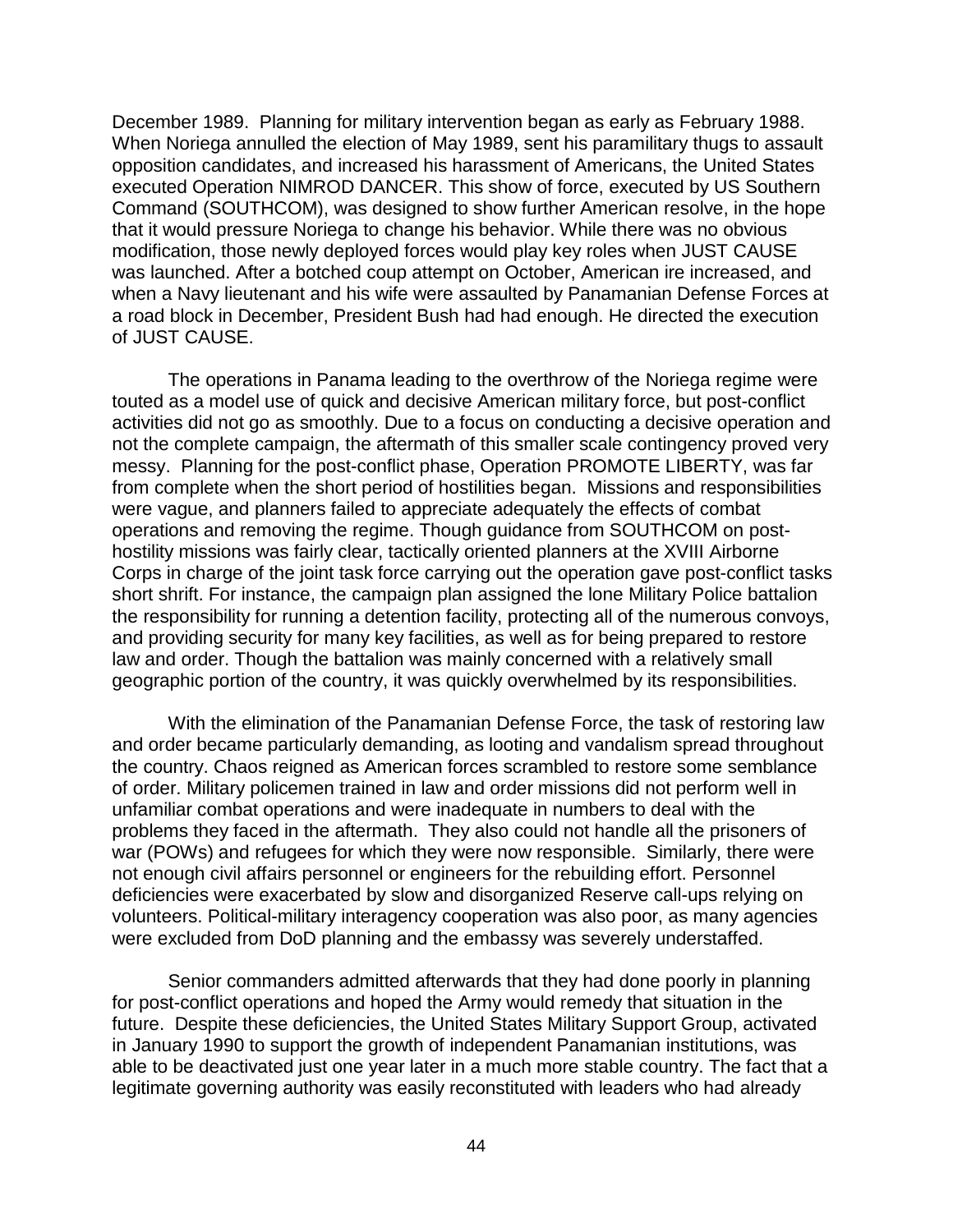been properly elected earlier made the transition relatively easy. Such fortuitous conditions might not exist in the future. But there was no systematic study of the problems with post-hostilities activities, contributing to their reappearance in 2003 in Iraq.

<span id="page-49-0"></span>*Key Observations – Grenada/Panama 1983/1989*

- 1. Executing unplanned contingencies is always difficult.
- 2. Maintaining joint capabilities requires continuous practice.
- 3. There is no substitute for good intelligence.

4. The Army has always been reluctant to study and embrace post-hostilities activities. Consolidating lasting gains won during combat operations requires the same degree of planning and resourcing as does the fighting, and usually takes much longer to achieve.

5. When it comes to combat, however, no one learns and adapts quicker than the American military.

*Source materials available upon request*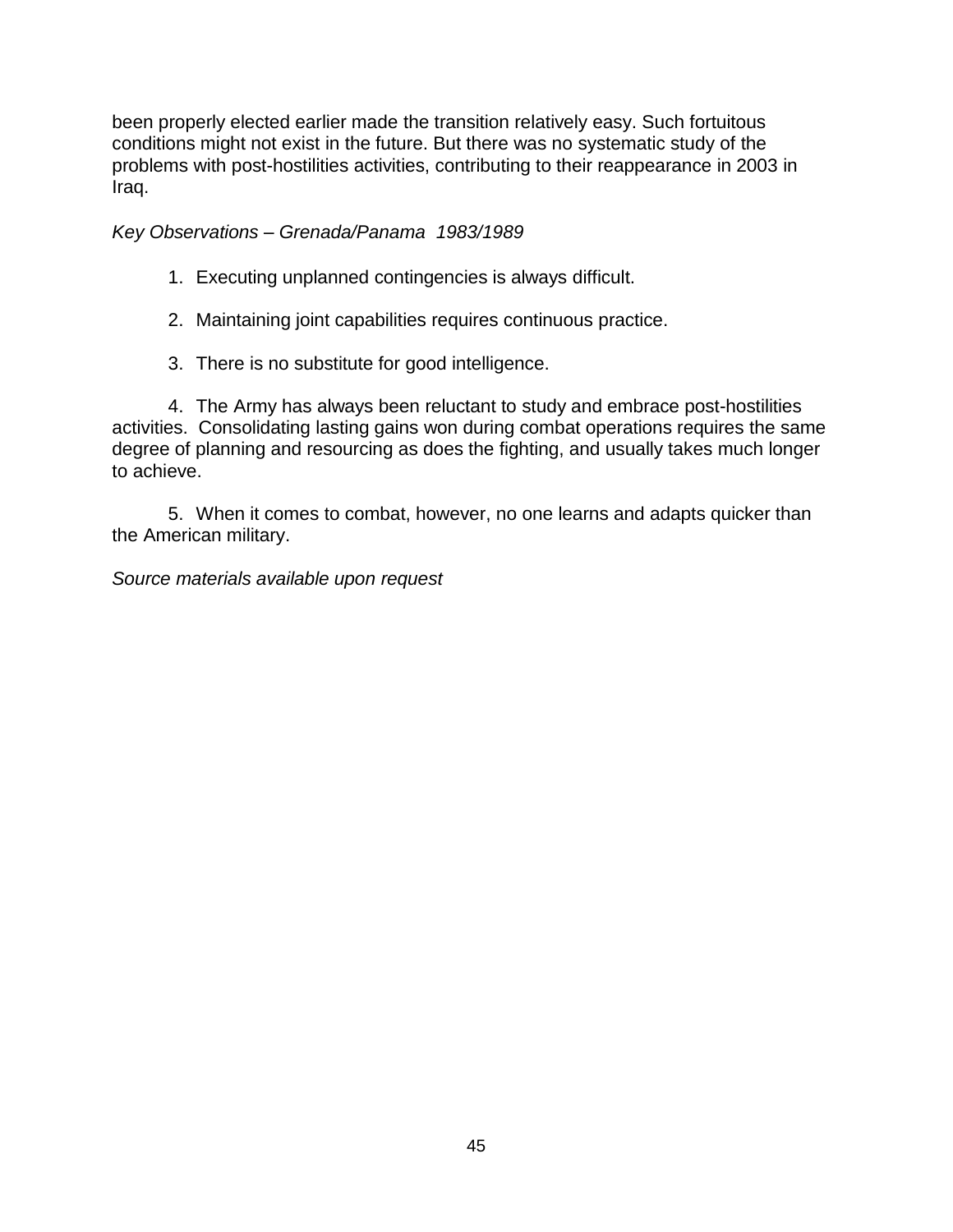#### <span id="page-50-0"></span>**Case Study 3-03: Operation DESERT SHIELD/STORM 1990-91**

The mobilization of three National Guard "Roundout" brigades during Operations DESERT SHIELD and STORM illustrates the challenges of transitioning Reserve Component combat units from a strategic to an operational reserve. The problems included pre-mobilization training, personnel readiness, unit collective training and professional development. New policy changes included: increased support from the active Army, Congressional legislation improved the readiness of Guard personnel. The role of Reserve Component units within the Total Army also changed as a result of the lessons learned during Operation DESERT STORM.

Lt. Gen. Edward Partain, departing commander of V Corps, wrote a prophetic end of tour report in April 1985. He focused primarily on the readiness of Reserve Component forces. He assessed that "the truth of the matter is that with exception of very few of the combat support/service support units, essentially none are capable of going to war with less than 8 weeks…training." Partain concluded that "no group of soldiers, however intelligent, dedicated, well-equipped they may be are going to be able to attain in 38 days what an equally intelligent, dedicated, well-equipped of soldiers can attain in 365 days." The mobilization of three roundout units in the waning months of 1990 and early 1991 proved Partain's assessment correct.

Following the Vietnam War, the Congressionally-directed budget and manpower reductions slashed the Army strength from 1.5 million Soldiers in 1968 to 785,000 by 1975. The new Total Force Policy transformed the Reserve Component from a strategic to operational reserve by using reserve units to provide maneuver, fires, combat support, and service support. The Army also implemented the "roundout" program, which designated National Guard and Army Reserve combat brigades to augment active Army divisions, serving as the division's third brigade in time of war. Position realignment and employment of the roundout units gave the Army the ability to maintain 13 divisions and the ability to expand to 16 in wartime. By 1990, programs and policies created by the Total Army Policy constituted 58% of the Army's combat support, 74% of its combat service support capability, and 54% of its combat power–including six roundout brigades in the Reserve Component. The first test of this "Total Army" took place during Operation DESERT SHIELD/STORM.

The invasion of Kuwait in 1990 provoked a massive US response. President George H. W. Bush issued a Presidential Select Reserve Call-up (PSRC) on August 22, 1990, activating 200,000 Reserve Soldiers for up to a maximum of 180 days (ninety days plus a ninety day extension) without Congressional authorization or a declaration of war. U.S. Army Forces Command (FORSCOM) alerted the 24<sup>th</sup> Infantry Division (Mechanized) and the 1<sup>st</sup> Cavalry Division in August. Both active Army divisions contained two organic brigades and one roundout brigade from the National Guard. The the 48th Infantry Brigade (Mechanized), Georgia Army National Guard, rounded out the 24<sup>th</sup> Infantry Division, while the 155<sup>th</sup> Armored Brigade, Mississippi Army National Guard, rounded out the 1<sup>st</sup> Cavalry Division. FORSCOM determined that the two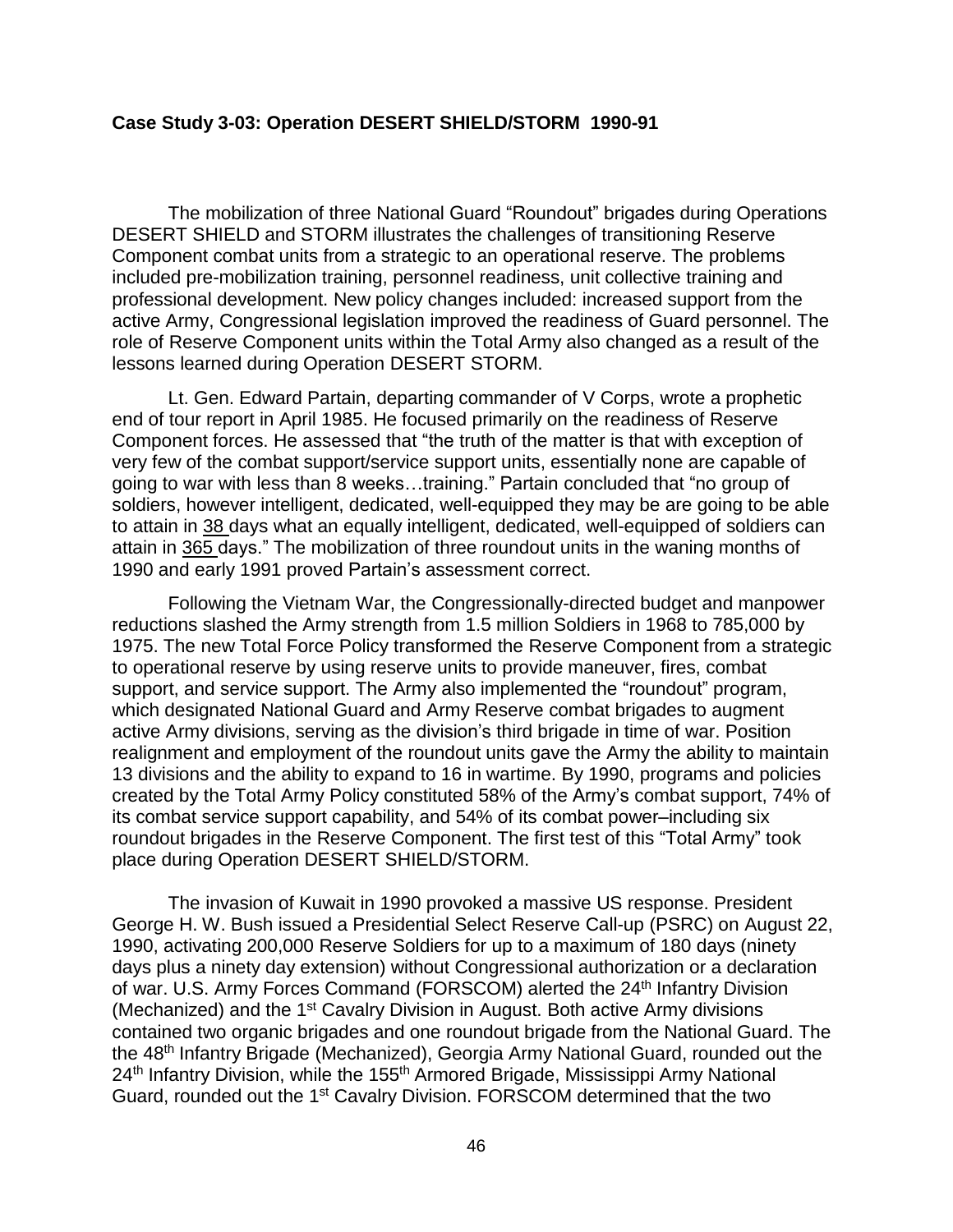National Guard brigades were not ready to deploy with their parent divisions and instead alerted two active Army brigades. The two National Guard brigades received their alert notifications in November, reporting to their mobilization stations at the end of the month.

The 197<sup>th</sup> Infantry Brigade provided the training cadre for the Infantry School at Fort Benning, Georgia, and conducted regular collective unit training. The personnel strength for the brigade was at 97% when it received orders. Five of its battalions had completed a rotation at the National Training Center (NTC) between October 1989 and July 1990. It redeployed with the 24<sup>th</sup> Infantry Division.

The 1<sup>st</sup> Brigade, 2<sup>nd</sup> Armored Division, Fort Hood, Texas, was training for a rotation at the NTC when it was notified of the change in mission. The 1<sup>st</sup> Brigade qualified all of its tank crews on required gunnery tables and more than 90% of its officers and non-commissioned officers (NCOs) completed professional educational requirements prior to deploying with the 1<sup>st</sup> Cavalry Division. After their return from Operation DESERT STORM, FORSCOM re-flagged these brigades and made them organic to the divisions they supported.

The decision not to deploy the roundout brigades with their Active Army divisions received intense Congressional inquiries from state representatives. Secretary of Defense Dick Cheney defended the Army's decision, articulating that force planners did not request them and that the maximum of 180 days of activation (limited by PSRC) was not enough time for the roundout units to complete post-mobilization training and deploy to theater.

Both National Guard units encountered problems immediately upon mobilization. For example, a third of the personnel between the two brigades were assessed at Category III or IV following dental examinations. The two brigades also identified 1,350 Soldiers who required comprehensive physicals due to age. The mobilization process also identified individual and unit training problems. Both units were sorely deficient in professional development. Only 50% of captains had completed their required Officer Advanced Course; less than 10% of eligible senior NCOs had completed the required First Sergeants Course; and only an average of 36% of the NCOs in the two roundout brigades completed Primary Leadership Development Course.

Both brigades were ordered to complete an NTC rotation to test their ability to perform their wartime mission. This training exposed deficiencies in crew and unit vehicle gunnery. The 48<sup>th</sup> qualified only 50% of its tank crews on the gunnery range; the 155<sup>th</sup> qualified 100% of its crews on the range, but required 17-24 days to qualify, three times longer than it took their Active Army counterparts.

The austere conditions at Fort Irwin exposed other unit problems as well. Prior to the war, unit vehicles and other equipment were kept at a centrally located Mobilization and Training Equipment Site (MATES) and maintained by a full-time civilian staff. This limited the access of vehicle crews and maintenance personnel to the equipment during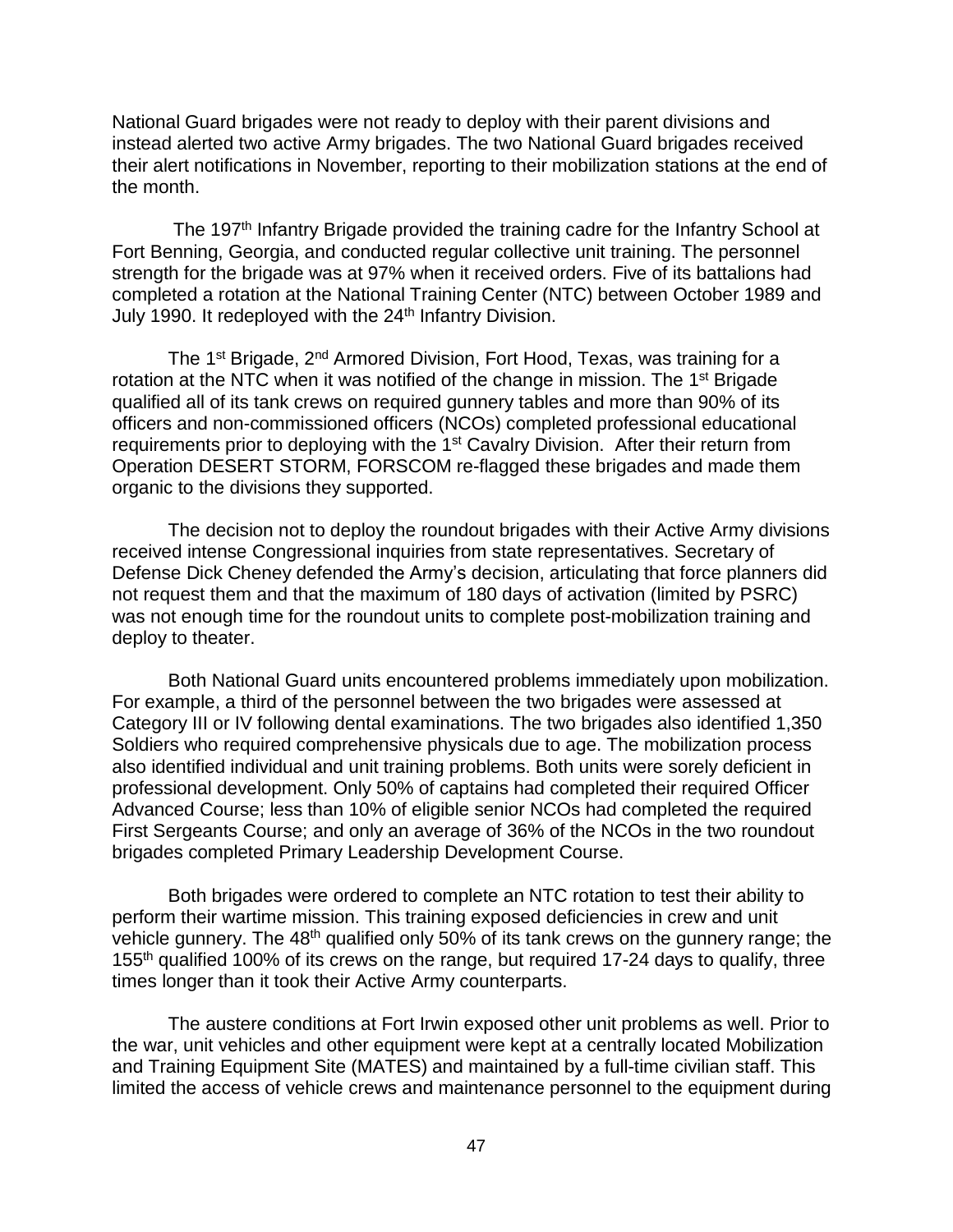the training year. This lack of training resulted in an average of 50% of assigned combat vehicles being listed as inoperable during training rotations of both units at NTC. The 48<sup>th</sup> Inf. Bde completed its post-deployment training requirements and was validated by its trainers on February 28, the day of the ceasefire in Kuwait. The 155<sup>th</sup> Armored Brigade continued its training at NTC and completed all requirements, but was not officially validated since the conflict ended before the unit completed its rotation. The combination of a lack of leadership training and limited peacetime training opportunities for the crews to qualify on live-fire ranges contributed to these units' poor performance. The systematic problems encountered throughout the post-mobilization process identified the need for wholesale changes, including Congressional legislation and modifications to existing training programs to help better prepare Reserve Component forces for future conflicts.

The problems that maneuver roundout units encountered did not affect all Reserve Component units. The 142<sup>nd</sup> Field Artillery Brigade, Arkansas Army National Guard and the 196th Field Artillery Brigade, Tennessee Army National Guard Brigades, deployed and actively participated in the ground war. These Corps-level units activated at the same time as their maneuver counterparts. The mission of corps-level fire support, while complex in itself, differed from the requirements of a fully-integrated mechanized combined arms team.

The lessons learned during the mobilization of the roundout units during Operation DESERT STORM translated into changes made within the Army in the management of Reserve Component units, such as the elimination of the roundout program and the implementation of BOLD SHIFT. These deep-rooted problems required Congressional legislation in the National Defense Authorization Act of 1992 and modifications to the Presidential Reserve Select Call-up to improve the readiness of the Reserve Components and avert the missteps of the roundout program during Operation DESERT STORM.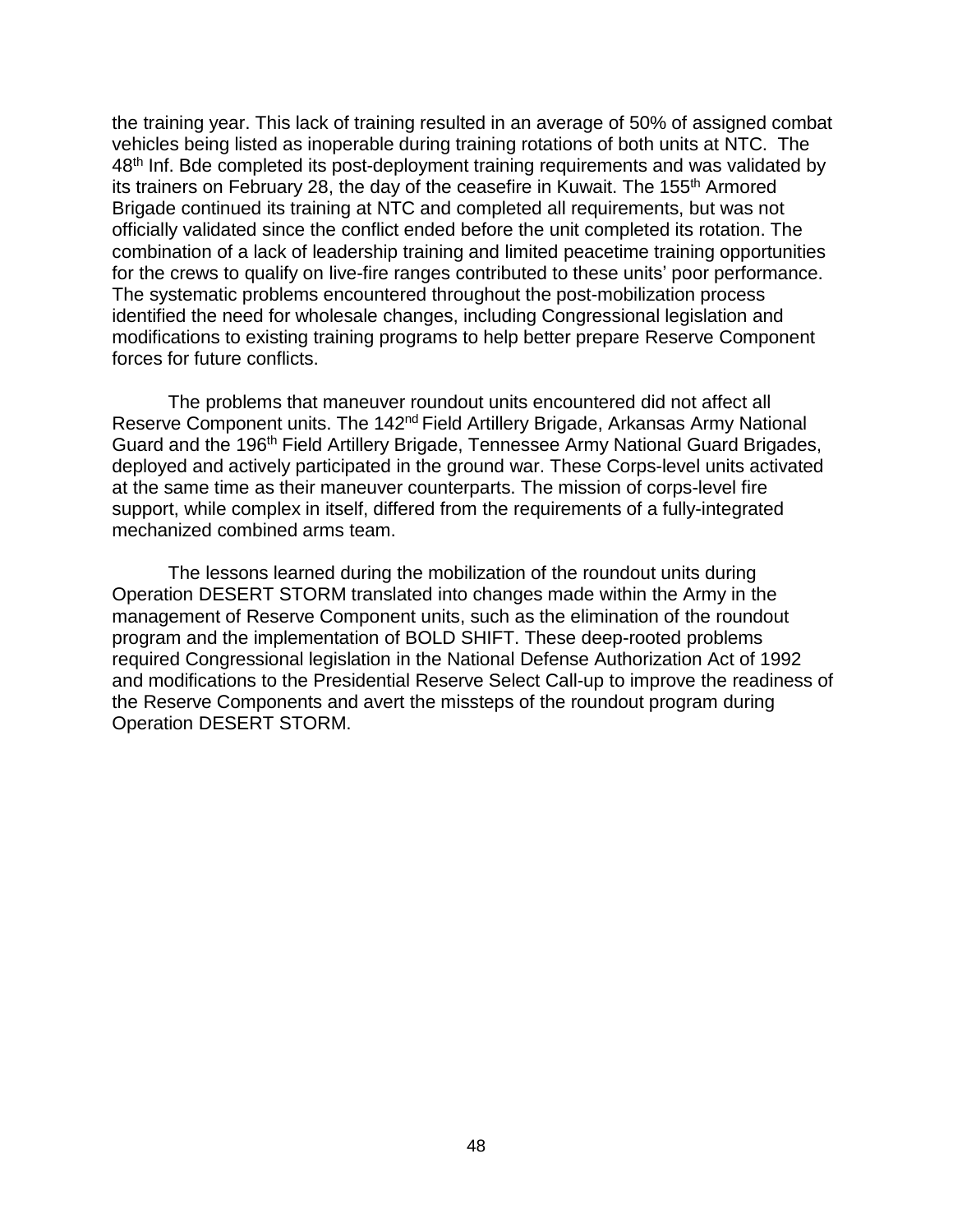# <span id="page-53-0"></span>*Key Observations – Operation DESERT STORM 1991*

1. Large, mechanized Reserve Component units require a minimum of 90 days of post-mobilization training due to the complexity of their mission.

2. It is difficult for Reserve Component units to achieve proficiency in all individual and collective tasks during only pre-mobilization training.

3. Issues related to medical readiness of the Soldiers of the roundout brigades required the passing and implementation of Congressional legislation to enforce medical readiness standards for all personnel.

4. Reserve component maneuver units are incompatible with rapid deployment forces due to the lengthy post-mobilization train up time required prior to deployment.

5. The maximum amount of active duty time for Reserve Component units under the Presidential Select Reserve Call-Up, 180 days, was insufficient for many units to complete post-mobilization requirements and deploy; later increased to 270 days.

6. Rotations at NTC exposed the deficiencies of officers and NCOs, who failed to complete the professional development requirements of their rank.

*Source materials are available upon request*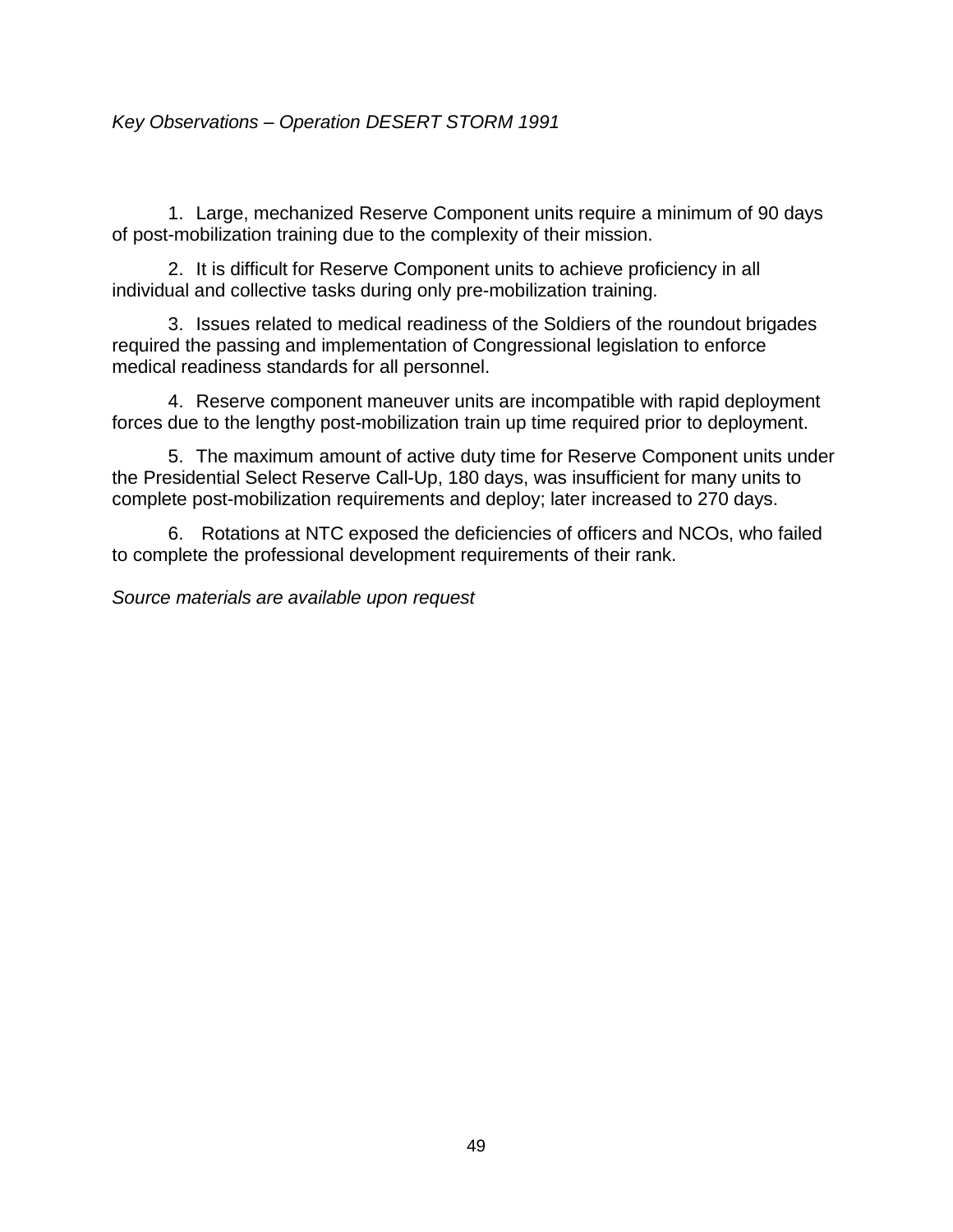#### <span id="page-54-0"></span>**Case Study 3-04: Stability Operations**

There is a popular perception that American involvement in stability operations, including military government, is a recent phenomenon. That is false. While this analysis focuses on experience since 1945, the US Army has played a major role in what we consider "Phase IV" operations for over a century. Maj. Gen. Winfield Scott captured Mexico City in September 1847, only to discover the pressing need to establish some sort of military government. He began by seeking the city mayor. Perhaps the most frustrating example for the Army was Reconstruction in the South between 1865 and 1877. Victory in the Spanish-American War brought new opportunities in Cuba and the Philippines. The American Expeditionary Force (AEF) participated in the Allied occupation of Germany and the former Austro-Hungarian Empire in 1918-23 in the midst of fears of the specter of an advancing Bolshevik tide.

World War II remains an oft-cited example of successful stability operations, specifically post-war military government in Germany and Japan. This experience was an anomaly. The US had mobilized for total war. The Army had the concerted assistance of the complete range of American "brain trusts" throughout society, including academia and the business realm, much of it through the draft. Disturbed by its poor performance in the occupation of Germany after World War I, the Army not only established a school for military government in 1942, but also produced micro-detailed DA Pamphlets for very specific areas of particular societies and economies. Army planners also identified a dysfunctional relationship in roles and mission between the State and War Departments which required immediate resolution at war's end.

Even with that preparation, post-World War II occupations were a mixed bag. Italy and Austria were more problematic, though final results were good. In Asia, the Philippines became independent on schedule in 1946, but the rest of the former Japanese Empire was a mess. The American occupation of Korea was disastrous. There was no previous planning for that mission, and forces there were just looking for a way out. When they departed in 1949, they left behind a fractured South Korean government with a weak army, ongoing insurgency, and covetous neighbor. As a result the United States would have to return the next year to fight a three year war. The price of poor stability operations and premature withdrawal in this case was very steep.

Operations in Panama leading to the overthrow of the Noriega regime have been touted as a model use of quick and decisive American military force, but post-conflict activities did not go as smoothly. The crisis period was exceptionally long, beginning with public revelations about Gen. Manuel Noriega's nefarious activities in June 1987 and culminating with the execution of Operation JUST CAUSE in December 1989. Planning for military intervention began as early as February 1988. When Noriega annulled the election of May 1989, sent his paramilitary thugs to assault opposition candidates, and increased his harassment of Americans, the United States executed Operation NIMROD DANCER. This show of force, executed by US Southern Command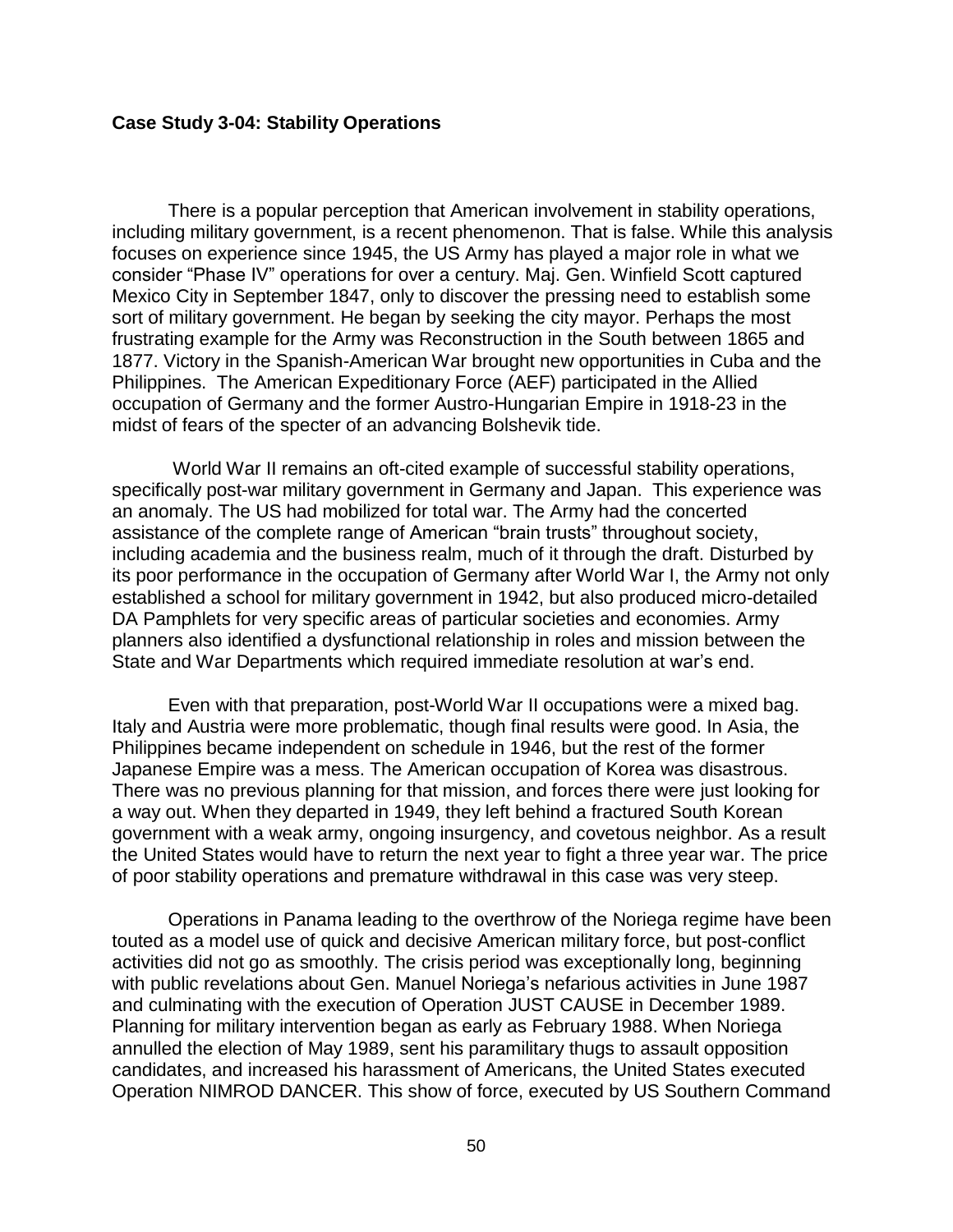(SOUTHCOM), was designed to show further American resolve, in the hope that it would pressure Noriega to modify his behavior. When there was no obvious modification, President George H. W. Bush directed the execution of Operation JUST CAUSE. A textbook example of the quality of the new armed forces and doctrine developed in the United States, it encompassed the simultaneous assault of 27 targets at night.

Due to a focus on conducting a decisive operation and not the complete campaign, the aftermath of this smaller scale contingency (SSC) did not go as smoothly, however. Planning for the post-conflict phase, Operation PROMOTE LIBERTY, was far from complete when the short period of hostilities began. Missions and responsibilities were vague, and planners failed to appreciate adequately the effects of combat operations and overthrowing the regime. Though guidance from SOUTHCOM on post-hostility missions was fairly clear, tactically oriented planners at the XVIII Airborne Corps (in charge of the joint task force carrying out the operation) gave post-conflict tasks short shrift. For instance, the plan assigned the lone Military Police (MP) battalion the responsibility for running a detention facility, conducting security for all of the numerous convoys, and providing security for many key facilities, as well as for being prepared to restore law and order. Though the battalion was mainly concerned with a relatively small geographic portion of the country, it was quickly overwhelmed by its responsibilities.

With the elimination of the Panamanian Defense Force, the task of restoring law and order became particularly demanding, as looting and vandalism spread throughout the country. Chaos reigned as American forces scrambled to restore some semblance of order. Military policemen trained in law and order missions did not perform well in unfamiliar combat operations, and were inadequate in numbers to deal with the problems they faced in the aftermath. They also could not handle all displaced personnel and the enemy prisoners of war for which they were now responsible. Similarly, there were not enough civil affairs personnel or engineers for the rebuilding effort. Personnel deficiencies were exacerbated by slow and disorganized Reserve callups relying on volunteers. Political-military interagency cooperation was also poor, as many agencies were excluded from Department of Defense (DoD) planning and the embassy was severely understaffed.

Senior commanders admitted afterwards that they had done poorly in planning for post-conflict operations and hoped the Army would remedy that situation in the future. Despite these deficiencies, the US Military Support Group, activated in January 1990 to support the growth of independent Panamanian institutions, was able to be deactivated just 1 year later in a much more stable country; though whether it or Panamanian leaders deserved most credit for this success was unclear to observers.

The intervention in Somalia illustrates the importance for peacekeepers also to be capable of warfighting, and that task forces configured primarily for humanitarian missions might not be able simultaneously to conduct effective peace enforcement. The two basic problems involved in relieving the widespread suffering in Somalia were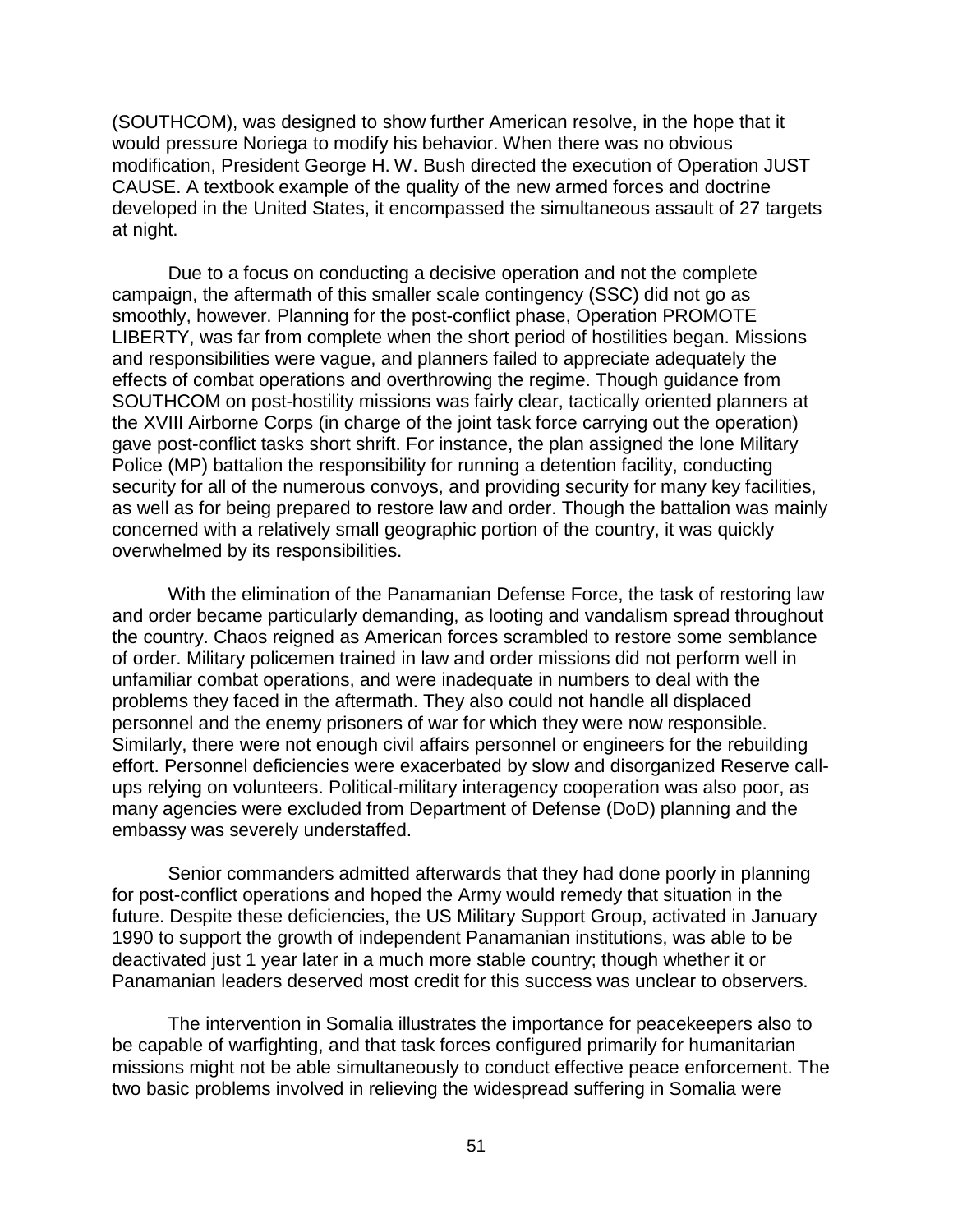delivering adequate food, water, and medicine throughout that troubled nation while insuring supplies were not stolen by bandits, clans, or warring factions. The Army's unique transportation capabilities with trucks and helicopters insure the Army will always be critical in delivering relief to isolated or undeveloped regions of the world, and its ability to provide ground security for any SSC is the most important ingredient for achieving success.

Operation PROVIDE RELIEF from August to December 1992 consisted primarily of airlifts of supplies, but the deteriorating security situation caused the United Nations to expand its mandate to include restoring order. The nucleus for the Joint Task Force (JTF) in Operation RESTORE HOPE was a Marine Expeditionary Force, but Army organizations comprised 44 percent of the total force deployed in the theater, including much of the 10<sup>th</sup> Mountain Division and many support units. After 5 months the first peacekeeping operation directed by the United Nations (UN) under the auspices of Chapter VII of its charter replaced the initial force. While the actual combat power of the new force was reduced, its mission was actually expanded to include disarming Somali clans. Most of the 4,500 Americans serving in the UN operation were Army support personnel, but the 10th Mountain Division provided over a thousand combat Soldiers for a Quick Reaction Force. The Marines also kept a Marine Expeditionary Unit (MEU) offshore. The Army eventually reinforced its contingent with Task Force Ranger as well. There was a poor transition from one force to another, and a lack of appreciation for the increasing security problems and capabilities of the armed threats in the country. One problem with short rotations is the loss of institutional knowledge that results. The failure to properly coordinate humanitarian, military, and diplomatic requirements, and the jumble of nation-building tasks added by the newest UN mandate, meant that determinants of mission success were vague at best. There were critical shortfalls in communications units, intelligence personnel and procedures, and liaison between military and civilian agencies.

Resistance to nation-building contributed to "mission creep" as those tasks were forced upon unprepared American units or fell to them by default. Forces were not structured or resourced to accomplish all their required missions, and this culminated in the debacle in Mogadishu in October 1993. President Clinton withdrew all American forces 5 months later, and, without a US ground presence, the relief effort in Somalia foundered. The country reverted into "a madhouse of violence and corruption" with a wretched population. From 1992-95 the United States spent more than two billion dollars for operations in Somalia, and about three-quarters of that was expended through DoD. These costs included considerable logistics support for UN forces and the rebuilding of much of the nation's basic infrastructure, missions falling primarily under Army purview.

Like Panama, Haiti was another SSC in response to a long-festering crisis. It began with the military overthrow of President Jean-Bertrande Aristide by Lt. Gen. Raoul Cedras in September 1991. On April 1, 1993, the JCS sent the first alert order to US Atlantic Command (LANTCOM) to begin planning for contingency operations in Haiti. Planning for active intervention intensified in October of that year after armed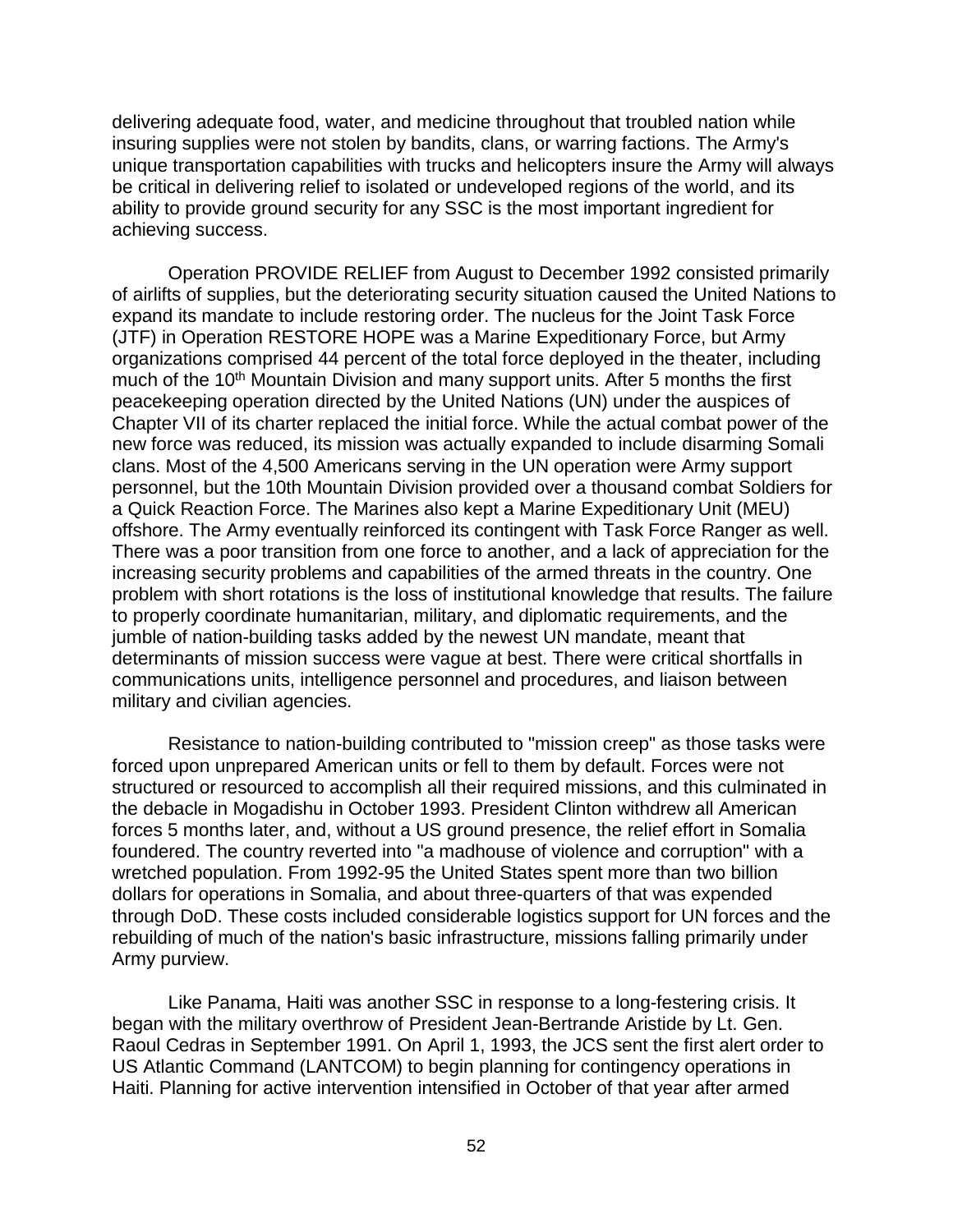protesters in Port Au Prince turned away a ship loaded with UN peacekeepers. During the next year, international pressure on the military leaders of Haiti increased, and was intensified even further by obvious American preparations for an invasion. The decision of the Haitian government in September 1994 to return President Aristide to power was to a large extent taken because they knew Army helicopters and  $10<sup>th</sup>$  Mountain Division Soldiers aboard the USS *Eisenhower*, along with elements of the 82<sup>nd</sup> Airborne Division deployed from Fort Bragg, were heading for Haiti. In fact, General Cedras did not begin to negotiate seriously with the American diplomatic delegation until he had confirmed that the 82<sup>nd</sup> Airborne contingent was in the air. The overwhelming force deployed in the initial occupation and the Soldiers' professional and disciplined conduct and appearance in continuing operations did much to deter and control the actions of potential troublemakers.

The long lead time between the beginning of the crisis and actual military intervention, combined with lessons learned from operations like those in Panama and Somalia, greatly facilitated planning for Operation UPHOLD DEMOCRACY. LANTCOM prepared operational plans for both forced and unopposed entry, while the DoD conducted extensive interagency coordination. Its Haiti Planning Group, with the assistance of other government agencies, prepared a detailed "Interagency Checklist for Restoration of Essential Services." The lead agency for all major functional areas was the US Agency for International Development (USAID), with DoD support (mostly from Army units) in reestablishing public administration, conducting elections, restoring information services, assisting the Department of Justice with setting up and training a police force, planning disaster preparedness and response, running airports, and caring for refugees. Military units did have primary responsibility for security measures, such as explosive ordnance disposal (EOD), protecting foreign residents, and demobilizing paramilitary groups. These were mostly Army functions, and the service provided 96 percent of deployed military forces.

These plans and their execution were affected by the desire of military leaders to avoid getting involved with "nation-building" missions such as those that had led to so much grief in Somalia. Army lawyers wrestled with interpreting humanitarian requests for reconstruction to classify them as related to the mission or as nation-building. Those requests that fell into the former category were approved, while those interpreted as nation-building were denied. Medical units were told to focus on supporting the Joint Task Force (JTF) and not humanitarian assistance, as leaders were concerned about not replacing the medical facilities of the host nation. This reluctance to embrace peacekeeping or nation-building had its most regrettable result on September 20, 1994, when restrictive rules of engagement prohibited American forces from intervening as Haitian police killed two demonstrators. The next day, American officials expanded the rules of engagement to allow more military involvement in restoring and maintaining law and order.

Similar expansion of Army roles and missions happened in most other areas of the restoration efforts. The attorneys eventually rationalized that any action that made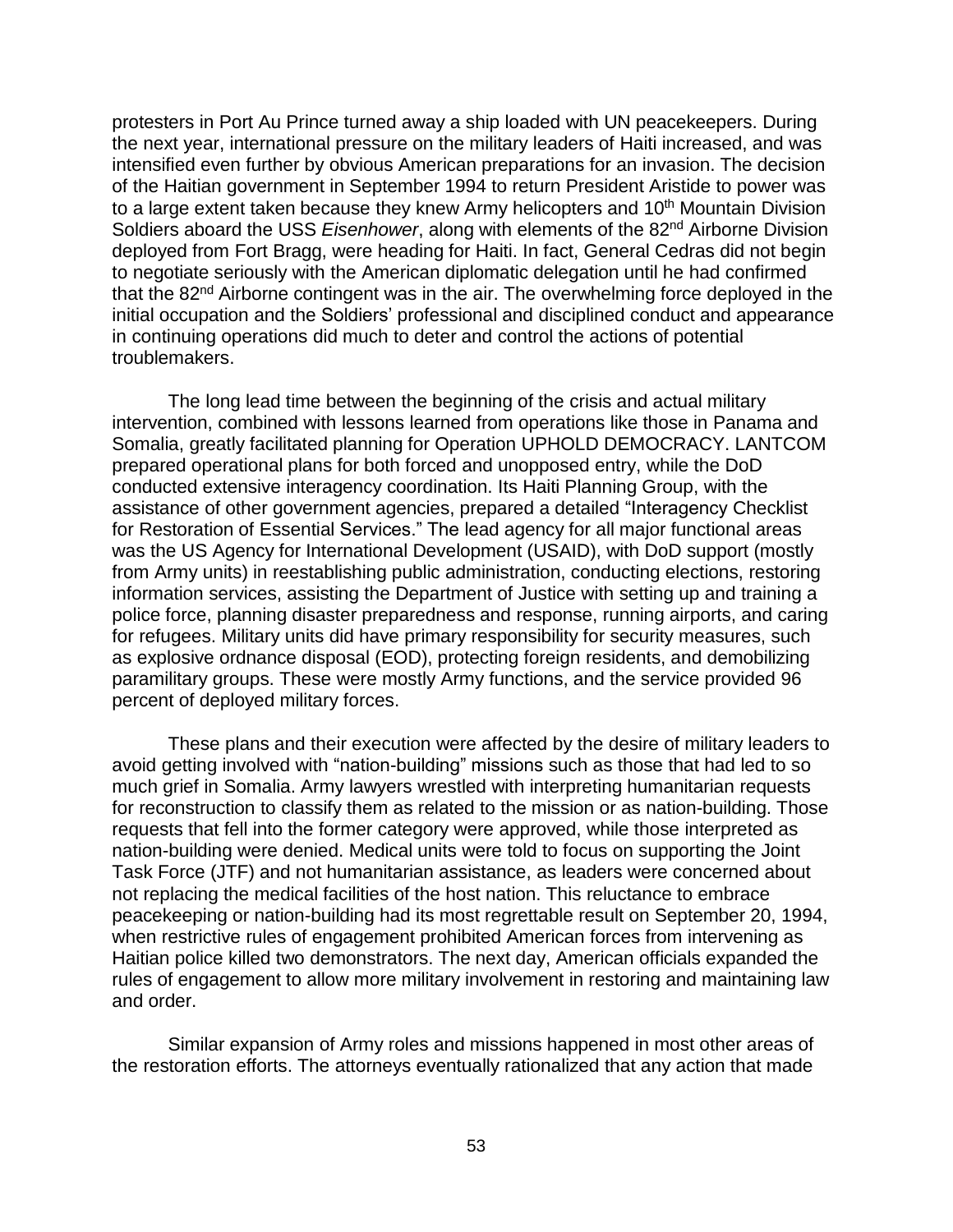Americans look good lessened security risks and could therefore be approved as mission-related. Other governmental agencies were slow to arrive or build up

resources, so the military picked up the slack. Generally, the other departments had not done the detailed planning that DoD had, and often wanted more support than DoD had expected to provide. A typical example was when the Ambassador to Haiti asked for military advisers to help new government ministries get established until efforts from USAID and the State Department could begin to bear fruit. The result was the hasty deployment of a ministerial advisor team from the 358<sup>th</sup> Civil Affairs (CA) Brigade, the first large-scale implementation of a civil administration effort since World War II. The scope and pace of CA missions increased so rapidly that they threatened to get out of control, and raised fears that such actions would only heighten Haitian expectations that US forces could fix all the nation's problems, and thus set the people up for great disappointment later.

These expanded missions caused many other problems, to some extent because CA units are relatively small organically and require considerable support from other organizations. Engineer planning, equipment, and personnel were inadequate for their required civil affairs and reconstruction projects. Soldiers had to develop new policies and procedures to help set up internal security forces and expend funds. This often required "working around" Title 10, US Code, restrictions. They assumed expanded roles in maintaining law and order, including manning and operating detention facilities and developing new crowd control techniques. Items like latrines and police uniforms were in short supply. Doctrine and personnel were not available to establish proper liaison with the myriad civilian organizations working in the country. Intelligence assets were severely taxed, and the force in Haiti had to rely heavily on theater and national intelligence assets to make up for deficiencies.

However, the military in general, and the Army in particular, received much praise for its performance in Haiti. Nonetheless, once the last American troops left the island in April 1996, the situation there deteriorated to conditions approaching those early in the 1990s. Without long-term military involvement, most US policy goals were frustrated. The civilian agencies that replaced military forces did not have the same resources available, and persistent flaws in the Haitian economy, judicial system, and political leadership obstructed reform. American officials soon decried the results of elections, and admitted the failure of their policies. Even the Secretary General of the UN recommended against renewing the mission there. Between 1992 and 1995, the United States spent over \$1.6 billion for operations in Haiti. Over \$950 million of that was expended through DoD, and mostly for Army operations, to include the administration of large refugee camps. One key lesson from that frustrating experience is that the redeployment of military forces should be predicated on the achievement of designated measures of effectiveness, and not based on time limits. Another is that follow-on civilian agencies must be capable of maintaining those standards as well as achieving new ones.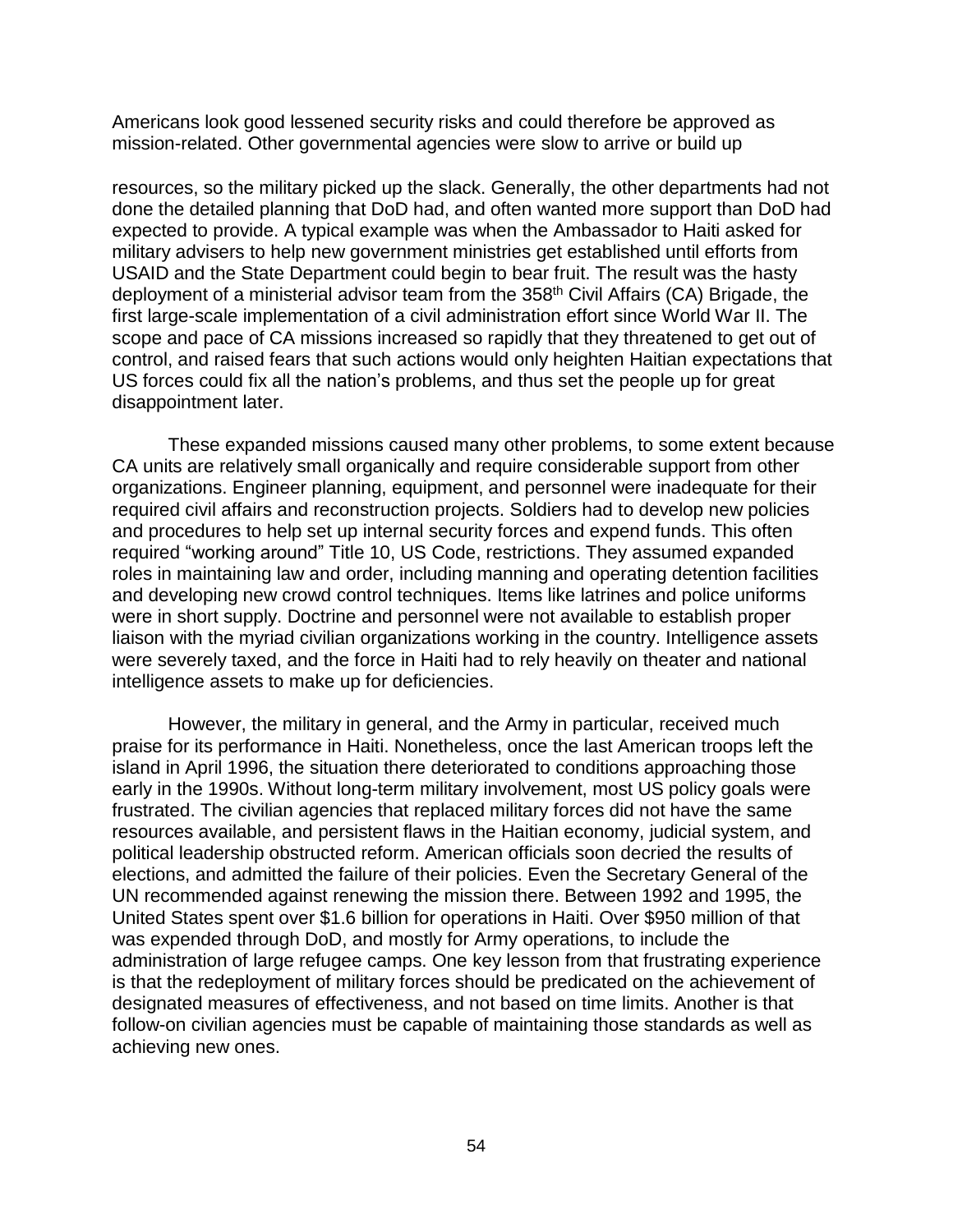The US Army picked up its usual predominant load of post-conflict tasks requiring several thousand troops in Bosnia and Kosovo, and remains committed to the region. American operations in the Balkans again reveal how force and mission requirements change during the post-conflict phase. Eighteen months after the signing of the agreement between NATO and the Yugoslav Army over Kosovo, US Army troops there were still engaged in "peacekeeping with an iron fist." They were primarily focused on establishing a safe and secure environment under the rule of law, with patrols backed by armored vehicles and detention centers to control troublemakers.

The UN-NATO justice system was heavily criticized, and a Judge Advocate General Legal Assessment Team found the UN mission in Kosovo so severely short of facilities and personnel to establish the rule of law that it recommended teams of 15 Army lawyers be rotated through the country to reinforce the UN effort.

By then efforts in Bosnia were more advanced, and the environment more secure and peaceful. Deployed Army task forces became lighter with every rotation, and moved from immediate security concerns towards enhancing long-term stability. By late 1997 it became apparent to the Stabilization Force (SFOR) that a large disparity existed between the ability of military forces to achieve their initially assigned tasks of the General Framework Agreement for Peace (GFAP) and that of their less-capable civilian counterparts to meet their own implementation requirements. SFOR realized it could not disengage with such a large "GFAP Gap" remaining, and expanded its mission to assist international organizations to set the conditions for civilian implementation of the GFAP in order to transition the area of operations to a stable environment. US military leaders on the scene recognized they were moving into the area of nation-building, but saw no alternative if SFOR was ever going to be able to withdraw or significantly reduce its commitment without risking the peace.

As the nature of the stability operations in Bosnia evolved, so did the requirements of the peacekeeping force. It needed fewer combat troops and more engineers, military police, and civil affairs personnel. Intelligence requirements changed and expanded. After-action reports highlighted many shortfalls in the Balkans force structure and peacekeeping policies, many of them common to previous SSCs. Army lawyers again proved adept at thinking outside traditional fiscal rules and applications to support operational requirements. The roles of military policemen expanded to include performing as maneuver battalion task forces and working with international law enforcement agencies. Difficulties with tactical MPs trying to perform law and order missions reappeared.

There were problems again with shortages and recall procedures for Reserve Components engineer, military intelligence, and civil affairs augmentation. The massive engineering requirements for Operations JOINT ENDEAVOR and JOINT GUARD especially highlighted branch deficiencies with command and control, construction unit allocations, and bridging. A split-based logistics system trying to meet requirements in the Balkans and back in the Central Region of Europe required considerable augmentation, but still strained combat support and combat service support assets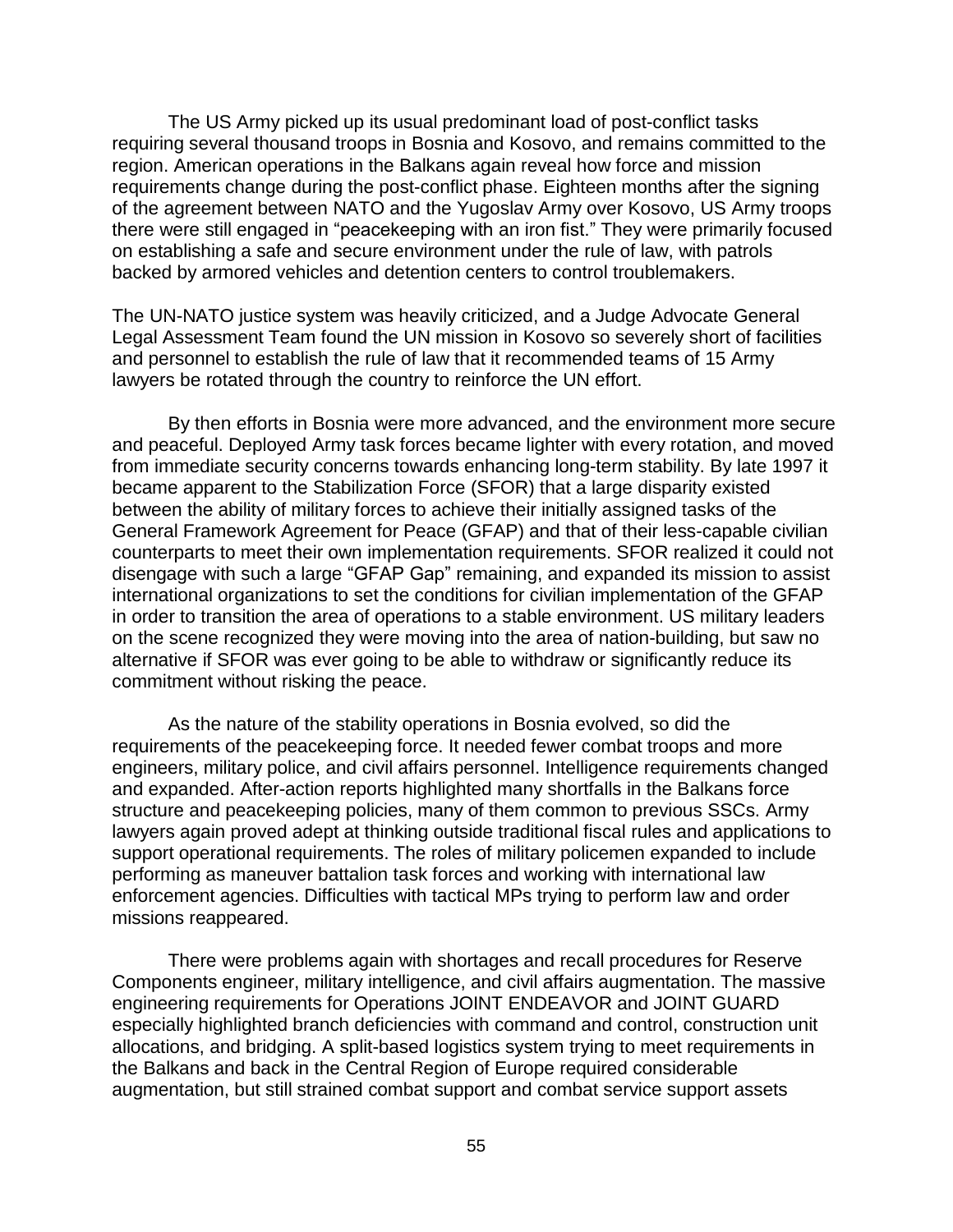considerably. Liaison officers were in great demand, not just as Joint Commission Observers with the Entity Armed Forces, but also to coordinate with the myriad nongovernmental organizations and other civilian agencies. There were shortages of linguists throughout the theater, which especially exacerbated problems with intelligence. Military intelligence doctrine was completely inadequate for supporting peace operations, and understaffed intelligence units had to adapt as best they could for the complex multi-service, multi-agency, and multi-national situation further complicated by a host of treaty requirements.

A Defense Science Board study later concluded that Balkan operations revealed many shortcomings in psychological operations as well, especially in planning and in providing resources to support engagement and post-conflict activities for all the geographic combatant commanders. Even with all these problems, Army units in Bosnia continued to compile a superlative record of accomplishments. However, the GFAP Gap has never really been filled, with recurring UN problems coordinating and directing civilian agencies. Elections are still dominated by continuing political divisiveness, reflecting the limited progress in changing people's attitudes. However, while military leaders have complained about American or NATO troops remaining in the Balkans, the fact that decisions about their redeployment have been based on achieving measures of effectiveness and not on reaching a time limit has at least insured stability in the region.

Recent campaigns in both Afghanistan and Iraq have again illustrated the importance of operations after Phase III. In Iraq we are again paying the price for the premature withdrawal of American ground presence. The final fate of that country, as well as Afghanistan, is still to be determined.